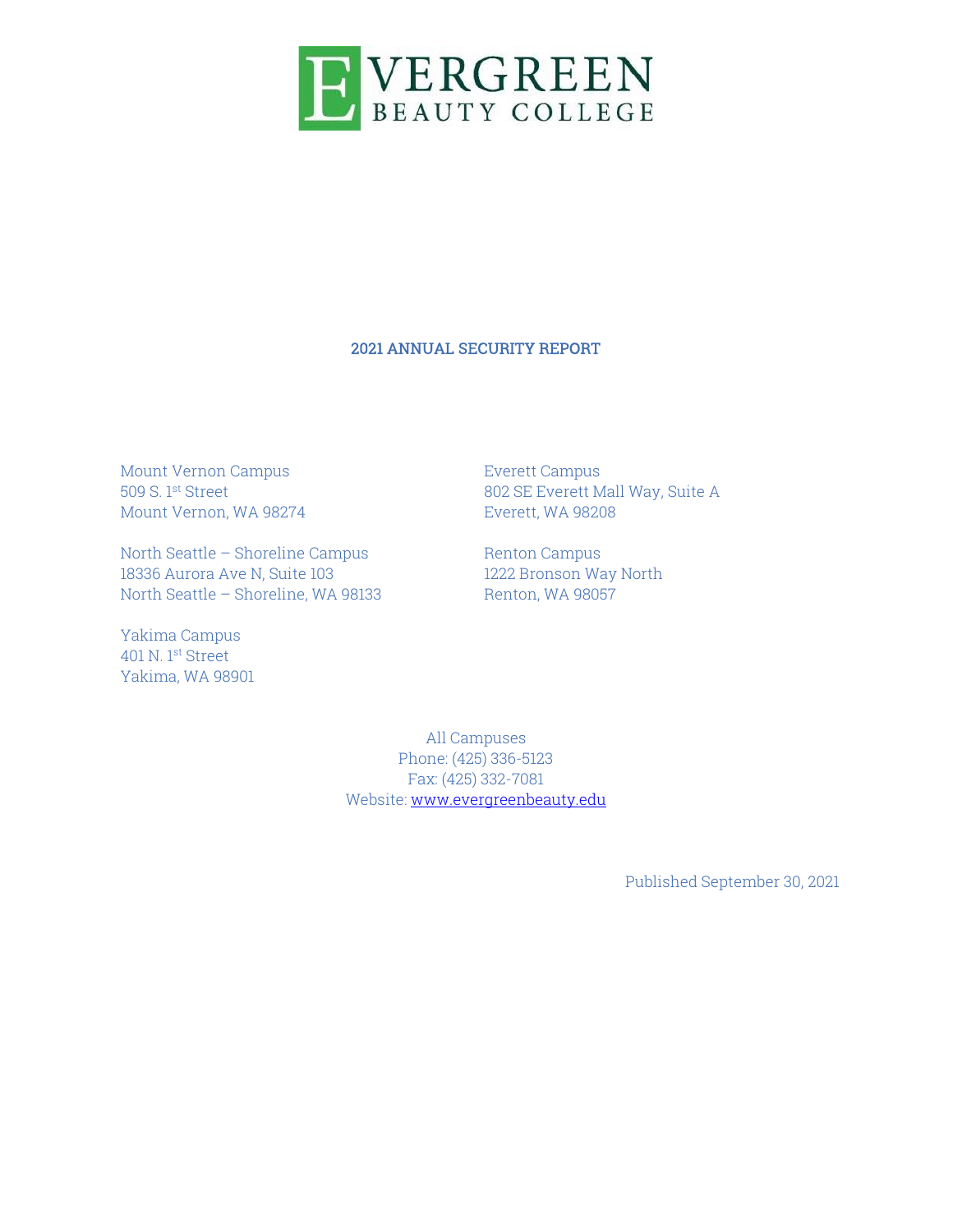# **Table of Contents**

| CAMPUS CRIME REPORT - NORTH SEATTLE - SHORELINE CAMPUS 10              |  |
|------------------------------------------------------------------------|--|
|                                                                        |  |
|                                                                        |  |
|                                                                        |  |
|                                                                        |  |
|                                                                        |  |
|                                                                        |  |
|                                                                        |  |
| 4. Options for Assistance Following an Incident of Sexual Misconduct26 |  |
|                                                                        |  |
|                                                                        |  |
|                                                                        |  |
|                                                                        |  |
|                                                                        |  |
|                                                                        |  |
|                                                                        |  |
|                                                                        |  |
|                                                                        |  |
|                                                                        |  |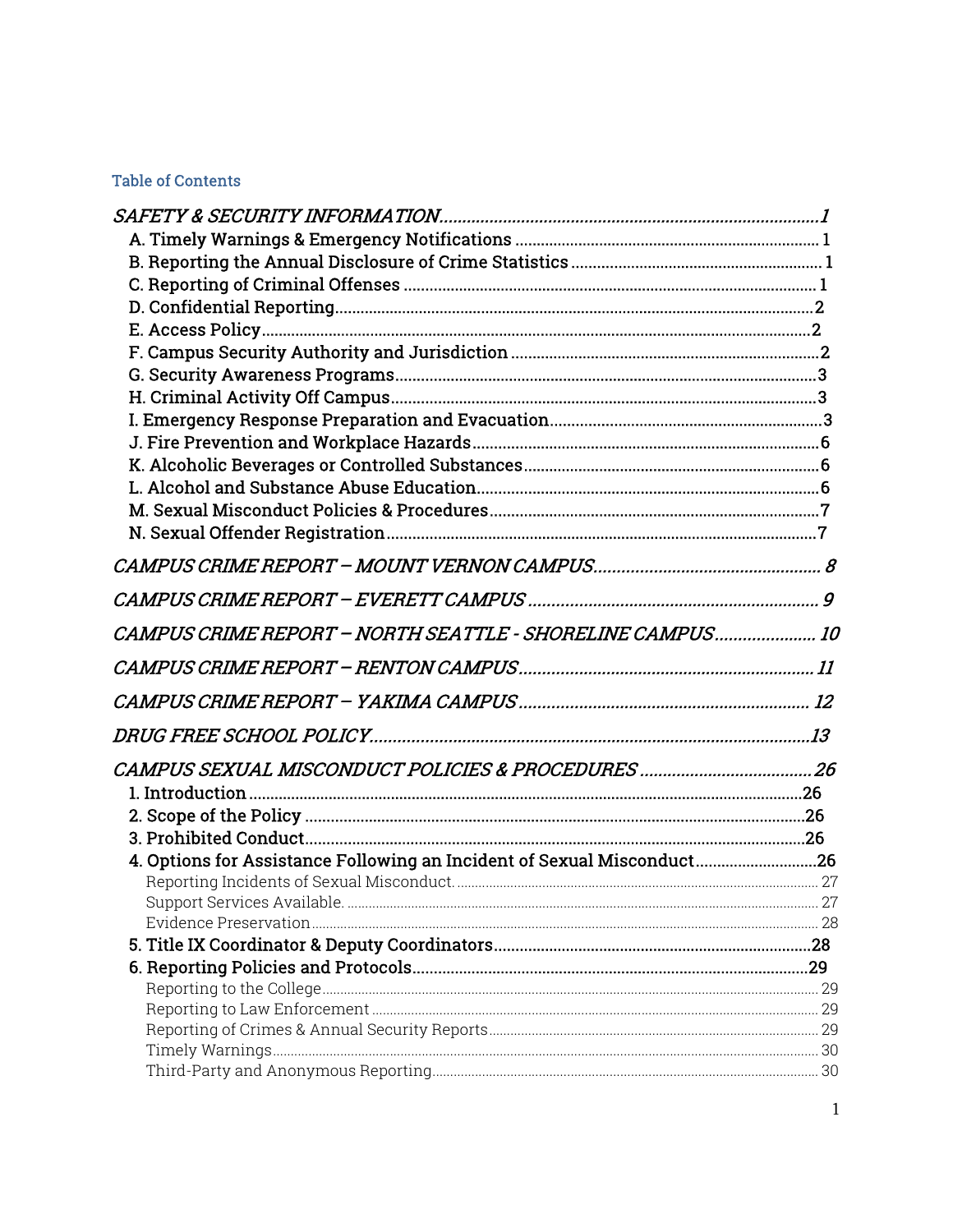| Privileged and Confidential Communications - Professional & Pastoral Counselors  31     |  |
|-----------------------------------------------------------------------------------------|--|
|                                                                                         |  |
|                                                                                         |  |
| Requesting Confidentiality From the College: How the College Will Weigh the Request and |  |
|                                                                                         |  |
|                                                                                         |  |
|                                                                                         |  |
|                                                                                         |  |
|                                                                                         |  |
|                                                                                         |  |
|                                                                                         |  |
|                                                                                         |  |
|                                                                                         |  |
|                                                                                         |  |
|                                                                                         |  |
|                                                                                         |  |
|                                                                                         |  |
|                                                                                         |  |
|                                                                                         |  |
|                                                                                         |  |
|                                                                                         |  |
|                                                                                         |  |
|                                                                                         |  |
|                                                                                         |  |
|                                                                                         |  |
|                                                                                         |  |
|                                                                                         |  |
| APPENDIX B - NORTH SEATTLE - SHORELINE CAMPUS CONTACT                                   |  |
|                                                                                         |  |
|                                                                                         |  |
|                                                                                         |  |
| APPENDIX E - MOUNT VERNON CAMPUS CONTACT INFORMATION 53                                 |  |
|                                                                                         |  |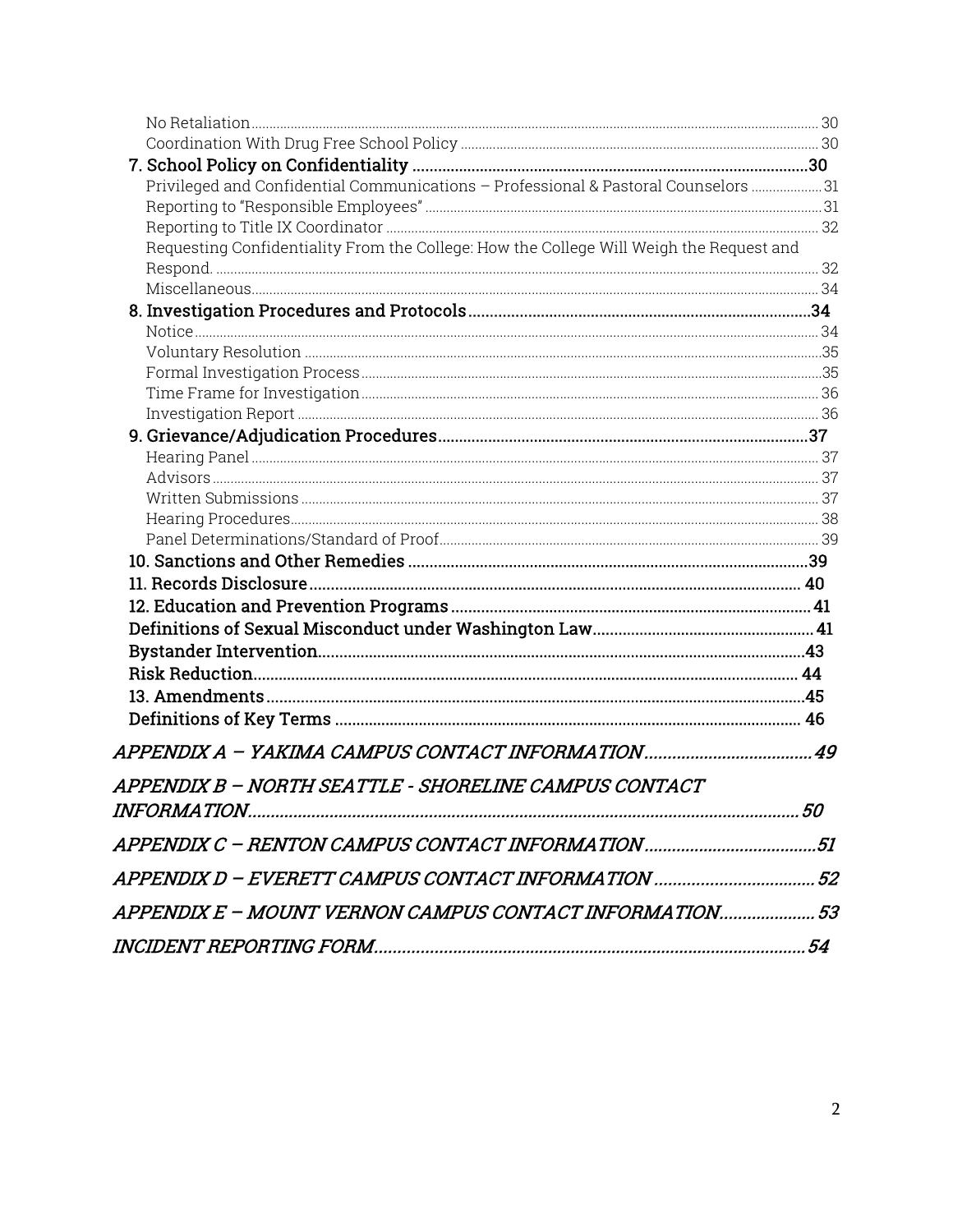#### EVERGREEN BEAUTY COLLEGE SAFETY & SECURITY INFORMATION

Campus safety and security are important issues at the Evergreen Beauty College. Our goal is to provide students with a safe environment in which to learn and to keep students, parents, and employees well informed about campus security. The Jeanne Clery Disclosure of Campus Security Policy and Campus Crime Statistics Act, or Clery Act, requires institutions of higher education to provide students and families with the information they need to make informed decisions. The following policies and procedures are established to comply with the Clery Act.

# A. Timely Warnings & Emergency Notifications

In the event that a situation arises, either on or off campus, that, in the judgment of the Campus Director constitutes an ongoing or continuing threat, a campus wide "timely warning" will be issued. Furthermore, the Campus Director will immediately notify the College community upon the confirmation of a significant emergency or dangerous situation involving an immediate threat to the health or safety of students or staff occurring at the College, unless issuing a notification will compromise efforts to contain the emergency. The warning will be disseminated to staff and students through announcements in campus facilities, cell phone messages, email, school website, social media and/or flyers to ensure that the entire campus is likely to receive the warning. The timely warning will include information that promotes safety and tips to prevent similar crimes, allowing the campus community to take appropriate precautions. The timely warning will also include the time, location, and type of crime reported. Anyone with information warranting a timely warning or emergency notification should report the circumstances to the Campus Director by phone at (425) 336-5123 or in person at the College.

# B. Reporting the Annual Disclosure of Crime Statistics

The College prepares this report to comply with the Clery Act. The full text of this report can be located on our web site at: www.evergreenbeauty.edu. This report is prepared in cooperation with the local law enforcement agencies around our campus.

Campus crime, arrest and referral statistics include those reported to the local police departments, designated campus officials (including but not limited to the Campus Director), and other law enforcement agencies.

Each year notification is made to all enrolled students and employees that provides the web site to access this report. Copies of the report may also be obtained in person from the Campus Director or by calling (425) 336-5123. All prospective employees may obtain a copy from the Campus Director.

# C. Reporting of Criminal Offenses

Evergreen Beauty College encourages anyone who is the victim or witness to any crime or other emergency to report the incident as soon as possible. Contact the Campus Director at (425) 336-5123 (non-emergencies) or dial 9-1-1 (emergencies only). Any suspicious activity or person seen loitering inside or around the College buildings should be reported to the Campus Director.

Reports may also be made to the College's Campus Security Authorities, or CSAs. Under Federal law, the definition of CSAs include individuals/offices designated by the College as those to whom crimes should be reported; and officials with significant responsibility for student and campus activities. If a College staff member has "significant responsibility" for students and campus activities outside of the classroom, and students potentially could report a crime / incident to that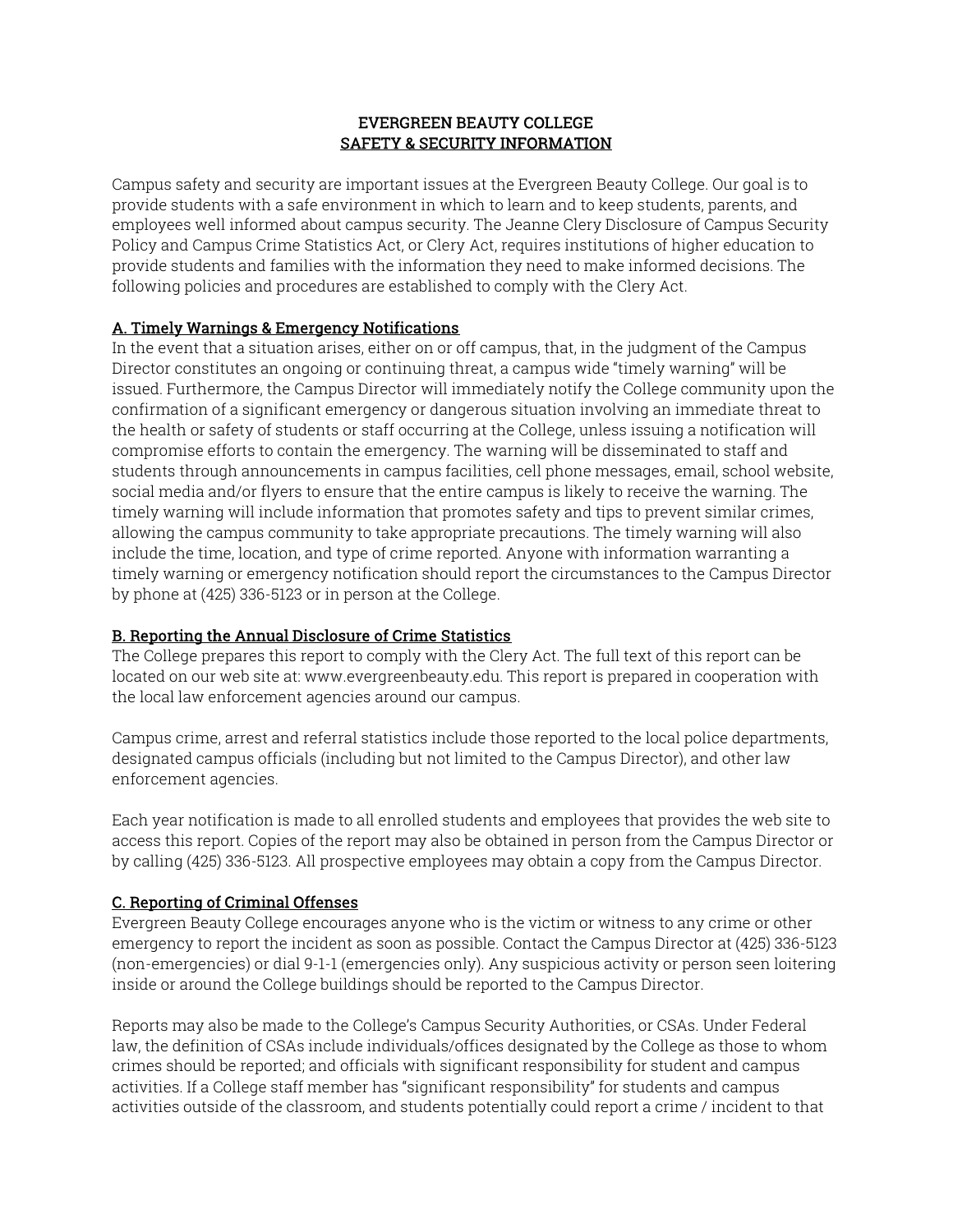staff member, then they are a CSA. CSAs are defined by function, not title. For the Evergreen Beauty College, CSAs include the College's President, Vice-Presidents, Campus Directors, Directors of Financial Aid and Directors of Admissions.

For off campus options you may contact the local police for non-emergencies. Contact information for the local police serving each campus is included in the Appendixes to this report. You should always dial 9-1-1 for emergency situations.

Anyone who is the victim or witness to any crime is encouraged to promptly report the incident to the police. Because police reports are public records under state law, the police cannot hold reports of crime in confidence.

# D. Confidential Reporting

Evergreen Beauty College encourages anyone who is the victim or witness to any crime to report the incident as soon as possible. All reports will be investigated. Violations of the law will be referred to the local police department. When a potentially dangerous threat to the College community arises, timely reports or warnings will be issued through email messages, text messages, the posting of flyers in the College buildings, in-class announcements, or other appropriate means.

If you are the victim of a crime and do not want to pursue action within the campus or criminal justice systems, you may still want to consider making a confidential report. With your permission, the Campus Director can file a report on the details of the incident without revealing your identity. The purpose of a confidential report is to comply with your wish to keep the matter confidential, while taking steps to ensure the future safety of yourself and others. With such information, the College can keep an accurate record of the number of incidents occurring on campus properties. In addition, this will determine where there is a pattern of crime regarding a location, method, or assailant, and alert the campus community to potential danger. Reports filed in this manner are counted and disclosed in the annual crime statistics for the College.

# E. Access Policy

During business hours, the College will be open to students, parents, employees, contractors, guests, and invitees. During non-business hours access to all College facilities is by key and security code, if issued, or by admittance via the Campus Director. Emergencies may necessitate changes or alterations to any posted schedules.

# F. Campus Security Authority and Jurisdiction

The College's administration attempts to provide a safe, secure educational environment for all students and employees. The College does not provide security guards on its campus premises. The ultimate authority for law enforcement at the College is the local police department. The College does not have any written agreements with local police departments for the investigation of alleged criminal offenses. College officials have the authority to contact the local police to request assistance in preventing or reacting to crime within or in the immediate vicinity of school facilities. The Campus Director is the College's coordinator of security issues at each campus. They are not authorized to arrest individuals but do have the authority to detain suspected criminal offenders if it is deemed safe to do so.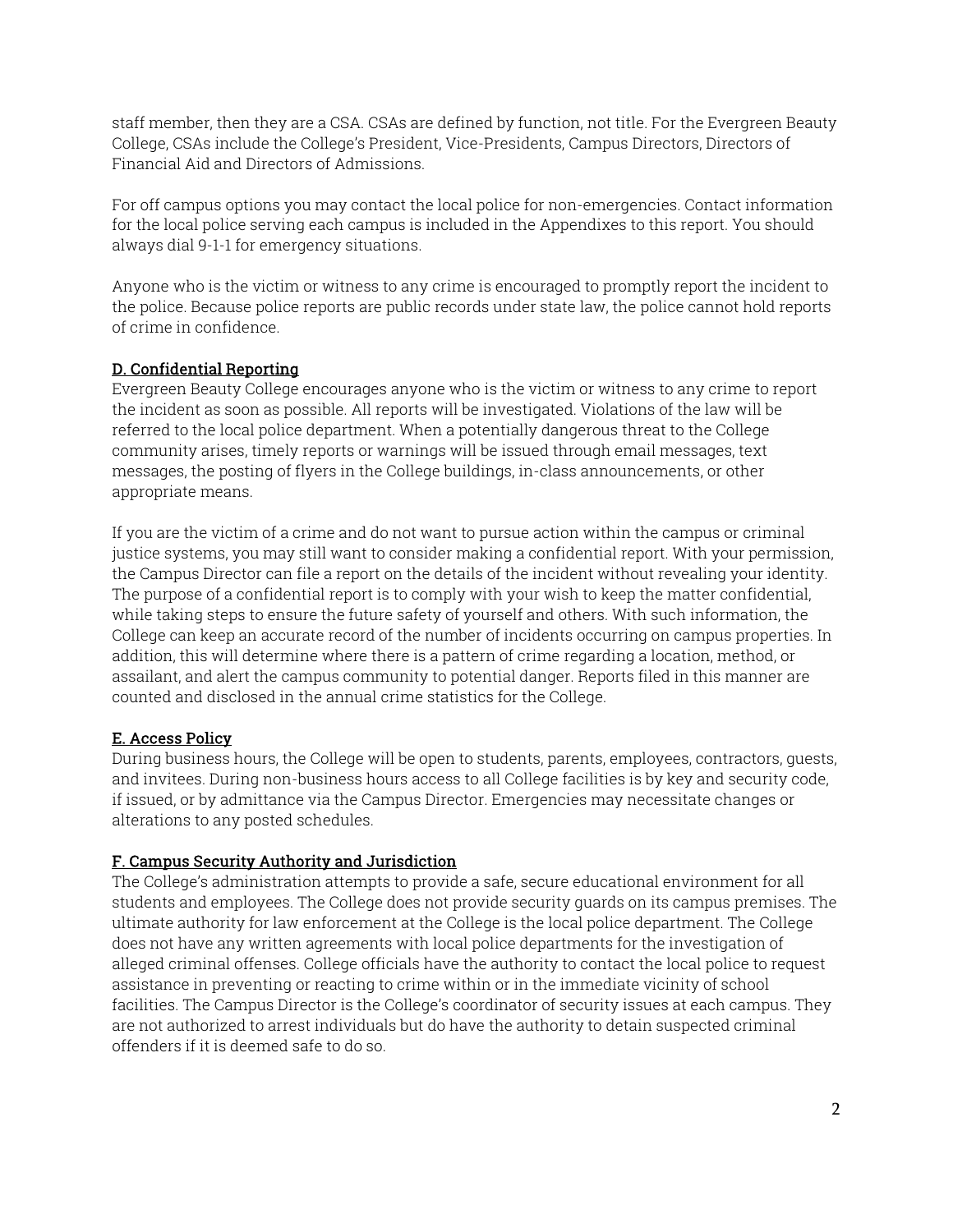# G. Security Awareness Programs

All new enrolled students participate in a general College orientation class. During the orientation class, the need and procedure of reporting emergencies and criminal activities, campus security measures and crime prevention is discussed. Similar information is presented to new employees. In addition, information is disseminated to students and employees through tips posted in the College buildings, in-class announcements, and announcements through social media.

# H. Criminal Activity Off Campus

The Evergreen Beauty College does not provide law enforcement services to off-campus activities on behalf of the College.

# I. Emergency Response Preparation and Evacuation

The Campus Director has overall responsibility for coordinating and implementing the Emergency and Response Evacuation Plan. The Campus Director will ensure that the College's emergency evacuation procedures have been informed to the students and staff. The Campus Director will conduct fire drills annually which may be both announced and unannounced. Feedback from these drills will be used to determine the modifications necessary to the evacuation plans.

**Evacuation Procedure.** Evacuation should take place if it is determined that it is safer outside than inside the building (fire, explosion, intruder) and staff, students and visitors can safely reach the evacuation location without danger.

Please see the attached Appendixes for the appropriate gathering location for each campus location.

The Campus Director will call or designate another to immediately call public safety (911) (police, fire and emergency responders) to give notice the College has been evacuated. The Campus Director will communicate the need to evacuate the building to the occupants by activating the fire alarm or by in-class announcements. The Campus Director will determine evacuation routes based on location of the incident and type of emergency, and communicate changes in evacuation routes based on location and type of emergency. The Campus Director will communicate when it is safe to re-enter the building.

College team member responsibilities:

- Instruct students and guests to exit the building using the designated emergency exit routes or as directed by the Campus Director. Emergency exit routes should be diagramed on the school floor plan drawing posted near the light switch inside each room.
- Use a secondary route if the primary route is blocked or hazardous.
- Help those needing special assistance.
- Do not lock classroom doors when leaving, close door and turn off lights.
- Do not stop for student or staff belongings.
- Take class roster, phone lists, first-aid kit and other emergency supplies with you. Check the bathrooms, hallways and common areas for visitors, staff or students while exiting.
- Go to designated gathering locations (see Appendixes for the appropriate gathering location at each campus).
- When outside the building, check for injuries.
- Account for all students. Immediately report any missing or injured students to the Campus Director.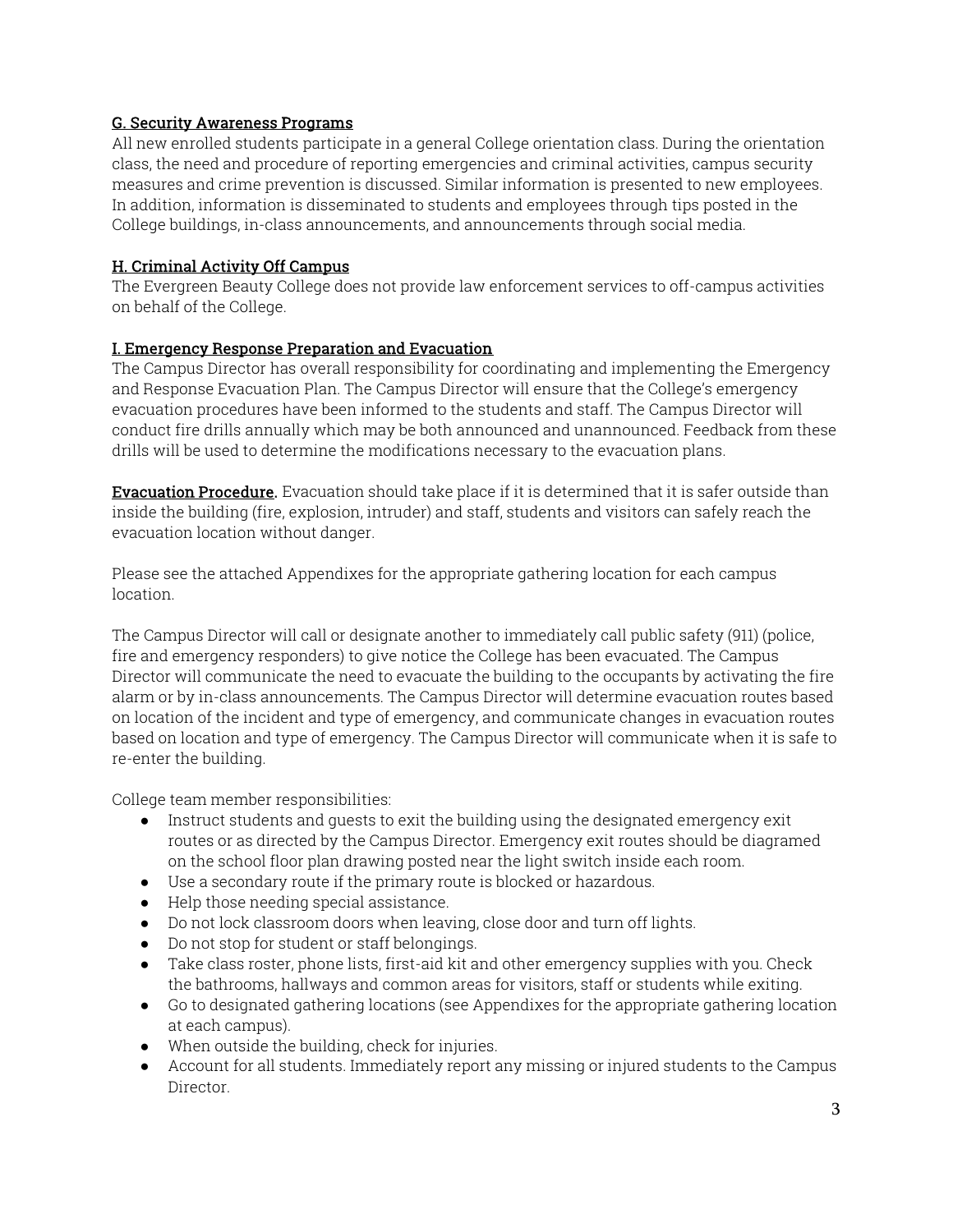● Wait for additional instructions.

Lockdown Procedure. Lockdown is the initial physical response to provide a time barrier during an active shooter/intruder event. Lockdown is not a stand-alone defensive strategy. When securing in place, this procedure should involve barricading the door and readying a plan of evacuation or counter tactics should the need arise.

The Campus Director will make an announcement that the College is experiencing an emergency situation and that it is now under lockdown. The Campus Director will designate staff to call 9-1-1, identify the name and address of the College, describe the emergency, state the College is locking down, and provide intruder description and weapon(s) if known. The Campus Director will instruct staff to stay on the phone to provide updates and additional information.

College team member responsibilities:

- Clear the hallway and bathrooms by your room, moving everyone into the classroom.
- Lock your doors.
- Move any large objects in front of the door to barricade door. All moveable items such as chairs should be used as well.
- Take attendance and be prepared to notify the Campus Director or local law enforcement of missing students or additional students, staff or guests sheltered in your classroom.
- Do not place students in one location within the room. In the event that entry is gained by a shooter or intruder, students should consider exiting by running past the shooter/intruder.
- Staff and students may utilize methods to distract the shooter/intruder's ability to accurately shoot or cause harm, such as loud noises or aiming and throwing objects at the shooter/intruder's face or person.
- Allow no one outside of the classroom until the Campus Director or local law enforcement gives the "All Clear" signal unless a life-threatening situation exists and a means to safe exit is available (through a window or other safe passage).
- If students and College personnel are outside of the school building at the time of a lockdown, College personnel will move students to the designated off-site assembly location.

Shelter-In-Place Procedure. The shelter-in-place procedure provides a refuge for students, staff and the public inside the school building during an emergency. Shelters are located in areas of the building that maximize the safety of occupants. Shelter-in-place is used when evacuation would place people at risk. Shelters may change depending on the emergency.

The Campus Director will announce that the College is experiencing an emergency situation and needs to implement shelter-in-place procedures. Students, guests and staff will be directed to move to the designated shelter locations in the College. All students, guests and staff outside will be directed to immediately move to an inside room.

The Campus Director will designate staff to monitor radio, Internet, and other media for information on incident conditions that caused the shelter-in-place. The Campus Director will contact and consult with public safety officials as appropriate, and be prepared to announce additional procedures due to changing conditions of the incident, or to announce an "All Clear."

College team member responsibilities: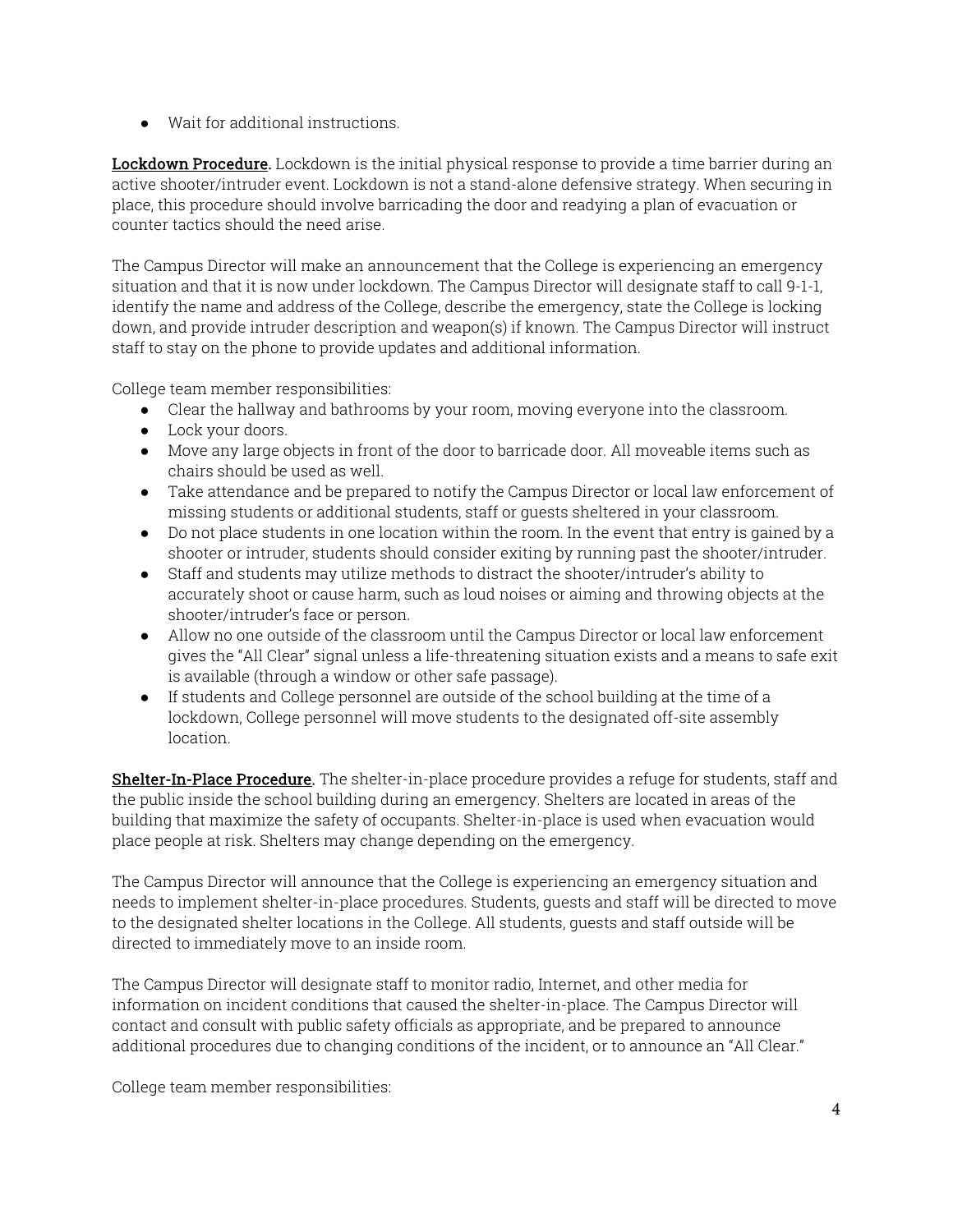- Move students into designated safe areas such as inside rooms with no windows, bathrooms, utility closets or hallways without large windows or doors.
- Close classroom doors and windows when leaving.
- Have everyone kneel down and be ready to cover their heads to protect from debris, if appropriate.
- All persons must remain in the shelter until notified by the Campus Director or public safety official that it is safe to exit.

Fire Response Procedure. The College has a policy and procedures governing fire drills and conducts fire drills as required by law. All staff are trained on how to respond in the event of a fire.

Any staff discovering fire or smoke will activate the fire alarm, and report the fire to the Campus Director, or call 911 if conditions require and/or injured are in need of medical assistance. Staff, students and visitors will immediately evacuate the building using prescribed routes or alternate routes to the assembly areas.

No one may re-enter building(s) until it is declared safe by the fire department.

Once the fire department arrives, it is critical to follow the instructions of, and cooperate with, the fire department personnel who have jurisdiction at the scene.

The Campus Director will call or direct staff to call 911 to confirm the alarm is active, identify the College name and location, provide exact location of the fire or smoke, if any staff or students are injured, and state the building is being evacuated. The Campus Director will ensure that staff, students and visitors immediately evacuate the building using prescribed routes or alternate routes due to building debris to the assembly areas. Assembly areas may need to be relocated because of the building collapse or unsafe areas from the fire. The Campus Director will designate staff to obtain student roll from instructors and identify any missing students.

The Campus Director will not allow staff, students or guests to return to the building until the fire department with jurisdiction over the scene has determined that it is safe to do so and given the "All Clear."

College team member responsibilities:

- Take the class roster and first-aid kit and any other supplies or resources relevant to the incident and lead students as quickly and quietly as possible out of the building to the designated gathering location.
- Use alternate escape routes if the regular route is blocked or there is a safety hazard.
- Assist or designate others to assist students with functional needs.
- Close the classroom door and turn out the lights upon exiting and confirm all students and personnel are out of the classroom.
- Take attendance at the gathering location. Report any missing students or staff members and/or any injuries to the Campus Director or the emergency response personnel at the scene.
- Keep class together and wait for further instructions.
- Remain in safe area until the "All Clear" signal has been issued.
- No one may re-enter building(s) until it is declared safe by the fire department.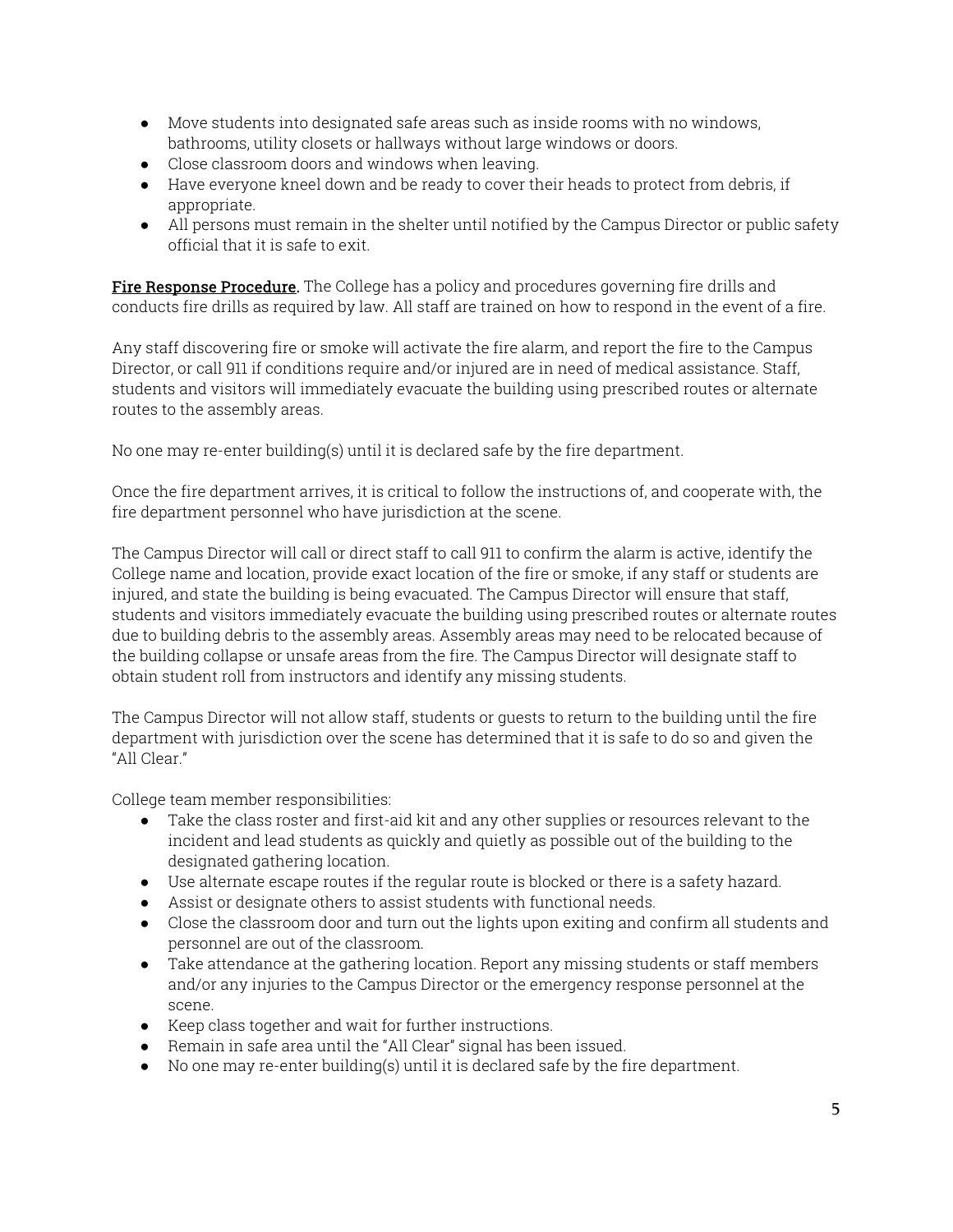Medical Emergency Procedure. These procedures are in place to assist staff, students and quests in the event of a medical emergency.

The College's staff should:

- $\bullet$  Quickly assess the situation. Make sure the situation is safe for you to approach (i.e., live electric wires, gas leak, building damage, etc.).
- Immediately notify the Campus Director.
- Assess the seriousness of the injury or illness.
- Call or have someone call 9-1-1 immediately. Be prepared to provide the school name and address, exact location (floor, room number); describe illness or type of injury; and age of the victim(s).
- Protect yourself against contact with body fluids (blood borne pathogens).
- Administer appropriate first-aid according to your level of training until help arrives.
- Comfort and reassure the injured person. Do Not Move an injured person unless the scene is unsafe.

The Campus Director will direct staff to call 9-1-1, if necessary, and provide appropriate information to emergency responders. The Campus Director will send school staff with first responder/ first-aid training to the scene if this has not already occurred. The Campus Director will assign a staff member to meet emergency medical service responders and lead them to the injured person, and assign a staff member to remain with the injured person if they are transported to the hospital. If the injured person is a member of College personnel or a student, the Campus Director will notify parent, guardian, or other appropriate family member of the situation, include type of injury or illness, medical care given and location where the injured person has been transported. The Campus Director will ensure that student or staff medical information from administrative records is sent to the hospital. The Campus Director will develop and maintain written documentation of the incident.

# J. Fire Prevention and Workplace Hazards

It is the responsibility of all faculty and staff to alert the Campus Director of any and all conditions that could potentially pose a fire hazard or other unsafe condition in or around the building. No smoking is permitted in the building and flammable chemicals are confined and stored in a locked area, meeting all OSHA requirements. Good housekeeping practices will be the responsibility of all faculty, staff and students. Waste materials are to be discarded in their proper places and all aisles, doorways, hallways and exit doors are to be kept clear at all times.

# K. Alcoholic Beverages or Controlled Substances

It is the policy of Evergreen Beauty College that the unlawful manufacture, distribution, dispensation, possession, or use of a controlled substance or alcohol is prohibited while in the workplace, on College premises, or as part of any College sponsored activities. Any employee or student violating this policy will be subject to disciplinary action up to and including termination or expulsion and referral for prosecution. The specifics of this policy can be found in the Drug Free School Policy.

# L. Alcohol and Substance Abuse Education

The College has developed a program to prevent the illicit use of drugs and the abuse of alcohol by students and employees. The program provides services related to drug use and abuse including dissemination of information materials, referrals, and College disciplinary actions.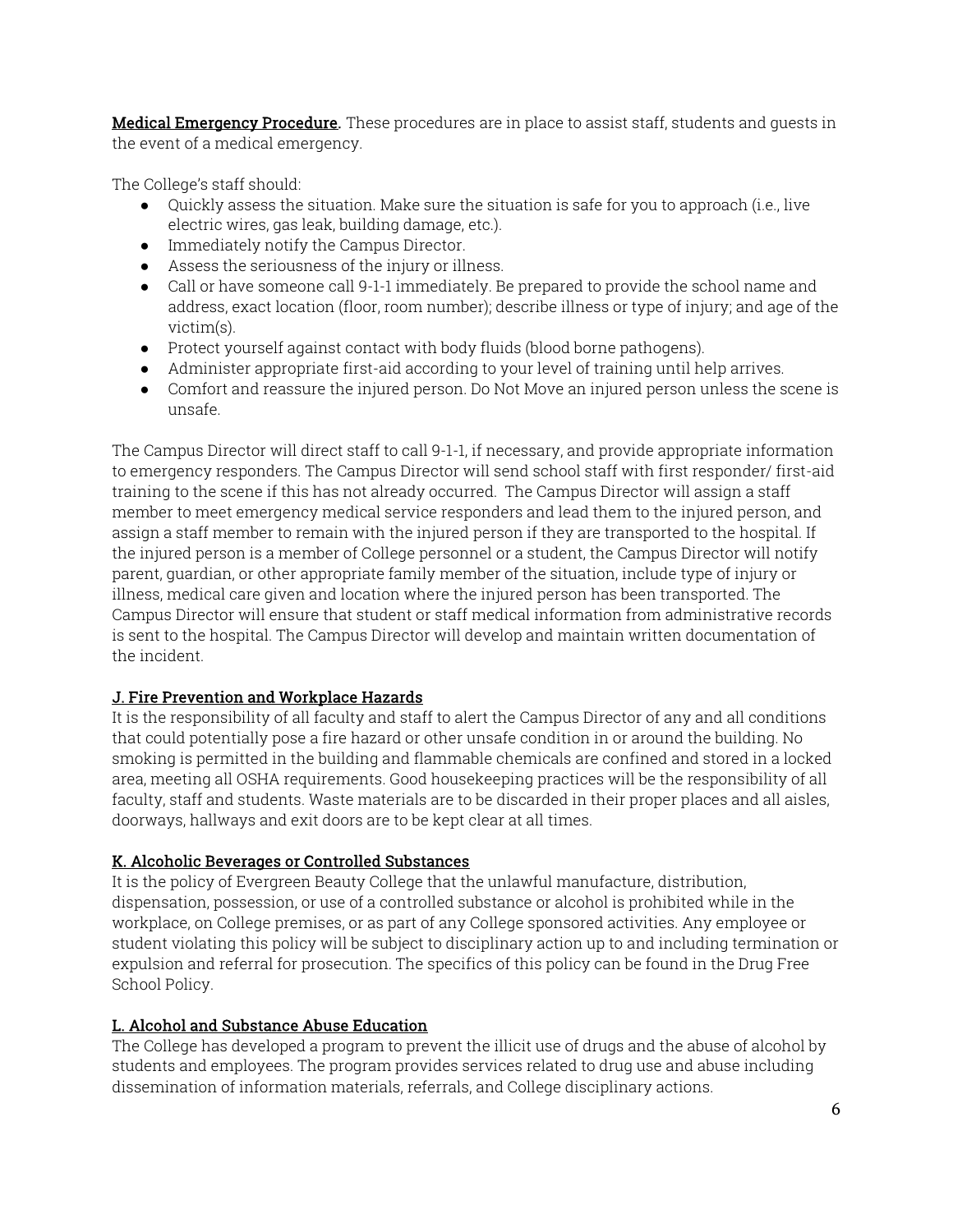A violation of any law regarding drugs or alcohol is also a violation of the College's Drug Free School Policy and will be treated as a separate disciplinary matter by the College.

Please see the Appendixes for the prevention and treatment center contact information for members of each Campus community.

Additional information about drug and alcohol abuse, health risks, addiction and prevention can be accessed at the National College on Alcohol Abuse and Alcoholism (www.collegedrinkingprevention.gov) as well as the National College on Drug Abuse (www.drugabuse.gov/DrugPages/DrugsofAbuse.html).

# M. Sexual Misconduct Policies & Procedures

Evergreen Beauty College is committed to providing a working and educational environment for all students, faculty and staff that is free from sex discrimination, including sexual misconduct. Every member of the school community should be aware that the College is strongly opposed to sexual misconduct, and that such behavior is prohibited by state and federal laws.

The College's Sexual Misconduct Policy is part of this Annual Security Report. It describes the College's programs to prevent sexual misconduct, and the procedures that the College will follow once an incident of sexual misconduct has been reported. This Policy is disseminated widely to the College community through publications, the College website, new employee orientations, student orientations, and other appropriate channels of communication. Copies of the Policy can be obtained from the Campus Director, or downloading from the College's website at www.evergreenbeauty.edu. The College provides training to key staff members to enable the College to handle any allegations of sexual misconduct promptly and effectively. The College will respond quickly to all reports of sexual harassment, and will take appropriate action to prevent, to correct, and if necessary, to discipline behavior that violates this policy.

The College's Sexual Misconduct Policy governs sexual misconduct involving students that occurs on any College property or in connection with any College-sponsored program or event. This Policy applies to all students, employees, and third parties conducting business with the College, regardless of the person's gender, gender identity, sexual orientation, age, race, nationality, class status, ability, religion or other protected status. The College encourages victims of sexual violence to talk to somebody about what happened – so victims can get the support they need, and so the College can respond appropriately. As further described in the Policy, the College will seek to respect a victim's request for confidentiality to the extent possible, while remaining ever mindful of the victim's well-being.

#### N. Sexual Offender Registration

In accordance to the Campus Sex Crimes Prevention Act of 2000, the Clery Act, and the Family Rights and Privacy Act of 1974, the College is providing information for where students and employees may obtain information regarding registered sex offenders. The Washington Sex Offenders Registry may be found at https://www.waspc.org/sex-offender-information. The Campus Sex Crimes Prevention Act requires institutions of higher education to provide a statement advising the campus community where law enforcement information provided by a state concerning registered sex offenders can be obtained.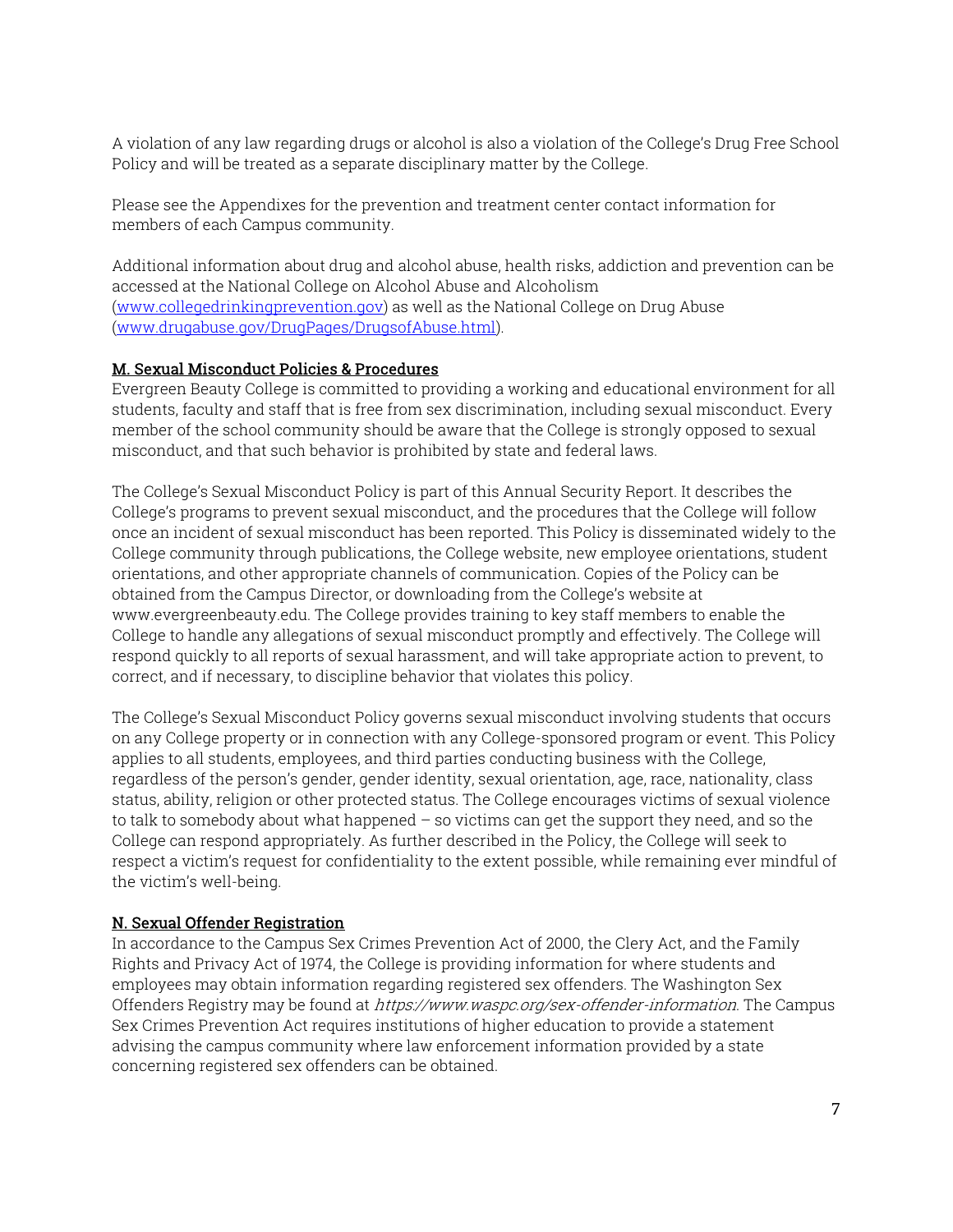#### EVERGREEN BEAUTY COLLEGE CAMPUS CRIME REPORT – MOUNT VERNON CAMPUS 509 S. 1<sup>ST</sup> Street, Mount Vernon, WA 98274

The Campus Director prepares this report to comply with the Jeanne Clery Disclosure of Campus Security Policy and Crime Statistics Act. The report is prepared in cooperation with the local law enforcement agencies surrounding our campus. Campus crime, arrest, and referral statistics include those reported to the Campus Director and local law enforcement agencies. Copies of the report may be obtained in the Campus Director's Office or by calling (425) 336-5123. All prospective employees may obtain a copy from the Campus Director or by calling (425) 336-5123.

To Report A Crime: Contact the Campus Director at (425) 336-5123 (non-emergencies) or dial 9-1-1 (emergencies only). Any suspicious activity or person seen loitering inside or around the College buildings should be reported to the Campus Director.

| <b>Offense</b>                                                            | <b>On Campus</b> |      | <b>Public Property</b> |      |      |                |
|---------------------------------------------------------------------------|------------------|------|------------------------|------|------|----------------|
|                                                                           | 2018             | 2019 | 2020                   | 2018 | 2019 | 2020           |
| Murder/Non-Negligent Manslaughter                                         | N/A              | N/A  | $\Omega$               | N/A  | N/A  | $\Omega$       |
| Negligent Manslaughter                                                    | N/A              | N/A  | $\overline{0}$         | N/A  | N/A  | $\overline{0}$ |
| Rape                                                                      | N/A              | N/A  | $\overline{0}$         | N/A  | N/A  | 0              |
| Fondling                                                                  | N/A              | N/A  | $\overline{0}$         | N/A  | N/A  | 0              |
| Incest                                                                    | N/A              | N/A  | $\Omega$               | N/A  | N/A  | 0              |
| Statutory Rape                                                            | N/A              | N/A  | $\overline{0}$         | N/A  | N/A  | 0              |
| Robbery                                                                   | N/A              | N/A  | $\Omega$               | N/A  | N/A  | $\Omega$       |
| <b>Aggravated Assault</b>                                                 | N/A              | N/A  | $\overline{0}$         | N/A  | N/A  | 0              |
| Burglary                                                                  |                  | N/A  | $\overline{0}$         | N/A  | N/A  | 0              |
| Motor Vehicle Theft                                                       | N/A              | N/A  | $\overline{0}$         | N/A  | N/A  | $\mathbf 1$    |
| Arson                                                                     | N/A              | N/A  | $\overline{0}$         | N/A  | N/A  | 0              |
| <b>VAWA Offenses</b>                                                      |                  |      |                        |      |      |                |
| Domestic Violence                                                         | N/A              | N/A  | $\overline{0}$         | N/A  | N/A  | 0              |
| Dating Violence                                                           | N/A              | N/A  | $\Omega$               | N/A  | N/A  | 0              |
| Stalking                                                                  |                  | N/A  | $\overline{0}$         | N/A  | N/A  | 0              |
| <b>Arrests &amp; Disciplinary Referrals</b>                               |                  |      |                        |      |      |                |
| Liquor Law Arrests                                                        | N/A              | N/A  | $\mathbf 0$            | N/A  | N/A  | $\Omega$       |
| Liquor Law Violations Referred for<br>Disciplinary Action                 |                  | N/A  | $\Omega$               | N/A  | N/A  | 0              |
| Drug Law Arrests                                                          | N/A              | N/A  | $\mathbf 0$            | N/A  | N/A  | 0              |
| Drug Law Arrests Referred for Disciplinary<br>Action                      | N/A              | N/A  | $\overline{0}$         | N/A  | N/A  | 0              |
| Illegal Weapons Possession Arrests                                        | N/A              | N/A  | $\overline{0}$         | N/A  | N/A  | $\Omega$       |
| Illegal Weapons Possession Violations<br>Referred for Disciplinary Action | N/A              | N/A  | $\overline{0}$         | N/A  | N/A  | $\mathbf 0$    |

Hate Crimes - There were no Hate Crimes reported for 2020.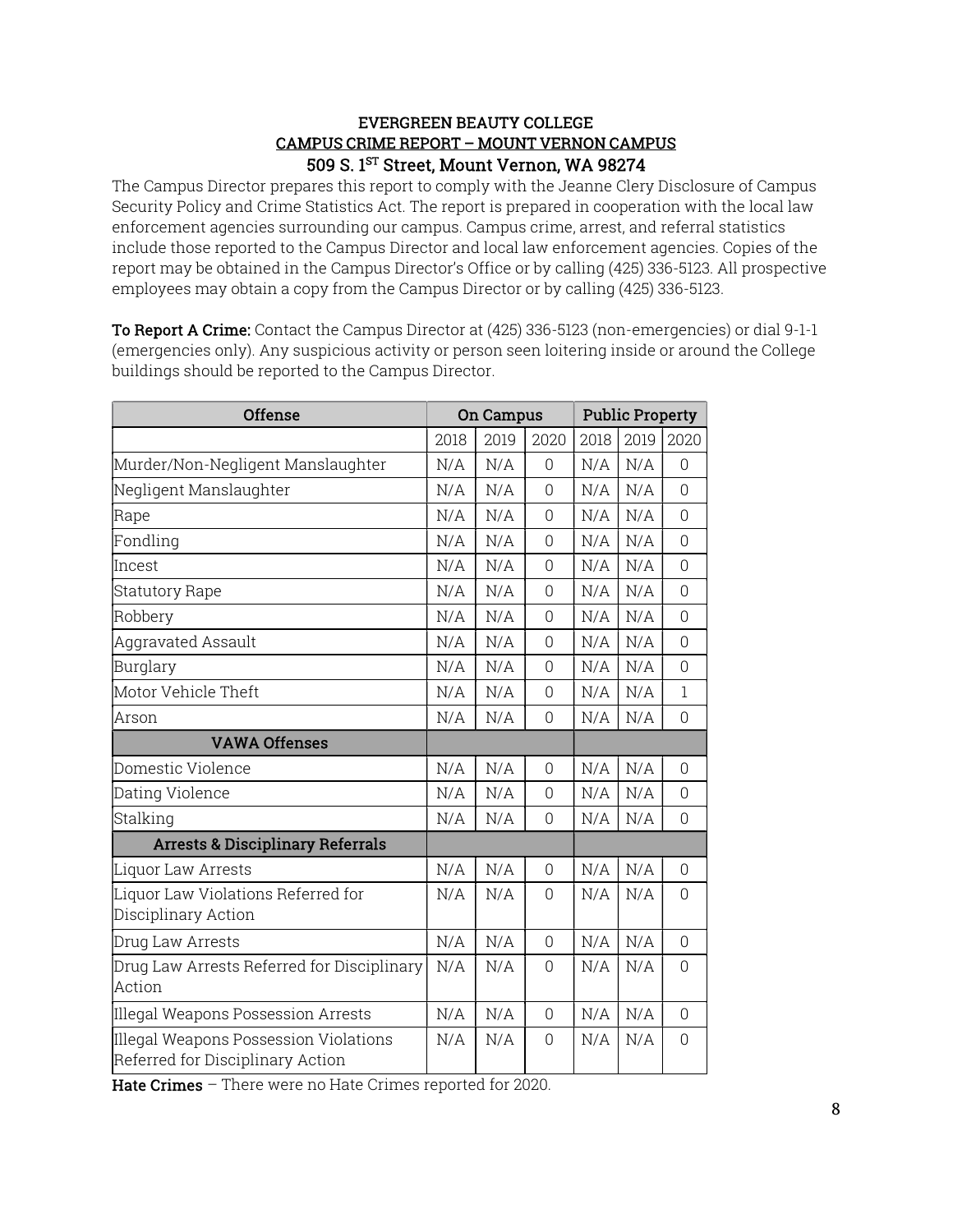# EVERGREEN BEAUTY COLLEGE CAMPUS CRIME REPORT – EVERETT CAMPUS 802 SE Everett Mall Way, Suite A, Everett, WA 98208

The Campus Director prepares this report to comply with the Jeanne Clery Disclosure of Campus Security Policy and Crime Statistics Act. The report is prepared in cooperation with the local law enforcement agencies surrounding our campus. Campus crime, arrest, and referral statistics include those reported to the Campus Director and local law enforcement agencies. Copies of the report may be obtained in the Campus Director's Office or by calling (425) 336-5123. All prospective employees may obtain a copy from the Campus Director or by calling (425) 336-5123.

To Report A Crime: Contact the Campus Director at (425) 336-5123 (non-emergencies) or dial 9-1-1 (emergencies only). Any suspicious activity or person seen loitering inside or around the College buildings should be reported to the Campus Director.

| <b>Offense</b>                                                            | <b>On Campus</b> |                | <b>Public Property</b> |                |              |                |
|---------------------------------------------------------------------------|------------------|----------------|------------------------|----------------|--------------|----------------|
|                                                                           | 2018             | 2019           | 2020                   | 2018           | 2019         | 2020           |
| Murder/Non-Negligent Manslaughter                                         | 0                | $\Omega$       | $\Omega$               | $\overline{0}$ | $\Omega$     | $\Omega$       |
| Negligent Manslaughter                                                    | $\Omega$         | $\Omega$       | $\Omega$               | $\Omega$       | $\bigcap$    | $\Omega$       |
| Rape                                                                      | 0                | $\Omega$       | $\Omega$               | $\Omega$       | $\Omega$     | $\Omega$       |
| Fondling                                                                  | 0                | $\Omega$       | $\Omega$               | $\Omega$       | $\Omega$     | $\Omega$       |
| Incest                                                                    | $\overline{0}$   | $\overline{0}$ | $\overline{0}$         | $\overline{0}$ | 0            | $\overline{0}$ |
| <b>Statutory Rape</b>                                                     | 0                | $\Omega$       | $\Omega$               | $\Omega$       | 0            | $\Omega$       |
| Robbery                                                                   | $\Omega$         | $\Omega$       | $\Omega$               | O              | $\Omega$     | $\Omega$       |
| <b>Aggravated Assault</b>                                                 | 0                | $\Omega$       | $\Omega$               | $\Omega$       | $\Omega$     | $\overline{0}$ |
| Burglary                                                                  |                  | $\Omega$       | $\Omega$               | $\Omega$       | $\Omega$     | $\Omega$       |
| Motor Vehicle Theft                                                       |                  | $\overline{0}$ | 0                      | $\overline{0}$ | 0            | 1              |
| Arson                                                                     |                  | 0              | $\Omega$               | $\Omega$       | 0            | 0              |
| <b>VAWA Offenses</b>                                                      |                  |                |                        |                |              |                |
| Domestic Violence                                                         | $\overline{0}$   | $\overline{0}$ | 0                      | $\overline{0}$ | $\mathbf{1}$ | $\overline{0}$ |
| Dating Violence                                                           |                  | $\Omega$       | $\Omega$               | $\Omega$       | 0            | $\Omega$       |
| Stalking                                                                  |                  | $\Omega$       | $\Omega$               | $\Omega$       | $\Omega$     | $\Omega$       |
| <b>Arrests &amp; Disciplinary Referrals</b>                               |                  |                |                        |                |              |                |
| Liquor Law Arrests                                                        | 0                | $\Omega$       | $\Omega$               | $\Omega$       | 0            | $\Omega$       |
| Liquor Law Violations Referred for<br>Disciplinary Action                 |                  | $\Omega$       | $\Omega$               | $\Omega$       | $\Omega$     | $\Omega$       |
| Drug Law Arrests                                                          | $\mathbf 0$      | $\overline{0}$ | $\overline{0}$         | $\Omega$       | 0            | 3              |
| Drug Law Arrests Referred for Disciplinary<br>Action                      |                  | $\Omega$       | $\Omega$               | $\Omega$       | 0            | $\Omega$       |
| Illegal Weapons Possession Arrests                                        | $\Omega$         | $\Omega$       | 0                      | $\Omega$       | $\Omega$     | $\Omega$       |
| Illegal Weapons Possession Violations<br>Referred for Disciplinary Action | $\Omega$         | $\Omega$       | $\bigcap$              | $\bigcap$      | $\cap$       | $\Omega$       |

Hate Crimes – There were no Hate Crimes reported for 2018, 2019 or 2020.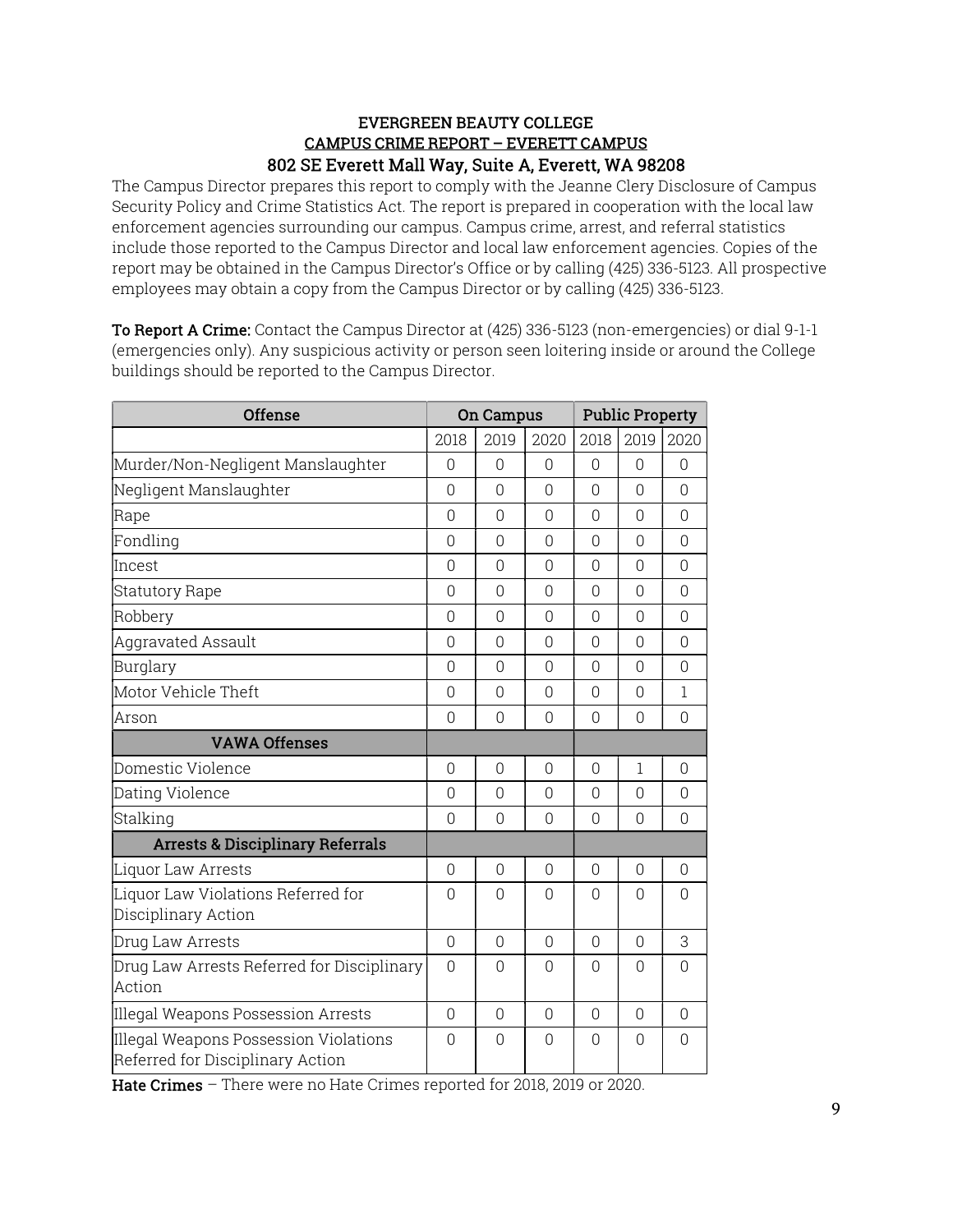#### EVERGREEN BEAUTY COLLEGE CAMPUS CRIME REPORT – NORTH SEATTLE - SHORELINE CAMPUS 18336 Aurora Ave N, Suite 103, North Seattle – Shoreline, WA 98133

The Campus Director prepares this report to comply with the Jeanne Clery Disclosure of Campus Security Policy and Crime Statistics Act. The report is prepared in cooperation with the local law enforcement agencies surrounding our campus. Campus crime, arrest, and referral statistics include those reported to the Campus Director and local law enforcement agencies. Copies of the report may be obtained in the Campus Director's Office or by calling (425) 336-5123. All prospective employees may obtain a copy from the Campus Director or by calling (425) 336-5123.

To Report A Crime: Contact the Campus Director at (425) 336-5123 (non-emergencies) or dial 9-1-1 (emergencies only). Any suspicious activity or person seen loitering inside or around the College buildings should be reported to the Campus Director.

| <b>Offense</b>                                                            | <b>On Campus</b> |                | <b>Public Property</b> |          |                |                |
|---------------------------------------------------------------------------|------------------|----------------|------------------------|----------|----------------|----------------|
|                                                                           | 2018             | 2019           | 2020                   | 2018     | 2019           | 2020           |
| Murder/Non-Negligent Manslaughter                                         | $\overline{0}$   | $\Omega$       | $\Omega$               | $\Omega$ | $\Omega$       | $\Omega$       |
| Negligent Manslaughter                                                    | $\Omega$         | $\overline{0}$ | 0                      | $\Omega$ | 0              | $\overline{0}$ |
| Rape                                                                      | $\Omega$         | $\Omega$       | $\Omega$               | $\Omega$ | $\Omega$       | $\Omega$       |
| Fondling                                                                  | $\Omega$         | $\Omega$       | $\Omega$               | $\Omega$ | $\Omega$       | $\Omega$       |
| Incest                                                                    | $\mathbf 0$      | $\Omega$       | $\Omega$               | $\Omega$ | 0              | $\Omega$       |
| <b>Statutory Rape</b>                                                     | $\Omega$         | $\Omega$       | $\Omega$               | $\Omega$ | $\Omega$       | $\Omega$       |
| Robbery                                                                   | $\Omega$         | $\Omega$       | $\Omega$               | $\Omega$ | $\Omega$       | $\Omega$       |
| Aggravated Assault                                                        | $\Omega$         | $\Omega$       | $\Omega$               | $\Omega$ | $\Omega$       | $\Omega$       |
| Burglary                                                                  |                  | $\overline{0}$ | 0                      | $\Omega$ | 0              | 0              |
| Motor Vehicle Theft                                                       |                  | $\Omega$       | $\Omega$               | $\Omega$ | 5              | $\Omega$       |
| Arson                                                                     |                  | $\overline{0}$ | $\Omega$               | $\Omega$ | $\overline{0}$ | 0              |
| <b>VAWA Offenses</b>                                                      |                  |                |                        |          |                |                |
| Domestic Violence                                                         | $\Omega$         | $\Omega$       | $\Omega$               | $\Omega$ | $\Omega$       | $\Omega$       |
| Dating Violence                                                           |                  | $\Omega$       | $\Omega$               | $\Omega$ | $\Omega$       | $\Omega$       |
| Stalking                                                                  |                  | $\Omega$       | $\Omega$               | $\Omega$ | 0              | $\Omega$       |
| <b>Arrests &amp; Disciplinary Referrals</b>                               |                  |                |                        |          |                |                |
| Liquor Law Arrests                                                        | $\Omega$         | $\Omega$       | $\Omega$               | $\Omega$ | $\Omega$       | $\Omega$       |
| Liquor Law Violations Referred for<br>Disciplinary Action                 |                  | $\Omega$       | $\Omega$               | $\Omega$ | $\Omega$       | 0              |
| Drug Law Arrests                                                          | $\overline{0}$   | $\Omega$       | $\Omega$               | $\Omega$ | 6              | $\Omega$       |
| Drug Law Arrests Referred for Disciplinary<br>Action                      |                  | $\Omega$       | $\Omega$               | $\Omega$ | $\Omega$       | $\overline{0}$ |
| Illegal Weapons Possession Arrests                                        | 0                | $\Omega$       | $\Omega$               | $\Omega$ | 1              | $\Omega$       |
| Illegal Weapons Possession Violations<br>Referred for Disciplinary Action | $\overline{0}$   | $\Omega$       | $\Omega$               | $\Omega$ | $\Omega$       | $\overline{0}$ |

Hate Crimes - There were no Hate Crimes reported for 2018, 2019 or 2020.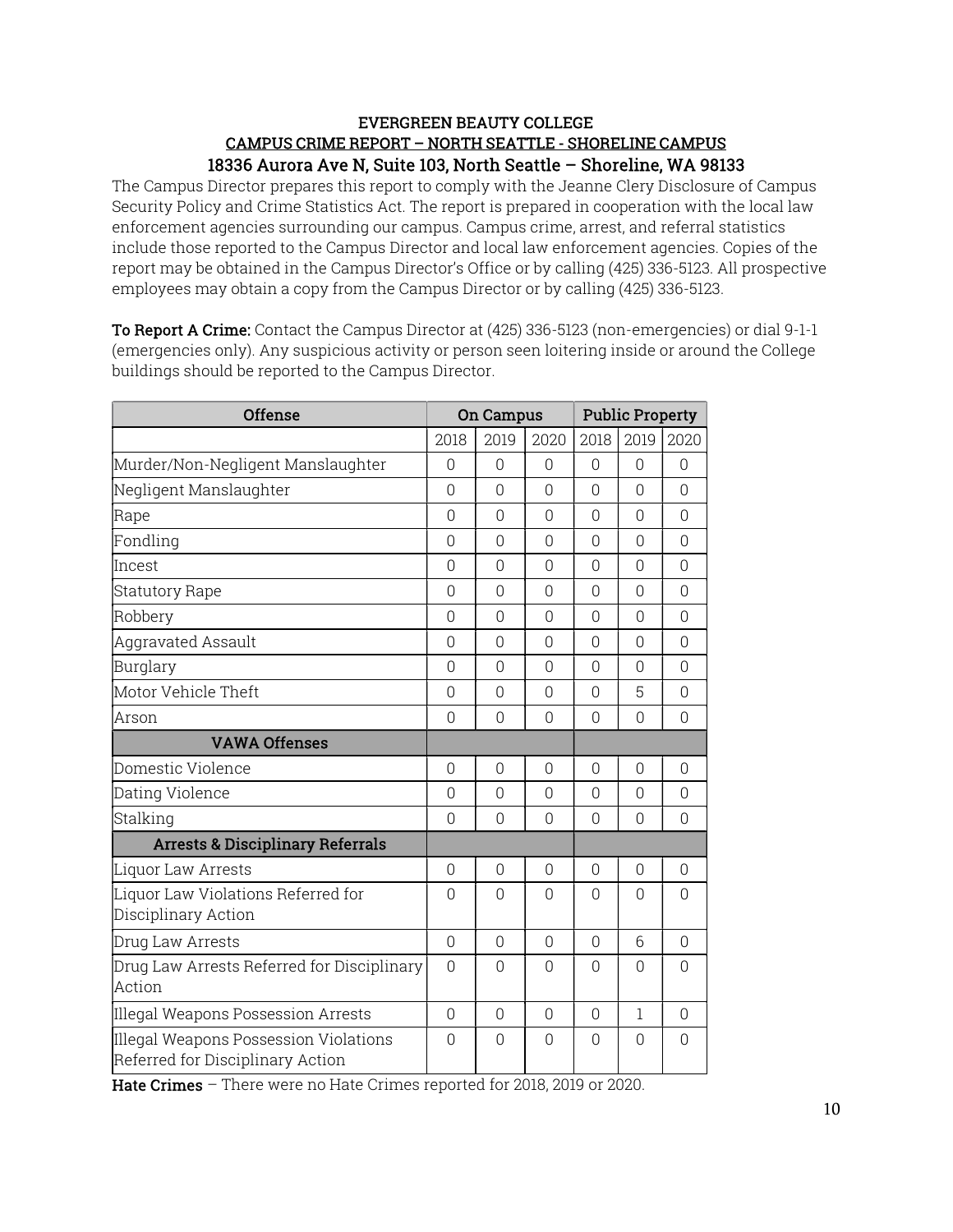# EVERGREEN BEAUTY COLLEGE CAMPUS CRIME REPORT – RENTON CAMPUS 1222 Bronson Way North, Renton, WA 98057

The Campus Director prepares this report to comply with the Jeanne Clery Disclosure of Campus Security Policy and Crime Statistics Act. The report is prepared in cooperation with the local law enforcement agencies surrounding our campus. Campus crime, arrest, and referral statistics include those reported to the Campus Director and local law enforcement agencies. Copies of the report may be obtained in the Campus Director's Office or by calling (425) 336-5123. All prospective employees may obtain a copy from the Campus Director or by calling (425) 336-5123.

To Report A Crime: Contact the Campus Director at (425) 336-5123 (non-emergencies) or dial 9-1-1 (emergencies only). Any suspicious activity or person seen loitering inside or around the College buildings should be reported to the Campus Director.

| <b>Offense</b>                                                            | <b>On Campus</b> |                | <b>Public Property</b> |                |                |                |
|---------------------------------------------------------------------------|------------------|----------------|------------------------|----------------|----------------|----------------|
|                                                                           | 2018             | 2019           | 2020                   | 2018           | 2019           | 2020           |
| Murder/Non-Negligent Manslaughter                                         | $\Omega$         | $\Omega$       | $\Omega$               | 0              | $\Omega$       | $\Omega$       |
| Negligent Manslaughter                                                    | $\Omega$         | $\Omega$       | $\Omega$               | $\Omega$       | $\bigcap$      | $\Omega$       |
| Rape                                                                      | 0                | $\Omega$       | $\Omega$               | $\Omega$       | $\Omega$       | $\Omega$       |
| Fondling                                                                  | 0                | $\Omega$       | $\Omega$               | $\Omega$       | $\Omega$       | $\Omega$       |
| Incest                                                                    | $\mathbf 0$      | $\overline{0}$ | $\overline{0}$         | $\overline{0}$ | $\overline{0}$ | $\overline{0}$ |
| <b>Statutory Rape</b>                                                     | 0                | $\Omega$       | $\Omega$               | $\Omega$       | $\Omega$       | $\Omega$       |
| Robbery                                                                   | $\Omega$         | $\Omega$       | $\Omega$               | $\Omega$       | $\Omega$       | $\mathbf{1}$   |
| <b>Aggravated Assault</b>                                                 | 0                | $\Omega$       | $\Omega$               | $\Omega$       | $\Omega$       | $\Omega$       |
| Burglary                                                                  |                  | $\Omega$       | $\Omega$               | $\Omega$       | 0              | $\Omega$       |
| Motor Vehicle Theft                                                       |                  | $\overline{0}$ | $\overline{0}$         | $\overline{0}$ | 3              | $\overline{0}$ |
| Arson                                                                     |                  | $\Omega$       | $\overline{0}$         | $\Omega$       | $\overline{0}$ | $\overline{0}$ |
| <b>VAWA Offenses</b>                                                      |                  |                |                        |                |                |                |
| Domestic Violence                                                         | $\overline{0}$   | $\overline{0}$ | $\overline{0}$         | $\overline{0}$ | 0              | 3              |
| Dating Violence                                                           |                  | $\Omega$       | $\Omega$               | $\Omega$       | $\Omega$       | $\Omega$       |
| Stalking                                                                  | $\Omega$         | $\Omega$       | $\Omega$               | $\Omega$       | $\Omega$       | $\Omega$       |
| <b>Arrests &amp; Disciplinary Referrals</b>                               |                  |                |                        |                |                |                |
| Liquor Law Arrests                                                        | 0                | $\overline{0}$ | $\Omega$               | 0              | 0              | $\Omega$       |
| Liquor Law Violations Referred for<br>Disciplinary Action                 |                  | $\Omega$       | $\Omega$               | $\Omega$       | $\Omega$       | $\Omega$       |
| Drug Law Arrests                                                          | $\mathbf 0$      | $\overline{0}$ | $\Omega$               | 0              | 0              | $\Omega$       |
| Drug Law Arrests Referred for Disciplinary<br>Action                      |                  | $\Omega$       | $\Omega$               | $\Omega$       | $\Omega$       | $\Omega$       |
| Illegal Weapons Possession Arrests                                        | $\Omega$         | $\Omega$       | $\Omega$               | 0              | 0              | $\Omega$       |
| Illegal Weapons Possession Violations<br>Referred for Disciplinary Action | $\Omega$         | $\Omega$       | $\Omega$               | $\bigcap$      | $\bigcap$      | $\Omega$       |

Hate Crimes – There were no Hate Crimes reported for 2018, 2019 or 2020.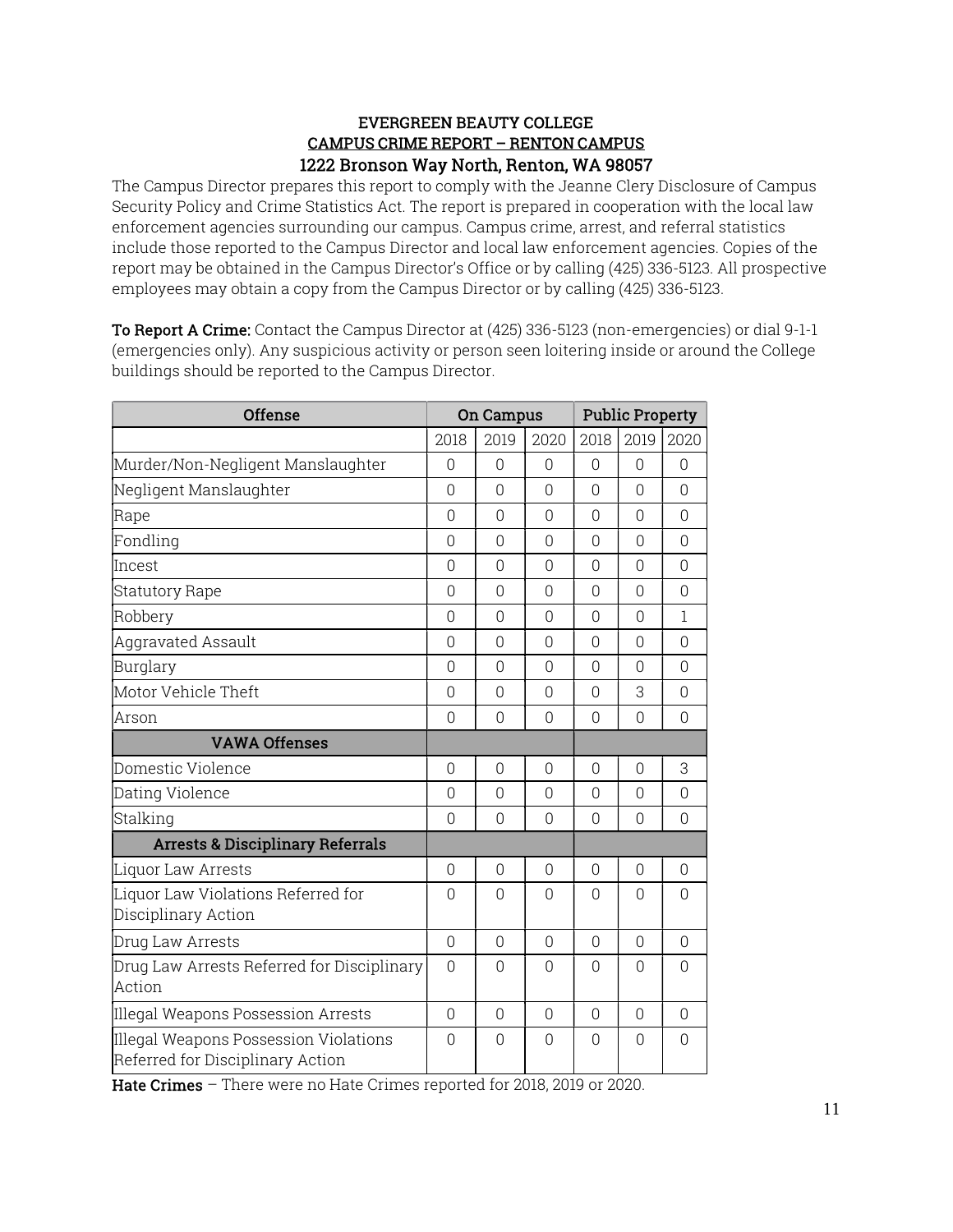# EVERGREEN BEAUTY COLLEGE CAMPUS CRIME REPORT – YAKIMA CAMPUS 401 N. 1ST Street, Yakima, WA 98901

The Campus Director prepares this report to comply with the Jeanne Clery Disclosure of Campus Security Policy and Crime Statistics Act. The report is prepared in cooperation with the local law enforcement agencies surrounding our campus. Campus crime, arrest, and referral statistics include those reported to the Campus Director and local law enforcement agencies. Copies of the report may be obtained in the Campus Director's Office or by calling (425) 336-5123. All prospective employees may obtain a copy from the Campus Director or by calling (425) 336-5123.

To Report A Crime: Contact the Campus Director at (425) 336-5123 (non-emergencies) or dial 9-1-1 (emergencies only). Any suspicious activity or person seen loitering inside or around the College buildings should be reported to the Campus Director.

| <b>Offense</b>                                                            | On Campus |                | <b>Public Property</b> |      |          |                |
|---------------------------------------------------------------------------|-----------|----------------|------------------------|------|----------|----------------|
|                                                                           | 2018      | 2019           | 2020                   | 2018 | 2019     | 2020           |
| Murder/Non-Negligent Manslaughter                                         | N/A       | $\Omega$       | $\Omega$               | N/A  | $\Omega$ | $\Omega$       |
| Negligent Manslaughter                                                    | N/A       | $\Omega$       | $\Omega$               | N/A  | $\Omega$ | $\Omega$       |
| Rape                                                                      |           | $\overline{0}$ | $\overline{0}$         | N/A  | 0        | $\overline{0}$ |
| Fondling                                                                  | N/A       | $\overline{0}$ | $\Omega$               | N/A  | $\Omega$ | $\overline{0}$ |
| Incest                                                                    | N/A       | $\Omega$       | $\overline{0}$         | N/A  | $\Omega$ | $\Omega$       |
| <b>Statutory Rape</b>                                                     | N/A       | 0              | $\overline{0}$         | N/A  | 0        | $\Omega$       |
| Robbery                                                                   | N/A       | $\Omega$       | $\Omega$               | N/A  | $\Omega$ | $\overline{0}$ |
| Aggravated Assault                                                        | N/A       | $\Omega$       | $\Omega$               | N/A  | $\Omega$ | 0              |
| Burglary                                                                  | N/A       | $\Omega$       | $\Omega$               | N/A  | $\Omega$ | $\overline{0}$ |
| Motor Vehicle Theft                                                       | N/A       | $\Omega$       | $\Omega$               | N/A  | $\Omega$ | 0              |
| Arson                                                                     |           | 0              | $\Omega$               | N/A  | 0        | 0              |
| <b>VAWA Offenses</b>                                                      |           |                |                        |      |          |                |
| Domestic Violence                                                         | N/A       | 0              | $\overline{0}$         | N/A  | 0        | $\Omega$       |
| Dating Violence                                                           | N/A       | $\overline{0}$ | $\overline{0}$         | N/A  | $\Omega$ | 0              |
| Stalking                                                                  | N/A<br>0  |                | $\overline{0}$         | N/A  | 0        | $\Omega$       |
| <b>Arrests &amp; Disciplinary Referrals</b>                               |           |                |                        |      |          |                |
| Liquor Law Arrests                                                        | N/A       | 0              | $\theta$               | N/A  | 0        | $\Omega$       |
| Liquor Law Violations Referred for<br>Disciplinary Action                 |           | $\Omega$       | $\Omega$               | N/A  | 0        | 0              |
| Drug Law Arrests                                                          | N/A       | $\overline{0}$ | $\overline{0}$         | N/A  | $\Omega$ | $\Omega$       |
| Drug Law Arrests Referred for Disciplinary<br>Action                      | N/A       | 0              | $\Omega$               | N/A  | 0        | 0              |
| Illegal Weapons Possession Arrests                                        | N/A       | $\Omega$       | $\Omega$               | N/A  | $\Omega$ | $\Omega$       |
| Illegal Weapons Possession Violations<br>Referred for Disciplinary Action | N/A       | 0              | $\Omega$               | N/A  | 0        | $\Omega$       |

Hate Crimes – There were no Hate Crimes reported for 2019 or 2020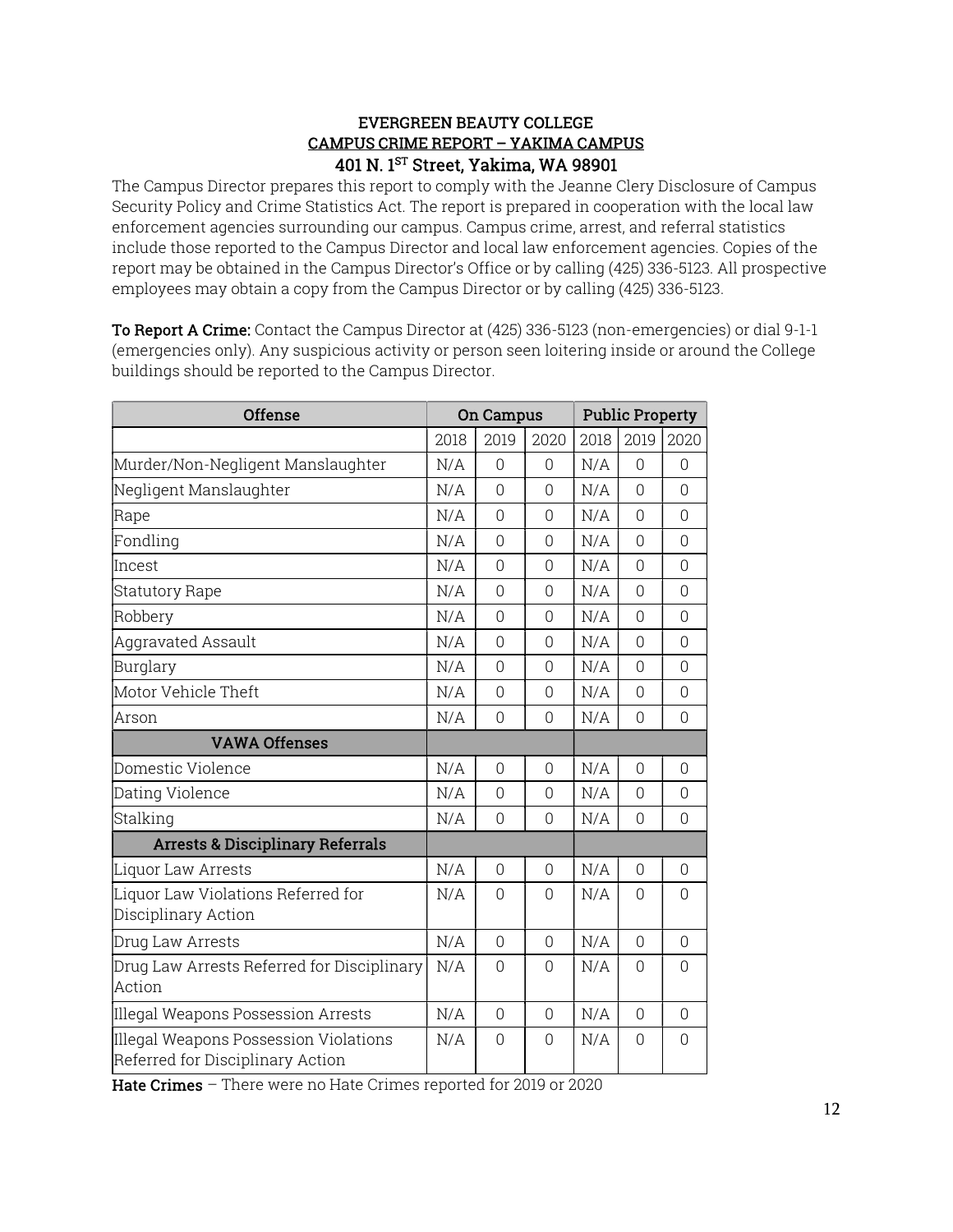# EVERGREEN BEAUTY COLLEGE DRUG FREE SCHOOL POLICY

Evergreen Beauty College believes that it is very important to provide a safe environment for all of its students and employees. Substance abuse, while at work, school or otherwise, seriously endangers the safety of students and Team Members, as well as the general public, and creates a variety of problems including increased theft, decreased morale, decreased productivity, and a decline in the quality of services provided. It is also our Policy to prevent the use and/or presence of these substances in the school. The Evergreen Beauty College will strive to provide an environment conducive to making conscientious and healthy decisions when students are faced with difficult choices associated with the use of legal and illegal drugs.

It is a violation of school policy for any employee or student to:

- Use illegal drugs or misuse prescription drugs;
- Misuse alcohol;
- Possess, trade, manufacture, distribute, dispense, buy or offer for sale alcohol, illegal and/or prescription drugs while on duty, during break periods, or on school property;
- Arrive or return to school intoxicated from use of illegal drugs, misused prescription drugs or alcohol;
- Engage in the use of illegal drugs, misuse of prescription drugs or alcohol during school hours or while on school property (including parking lots);
- Use prescription drugs or non-prescription drugs that may affect the safety of the student or fellow students, and members of the public;

Any employee or student who is taking any prescription or non-prescription drug which might impair safety, performance, or any motor functions must advise his/her Instructor or the Campus Director before providing services under such medication.

Employees and students are individually responsible for being aware of applicable laws, regulations, ordinances, and the College's policy for complying with them. Evergreen Beauty College will assist in that endeavor by providing current information on an ongoing basis to all students and employees.

# Drug & Alcohol Health Risks

Alcohol: People drink to socialize, celebrate, and relax. Alcohol often has a strong effect on peopleand throughout history, people have struggled to understand and manage alcohol's power. Why does alcohol cause people to act and feel differently? How much is too much? Why do some people become addicted while others do not?

Alcohol's effects vary from person to person, depending on a variety of factors, including:

- How much you drink
- How often you drink
- Your age
- Your health status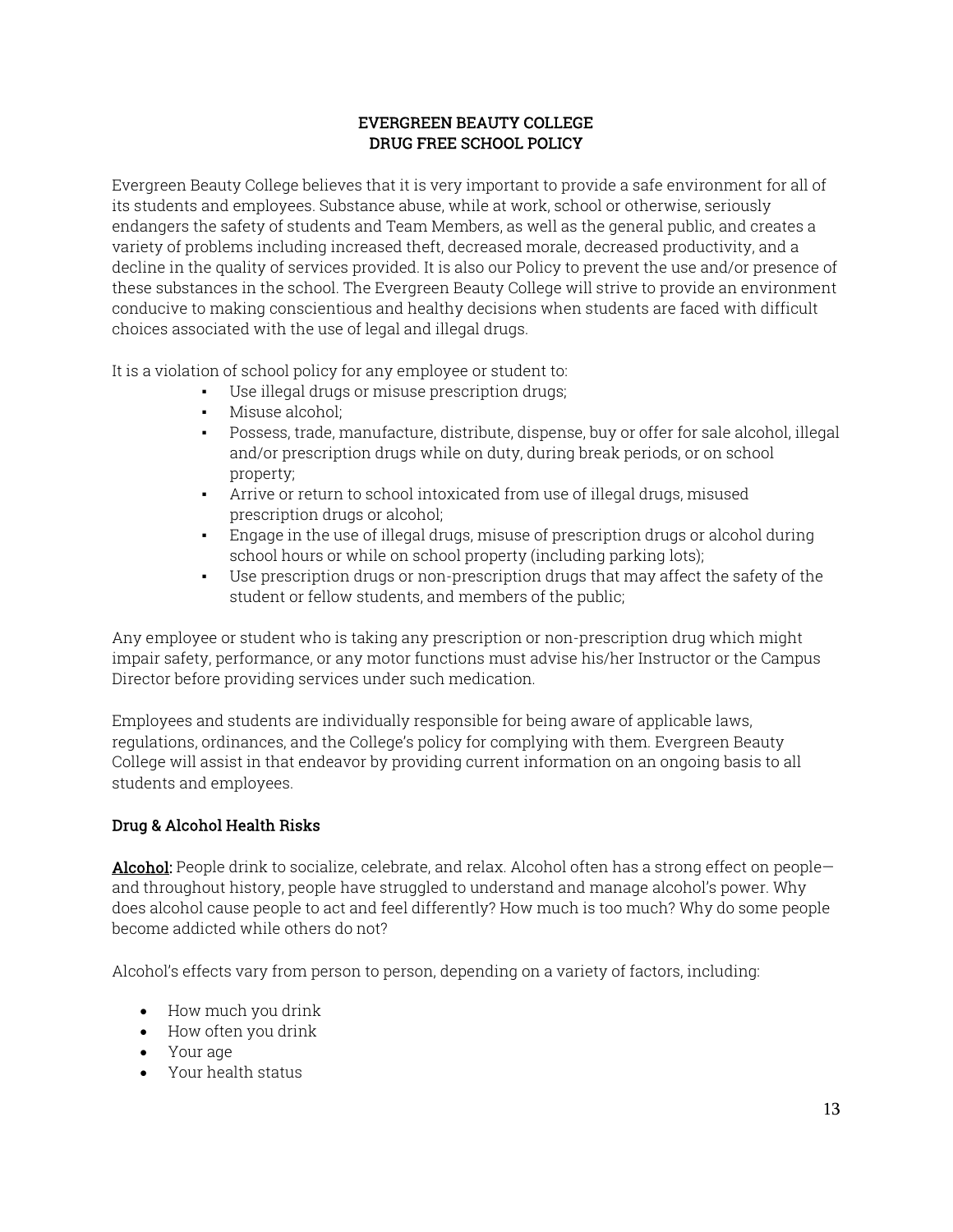Your family history

While drinking alcohol is itself not necessarily a problem—drinking too much can cause a range of consequences, and increase your risk for a variety of problems.

Cocaine: Cocaine is a powerfully addictive stimulant drug. Cocaine increases levels of the natural chemical messenger *dopamine* in brain circuits controlling pleasure and movement. This flood of dopamine ultimately disrupts normal brain communication and causes cocaine's high.

Short-term effects include constricted blood vessels, nausea, faster heartbeat, extreme happiness and energy, irritability and paranoia. Long-term effects include nosebleeds, severe bowel decay, higher risk of contracting HIV, hepatitis C, and other bloodborne diseases, malnourishment, restlessness, and severe paranoia with auditory hallucinations. A person can overdose on cocaine, which can lead to death.

**Marijuana:** Marijuana contains the mind-altering chemical THC and other related compounds. THC over-activates certain brain cell receptors, resulting in effects such as altered senses, changes in mood, impaired body movement, difficulty with thinking and problem-solving, and impaired memory and learning. Marijuana use can have a wide range of health effects, including hallucinations and paranoia, breathing problems, and possible harm to a fetus's brain in pregnant women. Marijuana use can cause some very uncomfortable side effects, such as anxiety and paranoia and, in rare cases, extreme psychotic reactions. Marijuana use can lead to a substance use disorder, which can develop into an addiction in severe cases.

Hallucinogens and Dissociative Drugs: Hallucinogens and dissociative drugs—which have street names like acid, angel dust, and vitamin K—distort the way a user perceives time, motion, colors, sounds, and self. These drugs can disrupt a person's ability to think and communicate rationally, or even to recognize reality, sometimes resulting in bizarre or dangerous behavior. Hallucinogens such as LSD, psilocybin, peyote, DMT, and ayahuasca cause emotions to swing wildly and realworld sensations to appear unreal, sometimes frightening. Dissociative drugs like PCP, ketamine, dextromethorphan, and *Salvia divinorum* may make a user feel out of control and disconnected from their body and environment. In addition to their short-term effects on perception and mood, hallucinogenic drugs are associated with psychotic-like episodes that can occur long after a person has taken the drug, and dissociative drugs can cause respiratory depression, heart rate abnormalities, and a withdrawal syndrome.

Methamphetamine: The abuse of methamphetamine—a potent and highly addictive stimulant remains an extremely serious problem in the United States. The consequences of methamphetamine abuse are terrible for the individual––psychologically, medically, and socially. Abusing the drug can cause memory loss, aggression, psychotic behavior, damage to the cardiovascular system, malnutrition, and severe dental problems. Methamphetamine abuse has also been shown to contribute to increased transmission of infectious diseases, such as hepatitis and HIV/AIDS.

# Reasonable Search:

To ensure that illegal drugs and alcohol do not enter or affect the school, Evergreen Beauty College reserves the right to search all vehicles, containers, lockers, or other items on school property in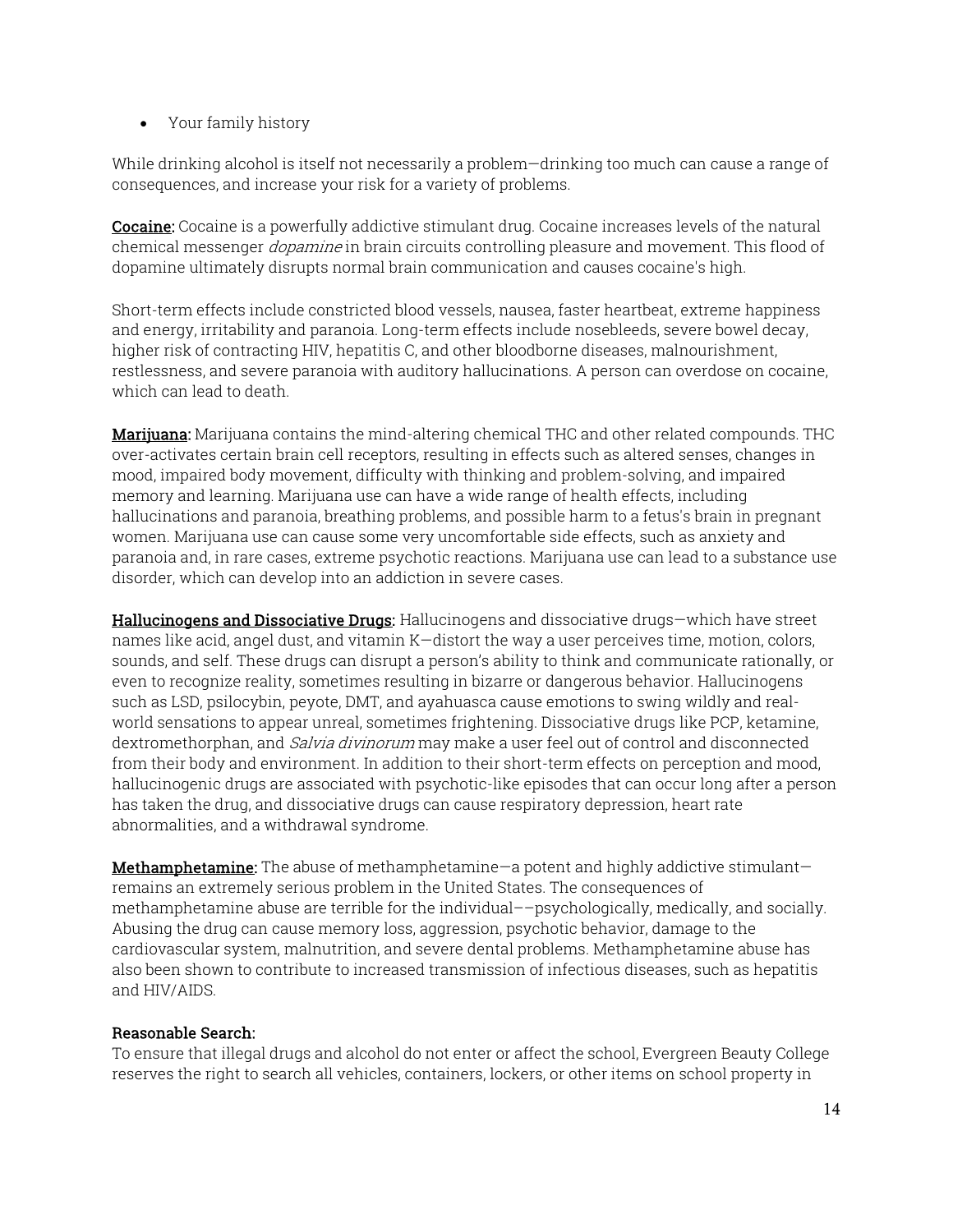furtherance of this Policy. Individuals may be requested to display personal property for visual inspection upon the College's request. Searches will be conducted only where Evergreen Beauty College has reason to believe that the student has violated the College's Policy. Failure to consent to a search or display of personal property for visual inspection will be grounds for discipline, up to and including termination from the program or denial of access to school premises. Searches of a student's personal property will take place only in the student's presence. All searches under this Policy will occur with the utmost discretion and consideration for the student involved. Individuals may be required to empty their pockets, but under no circumstances will a student be required to remove articles of clothing to be physically searched.

#### Actions Required of Employees or Students:

If an employee or student suspects that she/he has a substance abuse problem, the employee or student is expected to contact a counselor acceptable to the Evergreen Beauty College. Any employee or student who voluntarily seeks assistance or rehabilitation for drug or alcohol misuse prior to being subject to testing under this policy shall not be subject to disciplinary action for violation of the Policy, as long as the employee or student continues to participate satisfactorily in the counseling or rehabilitation program. The employee or student must obtain a work release from the counselor or treatment provider before returning to work or school.

Any investigation by law enforcement or conviction for Controlled Substance or Alcohol activity may be cause for dismissal from employment or school. Failure to report any conviction for illegal drug use or alcohol misuse to Evergreen Beauty College may result in immediate termination from employment or school attendance.

The use of prescription or over the counter medications that may impair an employee or student's ability to safely or adequately perform his/her duties must be reported to the employee's or student's supervisor. Some medication use may require reassignment or temporary leave of absence without pay. Employees and students must take all medication as directed on the medication label and must heed any warnings listed on the medication's label.

#### Disciplinary Action:

A prospective employee/applicant who has a positive test or "refusal to test" may not be considered for employment.

An employee who violates this Evergreen Beauty College policy may be immediately removed from duty and subject to disciplinary action up to and including termination.

A prospective student/applicant who has a positive test or "refusal to test" may not be further considered for enrollment to Evergreen Beauty College.

Any current student who has a positive test may be required to reimburse Evergreen Beauty College for the cost of the test.

Students who violate this policy may be put on permanent probation and are subject to monthly follow-up drug and/or alcohol tests, at the student's expense.

A student's First Violation may result in immediate removal from class attendance, until the student can pass a "return to duty" drug and/or alcohol test, at the student's expense.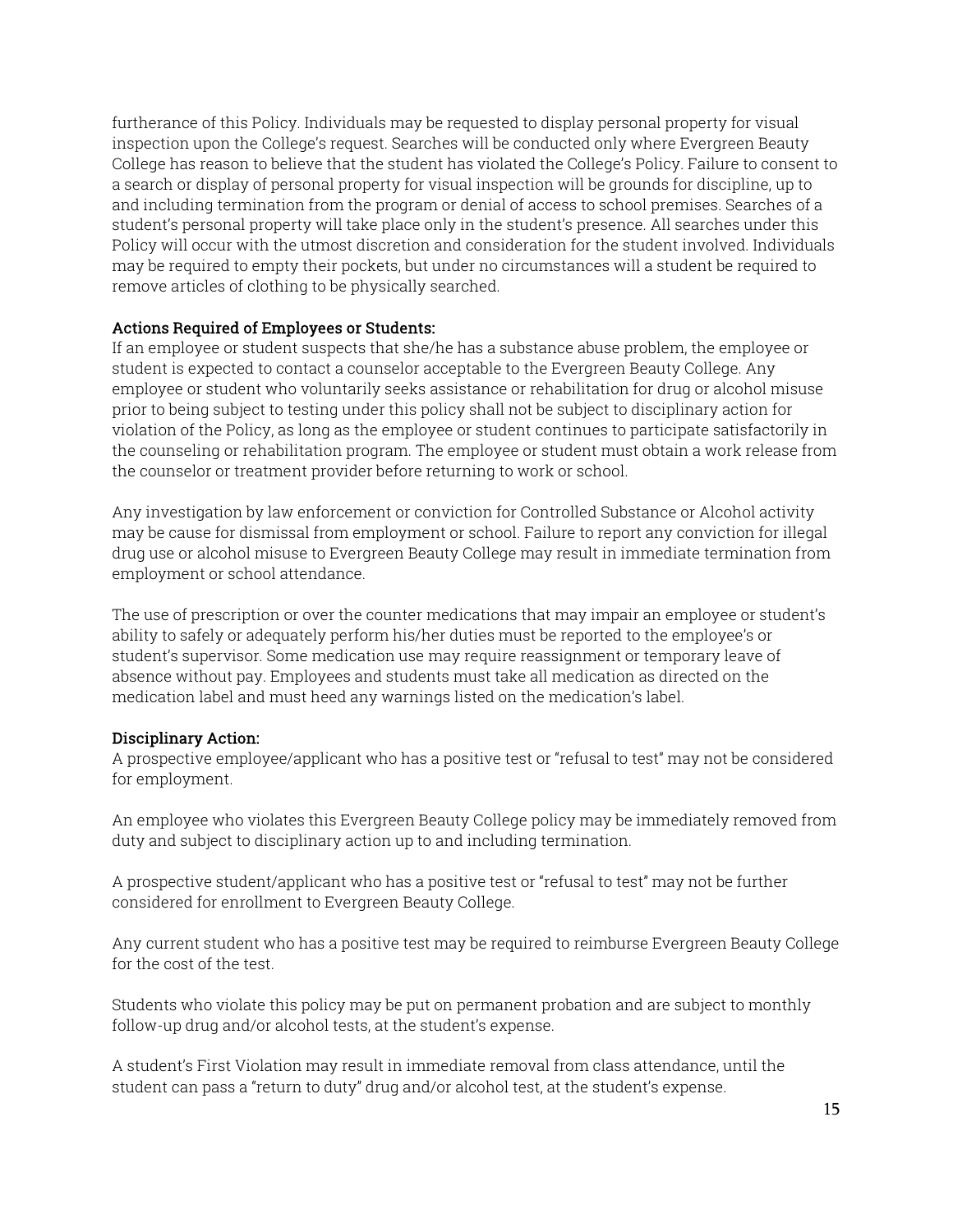A student's Second Violation may result in immediate termination from Evergreen Beauty College. A student may apply for re-entry to school after they have been evaluated by a substance abuse counselor acceptable to Evergreen Beauty College and can obtain a written release from the counselor or treatment provider. The release should document the student's compliance and participation with all counseling or treatments recommended by the substance abuse counselor. The student must then pass a return to duty drug and/or alcohol test at student expense.

A student's Third Violation may result in immediate termination from school and he/she will not be eligible for re-entry.

Employees and students who violate this policy by illegally selling, manufacturing or distributing controlled substances or alcohol may be terminated from employment or enrollment.

# Drug Testing Circumstances:

Pre-employment or Pre-enrollment Procedures: Prospective employees or students may be asked to submit to a drug test at Evergreen Beauty College.

Employment or acceptance/enrollment at Evergreen Beauty College will be offered to those who successfully pass the pre-employment or pre-enrollment drug test. Refusal to consent to a preemployment or pre-enrollment drug test, or Positive, Adulterated or Substituted test results may terminate any action towards permanent employment or enrollment as a student.

Post-Accident Tests: Evergreen Beauty College may require Drug and/or Alcohol testing of any employee or student involved in an on-the-job or in-school accident/injury where the following occurs:

- A fatality,
- An injury to an employee, student, client or other individual that requires medical attention away from the school or accident scene, or
- Damage to school property that exceeds \$500.00.

Post-accident testing may be required of any individual whose actions or inaction could have reasonably contributed to the cause of the accident.

Reasonable Suspicion: Reasonable suspicion Drug and/or Alcohol testing may be done in cases where there is a reasonable belief by a supervisor that an employee or student may be using a Controlled Substance, using alcohol while at work, or reporting to work under the influence of Alcohol or a Controlled substance, using prescription drugs illegally or any other violation of school policy. Reasonable suspicion or For-Cause tests may be required when there is any of the following:

- 1. Observable phenomena (actual use, possession, odors, etc.);
- 2. Abnormal behavior or physical characteristics; or
- 3. A drug-related investigation, arrest or conviction or an investigation of theft.

Random Testing: unannounced random Drug and/or Alcohol Testing may be conducted on all employees or students and will be administrated by a third-party administrator. Selection for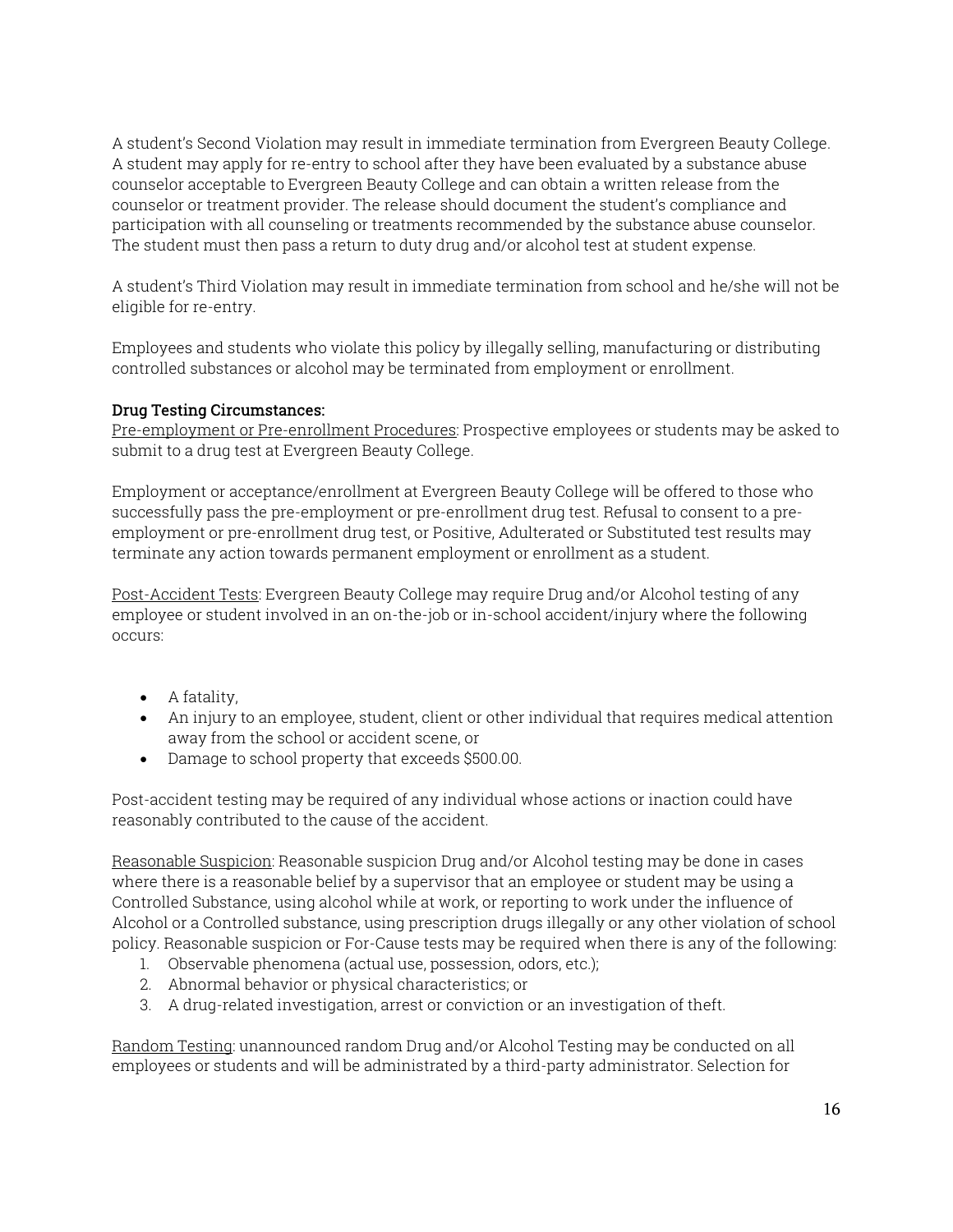random testing will be computer generated. All employees/students will have an equal chance of selection in each selection period.

Unit or Blanket Testing: Drug and/or Alcohol testing of all Company employees/students or all employees/students in one location or job category may conducted at the discretion of Evergreen Beauty College.

Return to Duty Testing: The first Drug and/or Alcohol test after a policy violation, evaluation by a counselor, acceptable to Evergreen Beauty College, and after the counselor has determined that the employee or student has successfully complied with prescribed education and/or treatment. The test result must be negative before he/she can return to duty or attend class.

Follow-up Testing: After a violation of this policy and return to duty, an employee or student is subject to unannounced Drug and/or Alcohol testing, the schedule of follow-up testing will be determined by the EAP/counselor or Evergreen Beauty College.

Refusal of Testing: A refusal of testing will be treated as a positive test.

Definitions:

**"Alcohol"** means the intoxicating agent in beverage alcohol, ethyl alcohol, or other low molecular weight alcohols including methyl and isopropyl alcohol.

**"Alcohol use"** means the drinking or swallowing of any beverage, liquid mixture or preparation (including any medication) containing alcohol

"Alcohol Testing" means to be tested by a certified breath-alcohol technician, using a DOT approved breath testing devise or a DOT approved initial screening device. Blood and urine alcohol testing may also be used at the discretion of the school.

"Controlled Substance or drug" means any prescribed drug or controlled substance including those assigned by 21 U.S.C. 802 and includes all Substances listed on Schedule I through Schedule V, as they may be revised from time-to-time (21 CFR 1308), including but not limited to:

Marijuana Benzodiazepines Narcotics Cocaine Barbiturates Phencyclidine (PCP) Amphetamines Opiates Other Hallucinogens

"Drug Testing" or "Drug Test" means the scientific analysis for the presence of drugs or their metabolites in specimens from the human body. Analysis will include separate screening and confirmation tests.

**"Employee"** means any person or officer in the service of the employer for compensation.

"Prospective Employee" means any person who has made a written or oral application to become an employee of the school.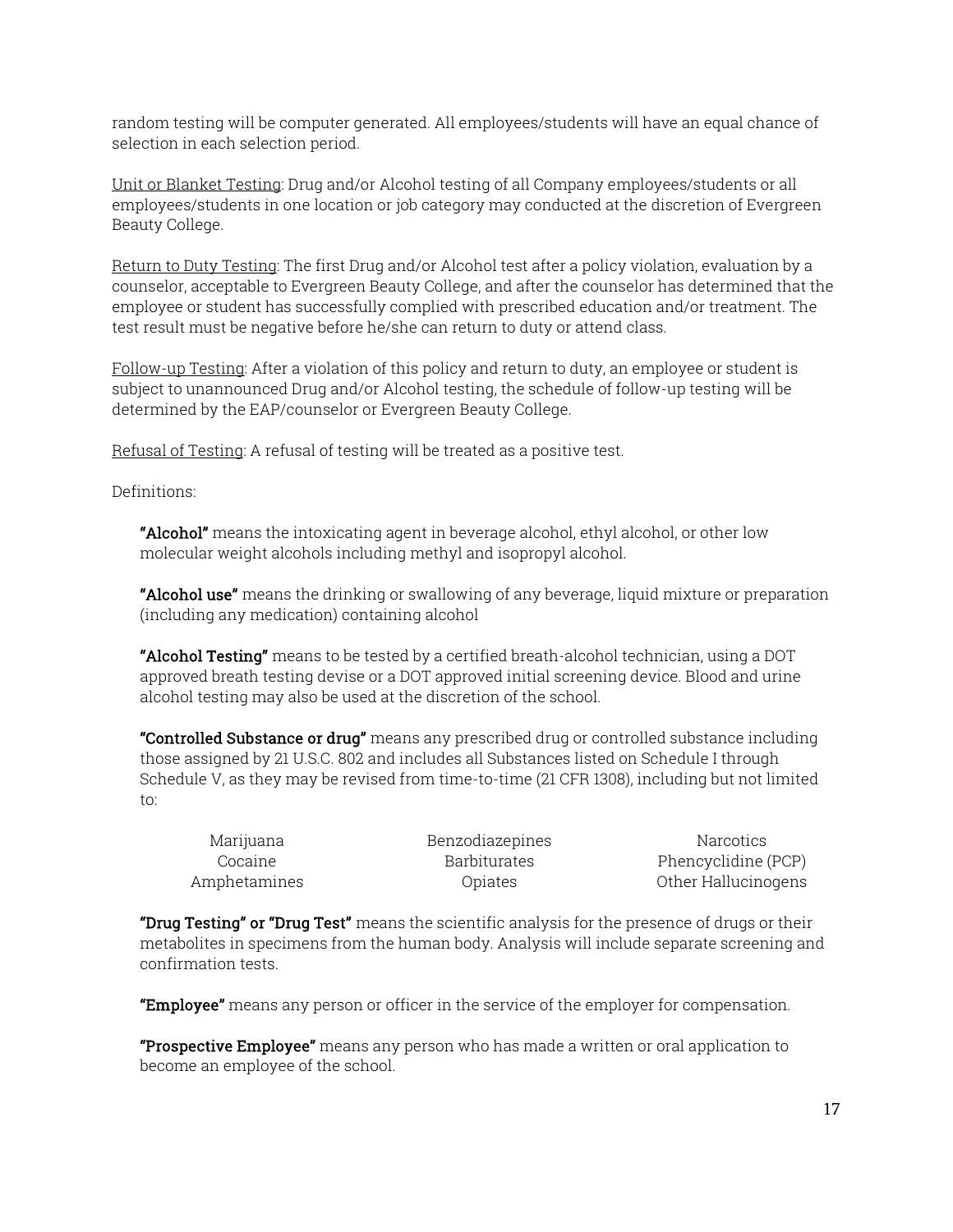**"Reasonable Suspicion"** or **"For-Cause Testing"** means an articulated belief, based on recorded specific facts and observations, and reasonable inference drawn from those facts and observations, than an employee or student is in violation of this policy.

"Sample" or "Specimen" means any sample of urine, blood, breath, saliva, or hair used for drug or alcohol testing.

"On Duty" means all working or school hours including meal or break periods, regardless of whether the employee or student is on the school premises, and at any time the employee or student represents the school in any capacity, including operating school equipment or vehicles.

**"Medical Review Officer (MRO)"** means a licensed physician with knowledge of drug abuse disorders that is used by the school to determine and verify if a legitimate or medical explanation exists for a positive, adulterated, substituted or invalid drug test result.

"Use" means to consume, sell, purchase, manufacture, distribute, be under the influence of, report to work or school under the influence of, or be in the possession of drugs or alcohol. The term use shall also include the presence of drugs or alcohol in the body of an employee or student, including the presence as a metabolite, the use of a prescription drug without a valid prescription from a health care provider, and not using a prescription drug as prescribed by the authorizing health care provider.

**"Positive Drug Test"** means the drug test levels on both the screening test and the confirmation test are at or above the level recognized as positive by the U.S. Department of Health and Human Services, in its Mandatory Guidelines for Federal Workplace Drug Testing Programs, or the standard cutoff levels set by the laboratory; and the MRO has verified the test result as positive.

"Positive Alcohol Test" means test levels on both the initial test and the confirmation test are .04 percent or greater.

**"Adulterated"** means a specimen that contains a substance that is not expected to be present in human urine, or contains a substance expected to be present but is at a concentration so high that it is not consistent with human urine.

**"Substituted"** means a specimen with creatinine and specific gravity values that are so diminished or divergent that they are not consistent with human urine.

**"Actual knowledge"** means knowledge by a supervisor that an employee or student has used alcohol or controlled substances based on the supervisor's direct observation of the individual, or an individual's admission of alcohol or controlled substance use. Direct observations as used in this definition means observation of alcohol or drug use and does not include observation of behavior or physical characteristics sufficient to warrant a reasonable suspicion test.

# Medical Review Officer (MRO):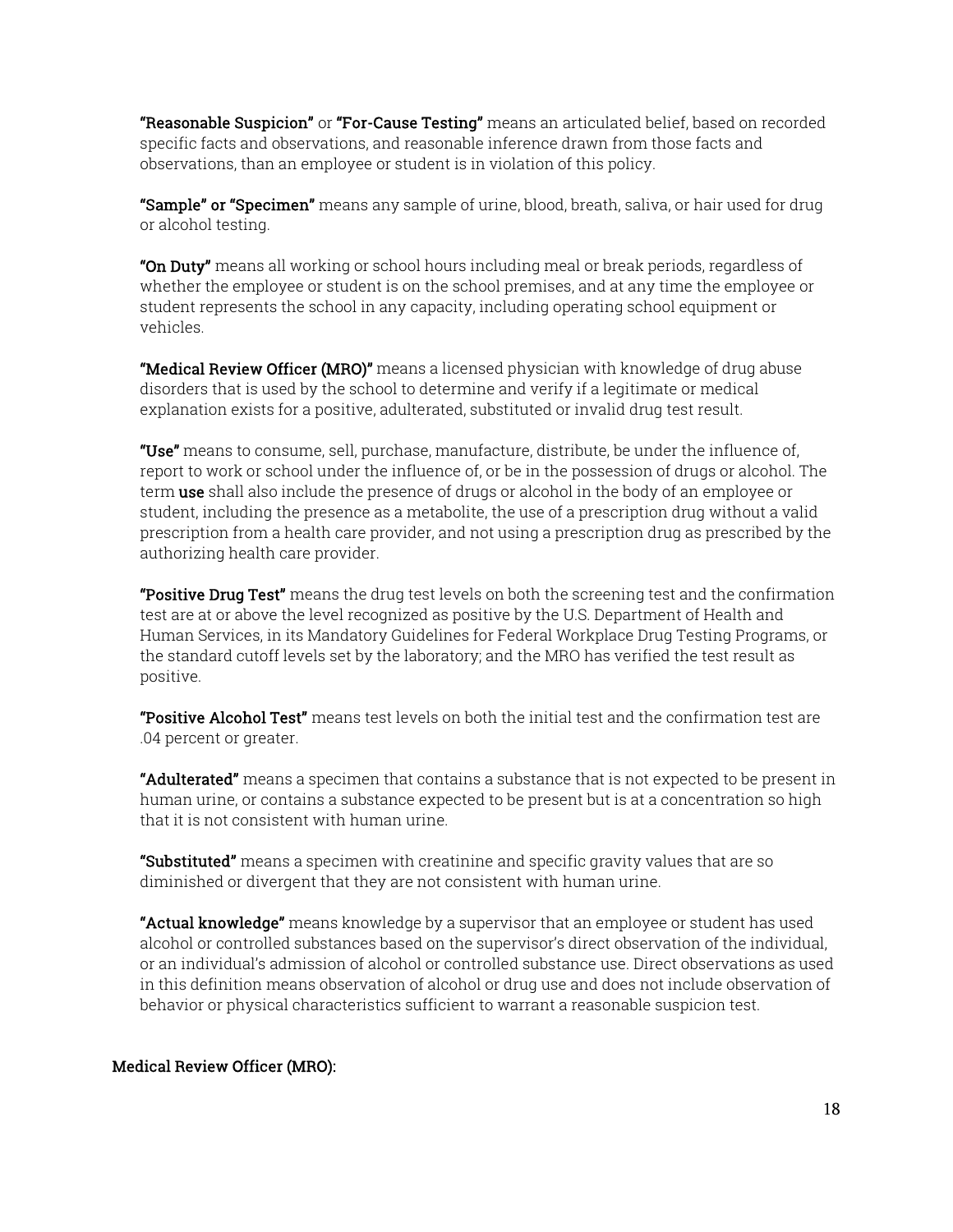In the case of a Positive, Adulterated, Substituted or Invalid test result, the employee or student or prospective employee or student may have the right to discuss and explain the results, including the right to advise the MRO of any medication prescribed by his/her physician, which may have affected the results of the test.

#### Contesting a Test Result:

If an employee, student or applicant believes the laboratory analysis is in error, he/she will have 72 hours to request the re-analysis of the original urine specimen that was verified as positive, adulterated or substituted. The cost of re-analysis is at the employee or student expense. If the secondary laboratory does not detect the same controlled substance, the individual may be reimbursed the cost of re-analysis.

#### Confidentiality:

All information, interviews, reports, statement memoranda and drug test results, written or otherwise, received by the Evergreen Beauty College as part of this drug testing program are confidential communications. Unless authorized by state laws, rules or regulations, the College will not release such information without a written consent form signed voluntarily by the person tested. Information on drug testing results will not be released unless such information or records are compelled by a court or a professional or occupational licensing board.

#### Alcohol & Drug Prevention & Treatment

Prevention and Treatment Centers:

Washington Recovery Help Line: 1-866-789-1511

Please see the Appendixes for the prevention and treatment center contact information for members of each Campus community.

#### Hotlines:

- Alcoholics Anonymous: 1-800-356-9996
- American Council on Alcoholism Help Line: 1-800-527-5344
- National Institute on Drug Abuse Hotline: 1-800-662-HELP
- Cocaine Hotline: 1-800-COCAINE
- National Council on Alcoholism 1-800-NCA-CALL

#### Biennial Review:

The College will review the drug and alcohol prevention program every two years on the even number year. Any recommendations/data and or assistance available to substance abusers will be updated and distributed to all students and staff of Evergreen Beauty College.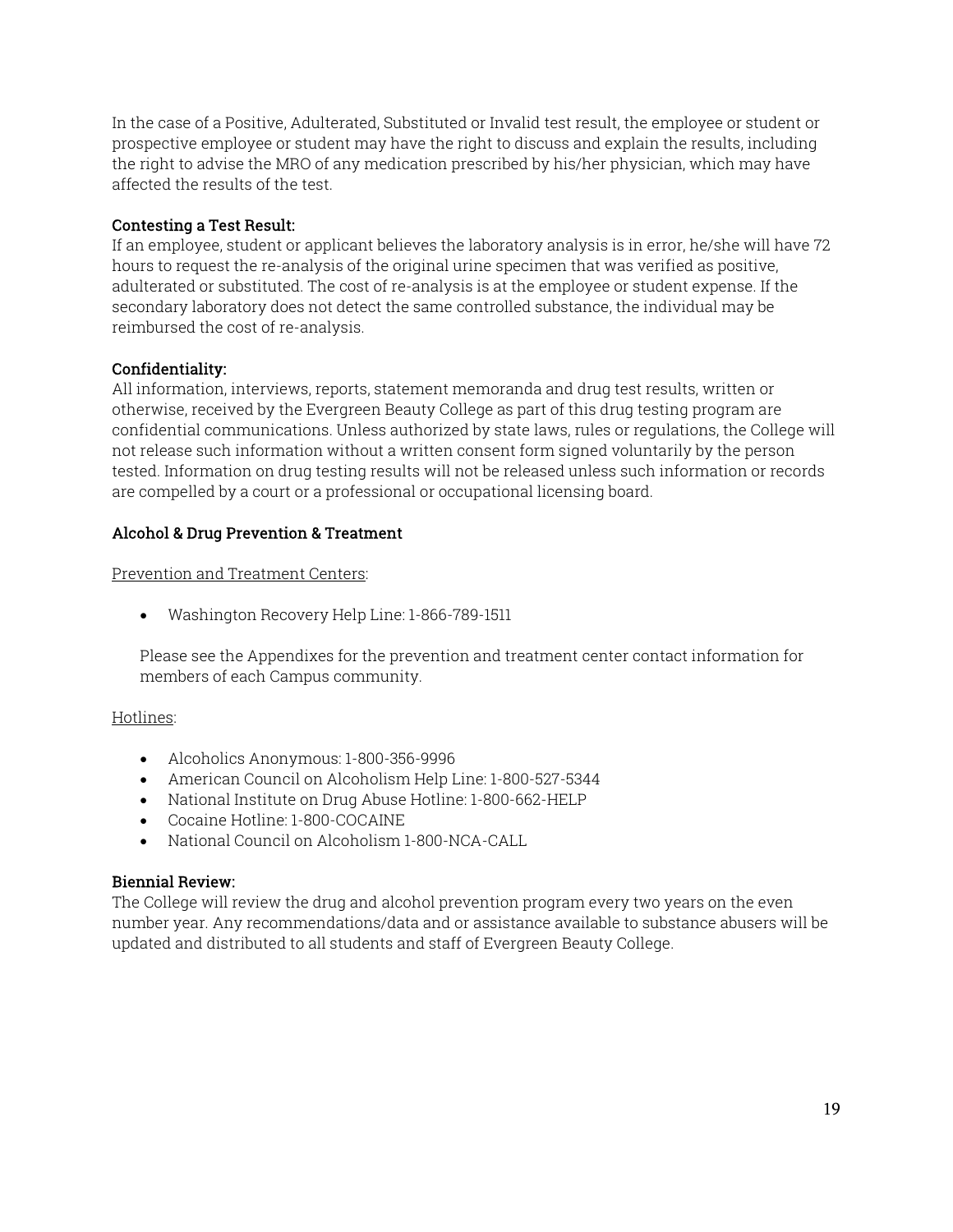# Overview of Federal Controlled Substance Penalties

The Controlled Substances Act (CSA) places all substances which were in some manner regulated under existing federal law into one of five schedules. This placement is based upon the substance's medical use, potential for abuse, and safety or dependence liability. The Act also provides a mechanism for substances to be controlled (added to or transferred between schedules) or decontrolled (removed from control). The procedure for these actions is found in Section 201 of the Act (21U.S.C. §811).

The CSA provides penalties for unlawful manufacturing, distribution, and dispensing of controlled substances. The penalties are basically determined by the schedule of the drug or other substance, and sometimes are specified by drug name, as in the case of marijuana. As the statute has been amended since its initial passage in 1970, the penalties have been altered by Congress. The following charts are an overview of the penalties for trafficking or unlawful distribution of controlled substances.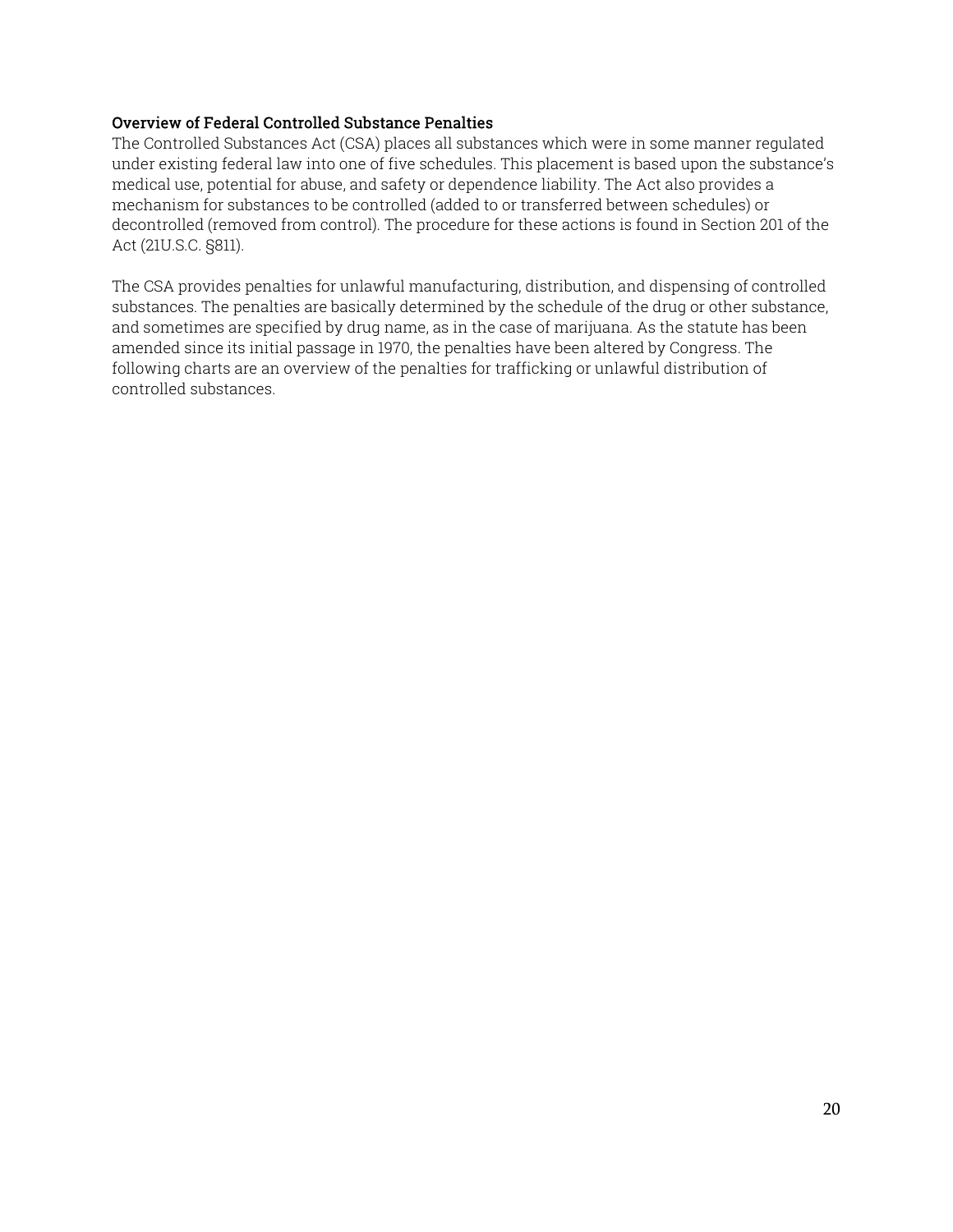# FEDERAL TRAFFICKING PENALTIES

| DRUG/SCHEDULE                                                                                                                                                                                                                                                                                                                                                                                                    | QUANTITY                                                | <b>PENALTIES</b>                                                                                                                                                                                                                                                                                                                                                  | <b>QUANTITY</b>                                             | <b>PENALTIES</b>                                                                                                    |  |  |
|------------------------------------------------------------------------------------------------------------------------------------------------------------------------------------------------------------------------------------------------------------------------------------------------------------------------------------------------------------------------------------------------------------------|---------------------------------------------------------|-------------------------------------------------------------------------------------------------------------------------------------------------------------------------------------------------------------------------------------------------------------------------------------------------------------------------------------------------------------------|-------------------------------------------------------------|---------------------------------------------------------------------------------------------------------------------|--|--|
| Cocaine (Schedule II)                                                                                                                                                                                                                                                                                                                                                                                            | $500 - 4999$<br>grams mixture                           |                                                                                                                                                                                                                                                                                                                                                                   | 5 kgs or more<br>mixture                                    | <b>First Offense:</b> Not less than 10<br>yrs, and not more than life. If                                           |  |  |
| Cocaine Base (Schedule<br>II)                                                                                                                                                                                                                                                                                                                                                                                    | 28-279 grams<br>mixture                                 | <b>First Offense:</b> Not less than 5                                                                                                                                                                                                                                                                                                                             | 280 grams or<br>more mixture                                | death or serious injury, not less<br>than 20 or more than life. Fine                                                |  |  |
| Fentanyl (Schedule II)                                                                                                                                                                                                                                                                                                                                                                                           | $40 - 399$ grams<br>mixture                             | yrs, and not more than 40 yrs. If<br>death or serious injury, not less                                                                                                                                                                                                                                                                                            | 400 grams or<br>more mixture                                | of not more than \$10 million if<br>an individual, \$50 million if not<br>an individual.                            |  |  |
| Fentanyl Ana- loque<br>(Schedule I)                                                                                                                                                                                                                                                                                                                                                                              | $10-99$ grams<br>mixture                                | than 20 or more than life. Fine of 100 grams or<br>not more than \$5 million if an                                                                                                                                                                                                                                                                                | more mixture                                                | <b>Second Offense: Not less than</b>                                                                                |  |  |
| Heroin (Schedule I)                                                                                                                                                                                                                                                                                                                                                                                              | 100-999 grams<br>mixture                                | individual, \$25 million if not an<br>individual.                                                                                                                                                                                                                                                                                                                 | 1 kg or more<br>mixture                                     | 20 yrs, and not more than life. If<br>death or serious injury, life                                                 |  |  |
| LSD (Schedule I)                                                                                                                                                                                                                                                                                                                                                                                                 | $1-9$ grams<br>mixture                                  | 10 grams or<br><b>Second Offense:</b> Not less than 10 more mixture                                                                                                                                                                                                                                                                                               |                                                             | imprisonment. Fine of not more<br>than \$20 million if an individual,                                               |  |  |
| Methamphetamine<br>(Schedule II)                                                                                                                                                                                                                                                                                                                                                                                 | 5–49 grams                                              | yrs, and not more than life. If<br>death or serious injury, life<br>pure or 50-499 imprisonment. Fine of not more<br>grams mixture than \$8 million if an individual,                                                                                                                                                                                             | 50 grams or<br>more pure or<br>500 grams or<br>more mixture | \$75 million if not an individual.<br>2 or More<br><b>Prior Offenses:</b>                                           |  |  |
| PCP (Schedule II)                                                                                                                                                                                                                                                                                                                                                                                                | $10 - 99$ grams<br>pure or 100-<br>999 grams<br>mixture | \$50 million if not an individual.                                                                                                                                                                                                                                                                                                                                | 100 gm or more<br>pure or 1 kg or<br>more mixture           | Life imprisonment. Fine of not<br>more than \$20 million if an<br>individual, \$75 million if not an<br>individual. |  |  |
|                                                                                                                                                                                                                                                                                                                                                                                                                  |                                                         | <b>PENALTIES</b>                                                                                                                                                                                                                                                                                                                                                  |                                                             |                                                                                                                     |  |  |
| Other Schedule I & II<br>drugs (and any drug<br>product containing<br>Gamma Hydroxybutyric<br>Acid)<br>Flunitrazepam                                                                                                                                                                                                                                                                                             | Any amount<br>1 gram                                    | <b>First Offense:</b> Not more than 20 yrs. If death or serious injury, not less than 20 yrs,<br>or more than life. Fine \$1 million if an individual, \$5 million if not an individual.<br>Second Offense: Not more than 30 yrs. If death or serious bodily injury, life<br>imprison-ment. Fine \$2 million if an individual, \$10 million if not an individual. |                                                             |                                                                                                                     |  |  |
| (Schedule IV)                                                                                                                                                                                                                                                                                                                                                                                                    |                                                         |                                                                                                                                                                                                                                                                                                                                                                   |                                                             |                                                                                                                     |  |  |
| <b>First Offense:</b> Not more than 10 years. If death or serious injury, not more that<br>15 yrs. Fine not more than \$500,000 if an individual, \$2.5 million if not an<br>individual.<br>Other Schedule III drugs Any amount<br>Second Offense: Not more than 20 yrs. If death or serious injury, not more than 30<br>yrs. Fine not more than \$1 million if an individual, \$5 million if not an individual. |                                                         |                                                                                                                                                                                                                                                                                                                                                                   |                                                             |                                                                                                                     |  |  |
| All other Schedule IV<br>drugs                                                                                                                                                                                                                                                                                                                                                                                   | Any amount                                              | million if not an individual.                                                                                                                                                                                                                                                                                                                                     |                                                             | First Offense: Not more than 5 yrs. Fine not more than \$250,000 if an individual, \$1                              |  |  |
| Flunitrazepam<br>(Schedule IV)                                                                                                                                                                                                                                                                                                                                                                                   | Other than 1<br>gram or more                            | <b>Second Offense:</b> Not more than 10 yrs. Fine not more than \$500,000 if an<br>individual, \$2 million if other than an individual.                                                                                                                                                                                                                           |                                                             |                                                                                                                     |  |  |
| All Schedule V drugs                                                                                                                                                                                                                                                                                                                                                                                             | Any amount                                              | First Offense: Not more than 1 yr. Fine not more than \$100,000 if an individual,<br>\$250,000 if not an individual.<br>Second Offense: Not more than 4 yrs. Fine not more than \$200,000 if an individual,<br>\$500,000 if not an individual.                                                                                                                    |                                                             |                                                                                                                     |  |  |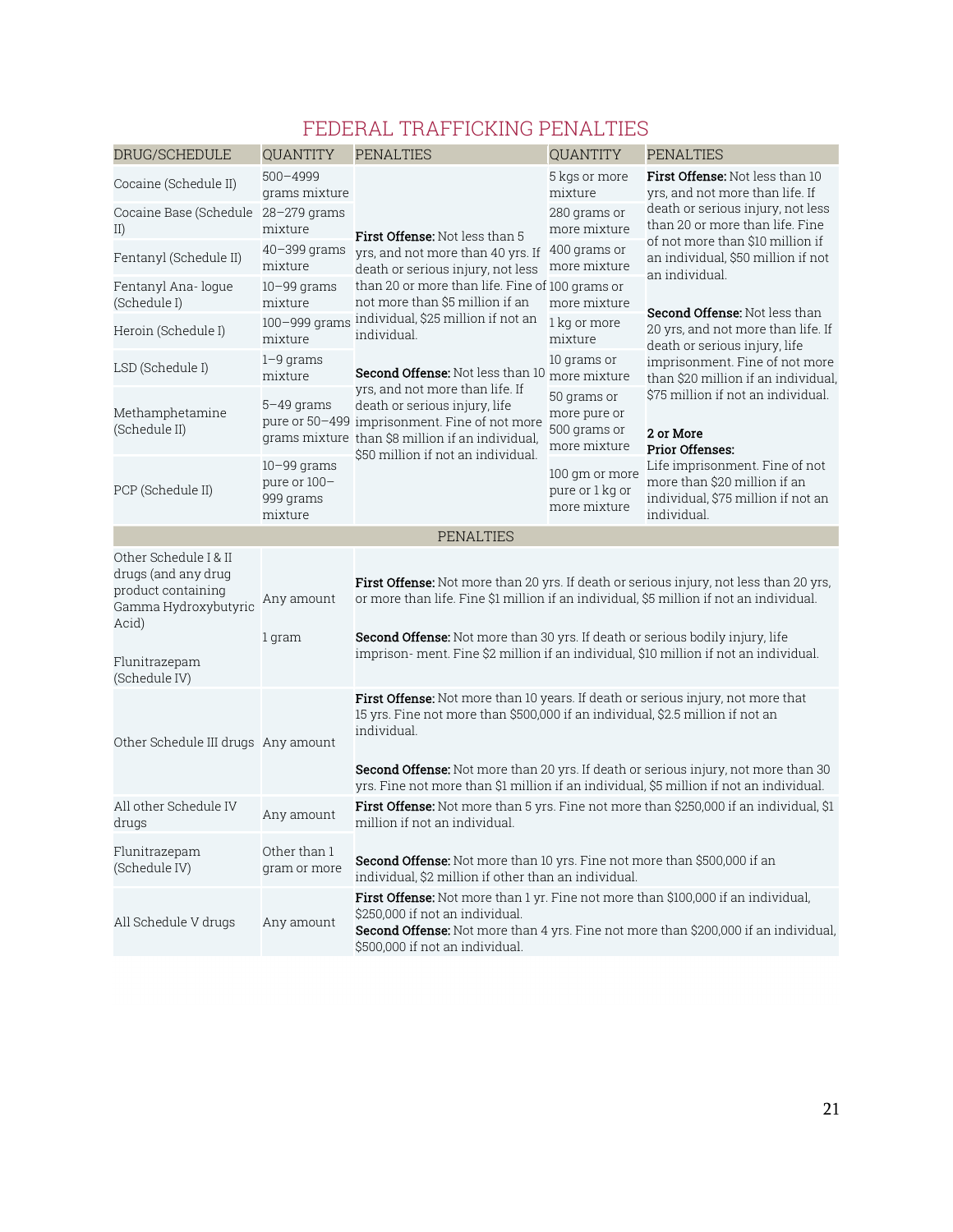| <b>DRUG</b>                              | <b>QUANTITY</b>                                                                                                                                                            | 1 <sup>st</sup> OFFENSE                                                                                                                                                                                                                                                               | 2 <sup>nd</sup> OFFENSE                                                                                                                                                                                                                                                                                                         |
|------------------------------------------|----------------------------------------------------------------------------------------------------------------------------------------------------------------------------|---------------------------------------------------------------------------------------------------------------------------------------------------------------------------------------------------------------------------------------------------------------------------------------|---------------------------------------------------------------------------------------------------------------------------------------------------------------------------------------------------------------------------------------------------------------------------------------------------------------------------------|
|                                          | mixture; or 1,000 or more<br>marijuana plants                                                                                                                              | Marijuana (Schedule I) 1,000 kg or more marijuana Not less than 10 yrs. or more<br>than life. If death or serious<br>bodily injury, not less than 20<br>yrs., or more than life. Fine not<br>more than \$10 million if an<br>individual, \$50 million if other<br>than an individual. | Not less than 20 yrs. or more than life.<br>If death or serious bodily injury, life<br>imprisonment. Fine<br>not more than \$20 million if an<br>individual, \$75 million if other than an<br>individual.                                                                                                                       |
|                                          | mixture; or 100 to 999<br>marijuana plants                                                                                                                                 | injury, not less than 20 yrs. or<br>more than life. Fine not more<br>than \$5 million if an individual,<br>\$25 million if other than an<br>individual.                                                                                                                               | Marijuana (Schedule I) 100 kg to 999 kg marijuana Not less than 5 yrs. or more than Not less than 10 yrs. or more than life.<br>40 yrs. If death or serious bodily If death or serious bodily injury, life<br>imprisonment. Fine<br>not more than \$20 million if an<br>individual, \$75million if other than an<br>individual. |
|                                          | Marijuana (Schedule I) More than 10 kgs hashish;<br>50 to 99 kg marijuana<br>mixture<br>More than 1 kg of hashish<br>oil; 50 to 99 marijuana<br>plants                     | Not more than 20 yrs. If death or Not more than 30 yrs. If death or<br>serious bodily injury, not less<br>than 20 yrs. or more than life.<br>Fine \$1 million if an individual,<br>\$5 million if other than an<br>individual.                                                        | serious bodily injury, life<br>imprisonment. Fine \$2 million if an<br>individual, \$10 million if other than an<br>individual.                                                                                                                                                                                                 |
|                                          | Marijuana (Schedule I) Less than 50 kilograms<br>marijuana (but does not<br>include 50 or more<br>marijuana plants regard-<br>less of weight)<br>1 to 49 marijuana plants; | Not more than 5 yrs. Fine not<br>more than \$250,000, \$1 million if<br>other than an individual.                                                                                                                                                                                     | Not more than 10 yrs. Fine \$500,000 if<br>an individual, \$2 million if other than<br>individual.                                                                                                                                                                                                                              |
| Hashish (Schedule I)                     | 10 kg or less                                                                                                                                                              |                                                                                                                                                                                                                                                                                       |                                                                                                                                                                                                                                                                                                                                 |
| Hashish Oil (Schedule 1 kg or less<br>I) |                                                                                                                                                                            |                                                                                                                                                                                                                                                                                       |                                                                                                                                                                                                                                                                                                                                 |

# FEDERAL TRAFFICKING PENALTIES—MARIJUANA

\*The minimum sentence for a violation after two or more prior convictions for a felony drug offense have become final is a mandatory term of life imprisonment without release and a fine up to \$20 million if an individual and \$75 million if other than an individual.

# Key Provisions of Washington Drug & Alcohol Laws

The following legal sanctions for said illegalities are set forth by the State of Washington.

Washington State laws regarding minor in possession (MIP) and use:

- Persons under the age of 21 may not acquire, possess, or consume alcohol. Nor may other persons furnish alcohol to anyone under 21 or permit underage consumption on premises within their control. Penalty: Maximum \$500 fine, 2 months imprisonment, or both.
- Persons under 21 may not be in a public place or in a vehicle in public while exhibiting the effects of having consumed alcohol. A public place includes city streets and any buildings and grounds used for College purposes. Penalty: Maximum \$500 fine, 2 months imprisonment, or both.
- Persons under 21 may not purchase or attempt to purchase alcohol. Penalty: Maximum \$1,000 fine, 90 days imprisonment or both.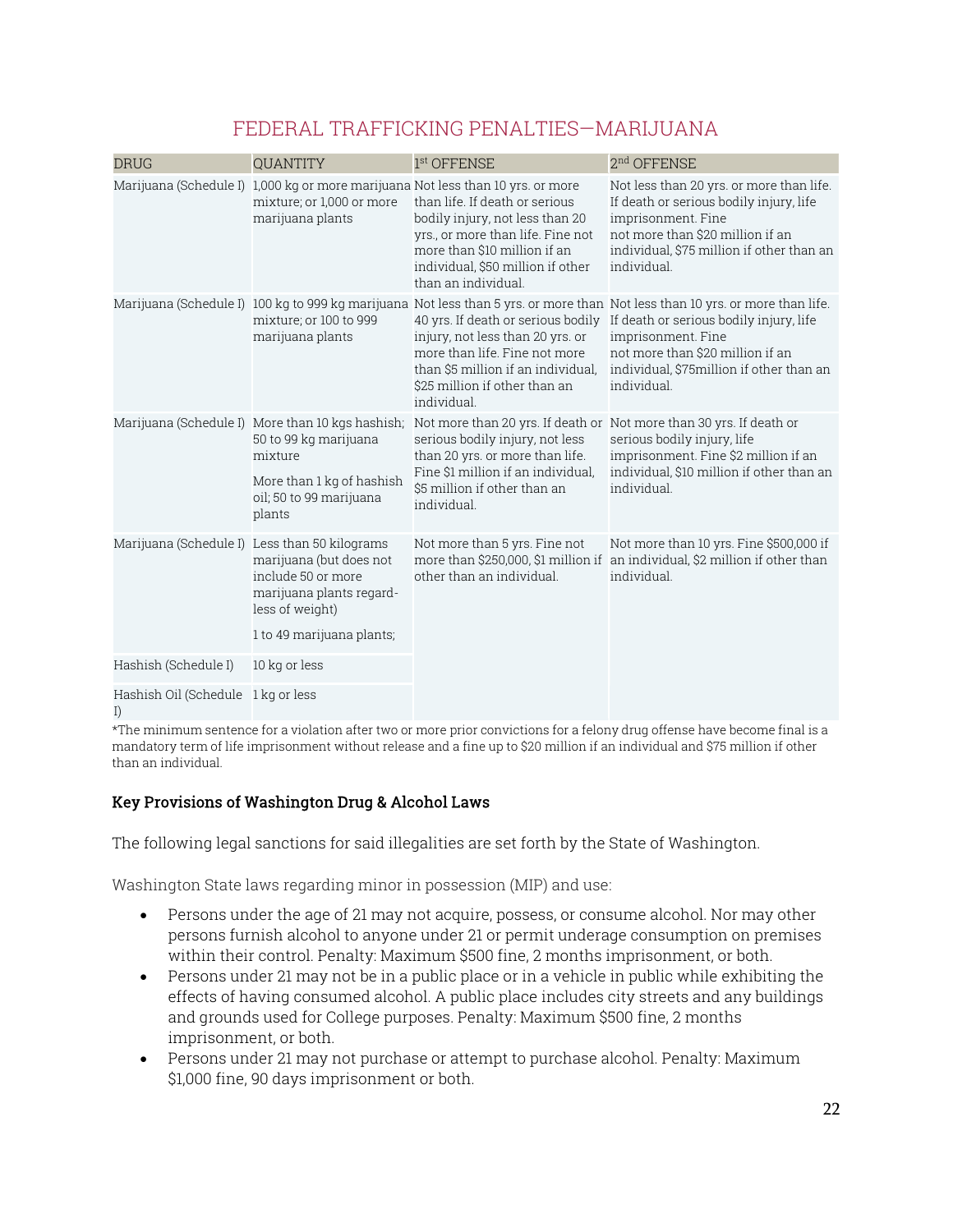- Alcohol may not be opened or consumed in a public place. Penalty: Maximum \$1,000 fine.
- It is unlawful to manufacture, deliver, or possess an illicit drug. Penalty: Maximum \$10,000 fine, 5 years imprisonment, or both. The possession of 40 grams or less of marijuana is a misdemeanor (minimum \$250 fine and not less than 24 hours in jail).
- It is unlawful to possess or use drug paraphernalia for purposes relating to the manufacture, delivery, possession, or use of an illicit drug. Penalty: Minimum \$250 fine and not less than 24 hours in jail.

Washington State laws regarding driving:

- Any minor in possession (alcohol or drug) offense will result in loss of your driver's license for one year (1st offense) or for two years (2nd offense).
- Under age 21 Driving Under the Influence (DUI) with a .02-.07 BAC has the following penalties:
	- Ist Offense: 90-day license suspension, maximum 90 days in jail and \$1,000 fine
	- 2nd Offense: License revoked until age 21 or at least 1 year, maximum 90 days in jail and \$1,000 fine
- Any age Driving Under the Influence (DUI) with a BAC of .08 or higher has the following penalties:
	- 1st Offense: 90-day license suspension, 1-day jail or 15-day electronic home monitoring, fines \$8,125, possible ignition interlock
	- 2nd Offense: License revoked for minimum of two years, minimum 30 days in jail and 60 days electronic home monitoring, fines \$8,125, possible five-year ignition interlock.

Washington State law regarding false identification:

 Possession of a false identification card is a misdemeanor. Penalty: Minimum \$250 fine and 25 hours community service.

Washington State law regarding marijuana:

Notwithstanding the allowable recreational use of marijuana under Washington law, recreational marijuana use is still a criminal act under federal law. Recreational use of marijuana by adults that might otherwise be permissible under Washington law may be subject to criminal penalty under applicable federal laws.

Initiative 502 legalized marijuana use for adults however there are still a number of restrictions. It is important for you to be aware of the following laws:

- Age Limit Only adults age 21 and older can purchase and possess marijuana.
- Purchase Limits Adults age 21 and over can purchase up to one ounce of useable marijuana (the harvested flowers, or "bud"), 16 ounces of marijuana-infused edibles in solid form, 72 ounces in liquid form, and 7 grams of marijuana concentrates.
- $\bullet$  Buying and Selling Marijuana can only be sold and purchased at state-licensed retail stores. A valid photo ID is required, and no one under 21 is allowed on the retail premises.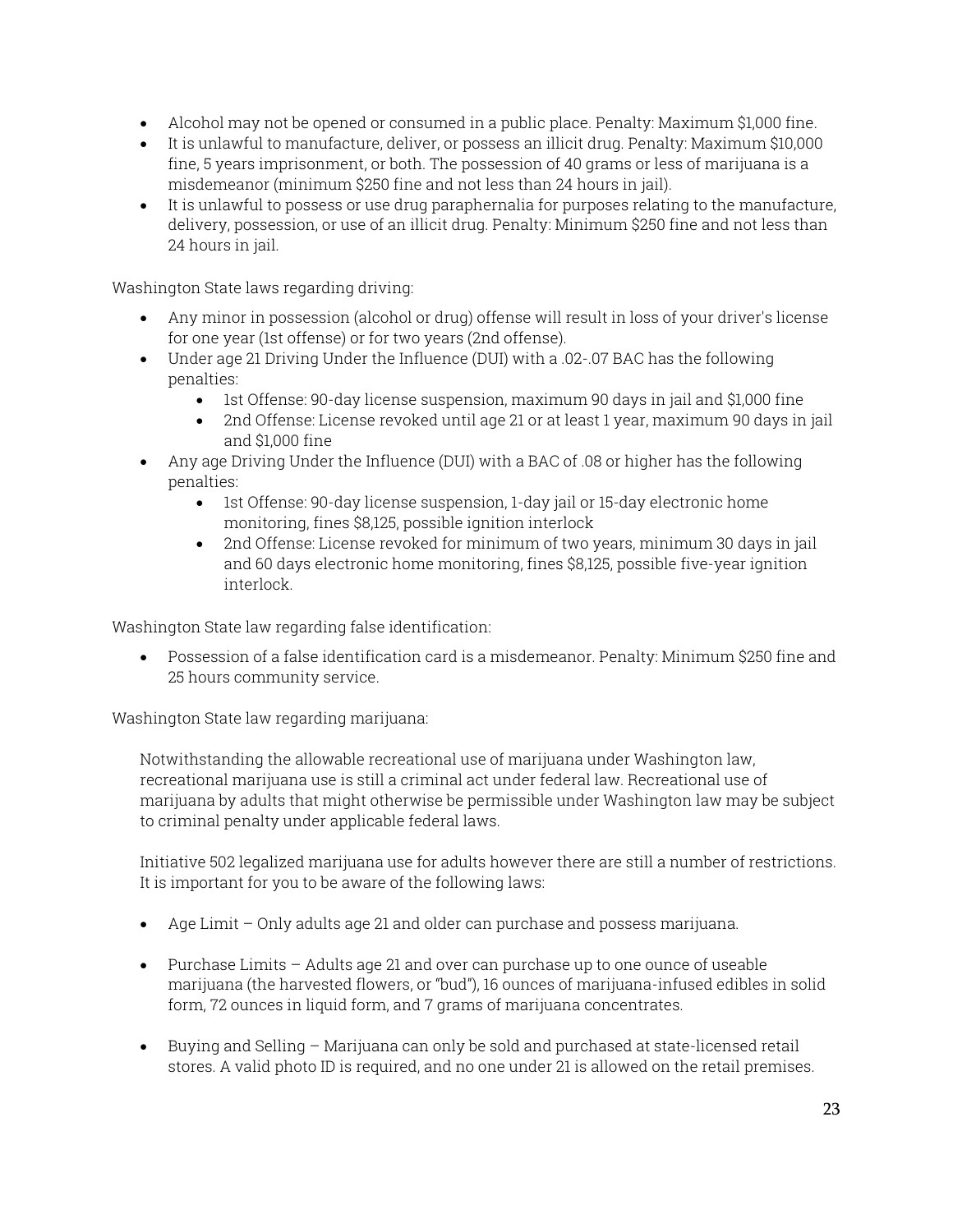Many retail marijuana stores only accept cash.

- $\bullet$  Public Use It is illegal to consume marijuana in view of the public.
- $\bullet$  Driving It is illegal to drive under the influence of marijuana if you have more than 5 nanograms of active THC per milliliter of blood. Doing so may result in significant legal penalties.
- Travel It is illegal to take marijuana outside of Washington. Doing so may result in significant legal penalties.

# Notice of Federal Student Aid (FSA) Penalties for Drug Law Violations:

The Higher Education Opportunity Act requires institutions to provide to every student upon enrollment a separate, clear and conspicuous written notice with information on the penalties associated with drug-related offenses under existing section 484(r) of the HEA. It also requires an institution to provide a timely notice to each student who has lost eligibility for any grant, loan, or work-study assistance as a result of penalties under 484(r)(1) of the HEA a separate clear, and conspicuous written notice that notifies the student of the loss of eligibility and advises the student of the ways in which to regain eligibility under section  $484(r)(2)$  of the HEA. Students are hereby notified that federal guidelines mandate that a federal or state drug conviction can disqualify a student for Federal Student Aid funds. Convictions only count if they were for an offense that occurred during a period of enrollment for which the student was receiving Title IV aid—they do not count if the offense was not during such a period. Also, a conviction that was reversed, set aside, or removed from the student's record does not count, nor does one received when he/she was a juvenile, unless the student was tried as an adult.

The Higher Education Act of 1965 as amended (HEA) suspends aid eligibility for students who have been convicted under federal or state law of the sale or possession of drugs, if the offense occurred during a period of enrollment for which the student was receiving federal student aid (grants, loans, and/or work-study). If you have a conviction(s) for these offenses, call the Federal Student Aid Information Center at 1-800-4-FED-AID (1-800-433-3243) to complete the "Student Aid Eligibility Worksheet" to find out how this law applies to you.

If you have lost federal student aid eligibility due to a drug conviction, you can regain eligibility if you pass two unannounced drug tests conducted by a drug rehabilitation program that complies with criteria established by the U.S. Department of Education.

By completing the FAFSA, you may be eligible for nonfederal aid from states and private institutions even if ineligible for Federal Aid. If you regain eligibility during the award year, notify your financial aid administrator immediately. If you are convicted of a drug-related offense after you submit the FAFSA, you might lose eligibility for federal student aid, and you may be liable for returning any financial aid you received during a period of ineligibility.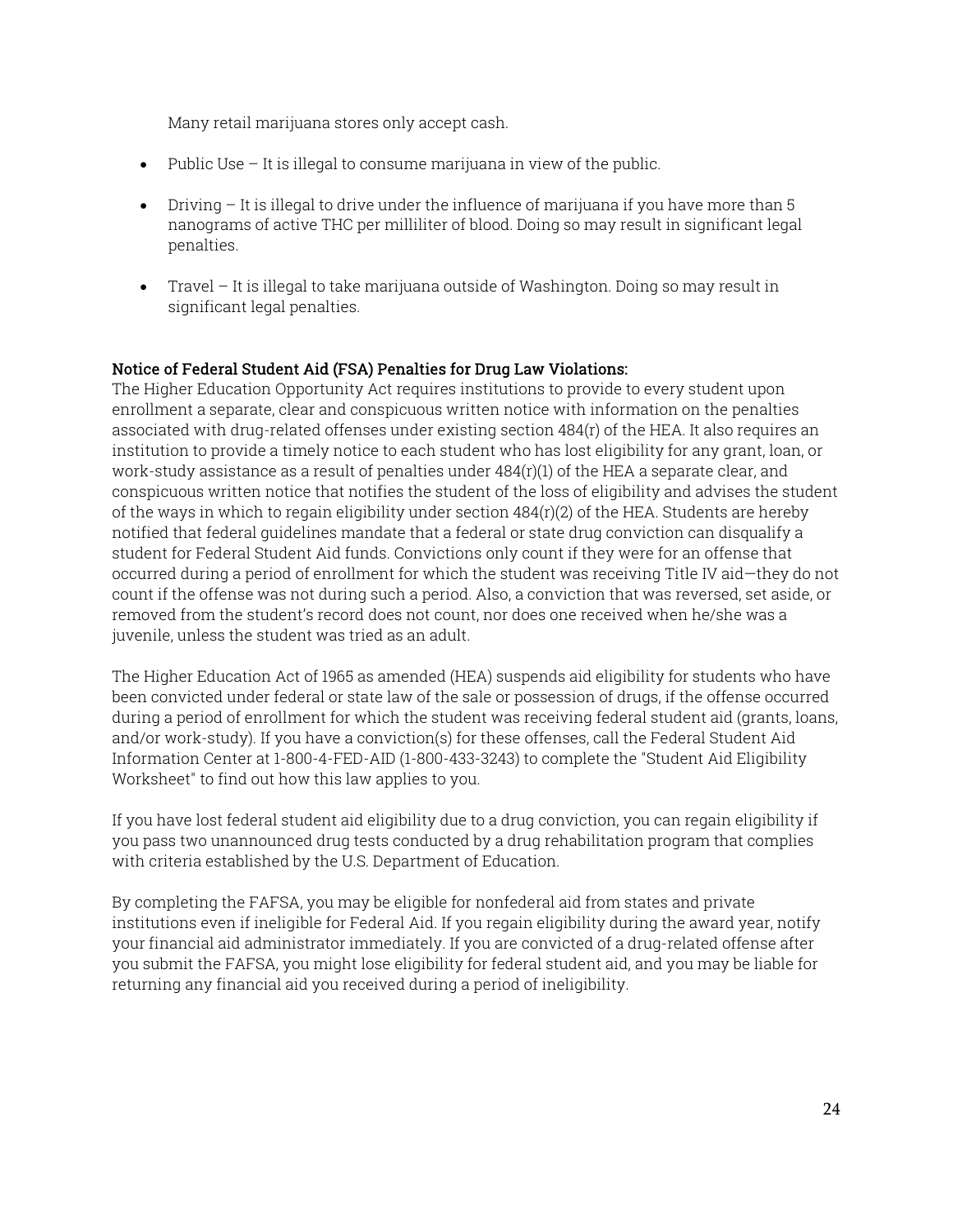#### School Flexibility:

Evergreen Beauty College reserves the right to alter or amend any portion of this policy at any time without prior notice. The College reserves the right to alter or modify this policy in a given situation depending on the totality of the circumstances. Time periods stated herein for the performance of any act or provision of any notice by the College are for guidance only and failure of Evergreen Beauty College to strictly meet any time frame provided herein shall not preclude the College from taking any action provided herein. Under no circumstances shall failure to perform any act within the time frames herein excuse or relieve any student from his or her obligations, act to nullify any positive test, or relieve any student from the consequences of any positive test, or any other violation of this Policy.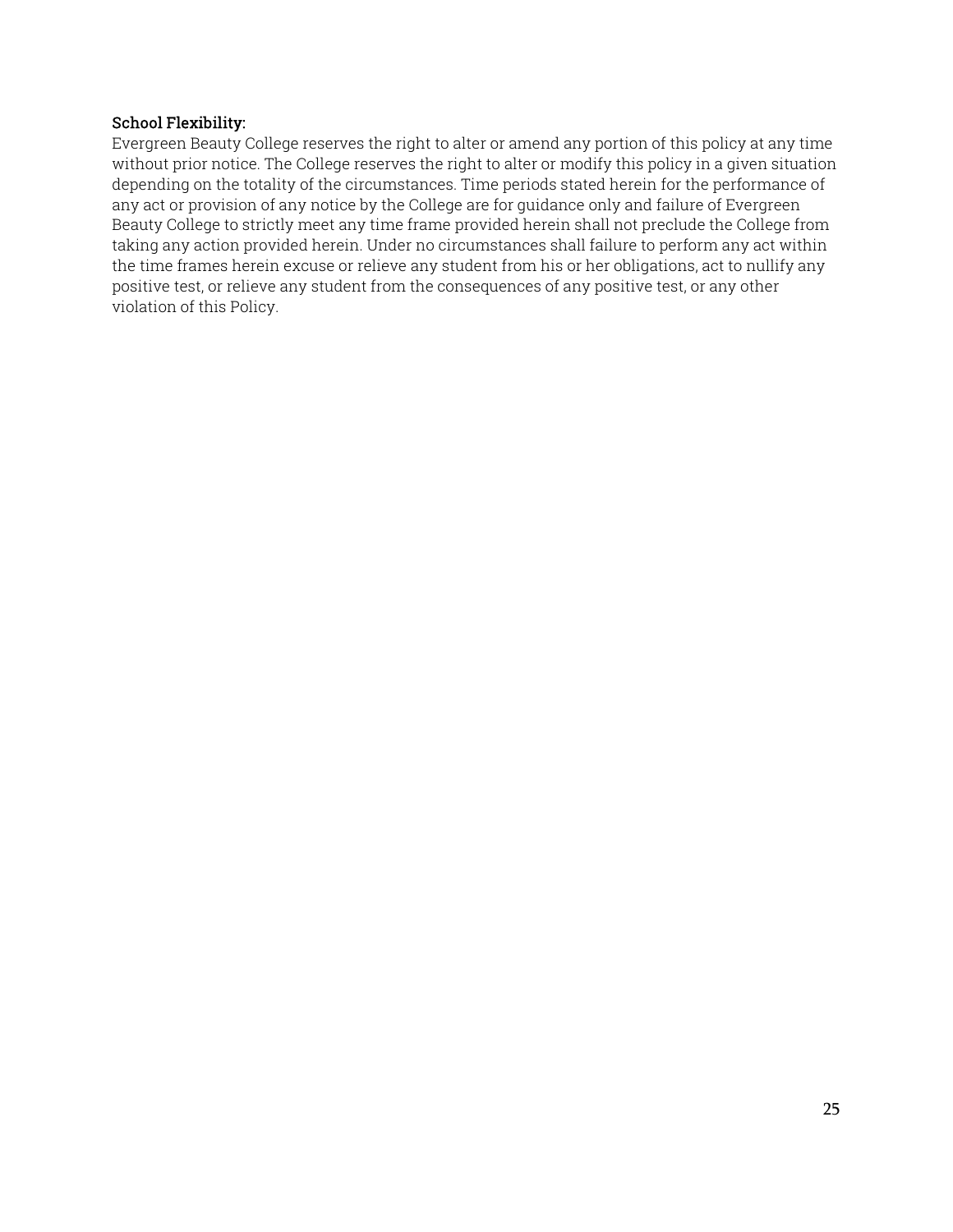#### EVERGREEN BEAUTY COLLEGE CAMPUS SEXUAL MISCONDUCT POLICIES & PROCEDURES

# 1. Introduction

Evergreen Beauty College (the "College") is committed to providing a working and educational environment for all students, faculty and staff that is free from sex discrimination, including sexual misconduct. Every member of the College community should be aware that the College is strongly opposed to sexual misconduct, and that such behavior is prohibited by state and federal laws.

As part of the College's commitment to providing a working and learning environment free from sexual misconduct, this Policy shall be disseminated widely to the College community through publications, the College website, new employee orientations, student orientations, and other appropriate channels of communication. The College provides training to key staff members to enable the College to handle any allegations of sexual misconduct promptly and effectively. The College will respond quickly to all reports of sexual harassment, and will take appropriate action to prevent, to correct, and if necessary, to discipline behavior that violates this policy.

# 2. Scope of the Policy

This Policy governs sexual misconduct involving students that occurs on any College property or in connection with any College-sponsored program or event. This Policy applies to all students, employees, and third parties conducting business with the College, regardless of the person's gender, gender identity, sexual orientation, age, race, nationality, class status, ability, religion or other protected status. The College encourages victims of sexual violence to talk to somebody about what happened – so victims can get the support they need, and so the College can respond appropriately. As further described in this Policy, the College will seek to respect a victim's request for confidentiality to the extent possible, while remaining ever mindful of the victim's well-being.

# 3. Prohibited Conduct

Sexual misconduct comprises a broad range of behaviors focused on sex that may or may not be sexual in nature. Any intercourse or other intentional sexual touching or activity without the other person's consent is sexual assault, which is a form of sexual misconduct under this Policy. Sexual harassment and sexual exploitation, stalking, domestic violence, and dating violence are also forms of sexual misconduct. Intimidation for one of these purposes is sexual misconduct, as is retaliation following an incident of alleged sexual misconduct or attempted sexual misconduct. The definitions for specific acts of sexual misconduct can be found in the Definitions of Key Terms at the end of this Policy statement.

Misconduct can occur between strangers or acquaintances, or people who know each other well, including between people involved in an intimate or sexual relationship, can be committed by anyone regardless of gender identity, and can occur between people of the same or different sex or gender. This Policy prohibits all forms of sexual misconduct.

#### 4. Options for Assistance Following an Incident of Sexual Misconduct

The College strongly encourages any victim of sexual misconduct to seek immediate assistance. Seeking prompt assistance may be important to ensure a victim's physical safety or to obtain medical care. The College strongly advocates that a victim of sexual assault report the incident in a timely manner. Time is a critical factor for evidence collection and preservation.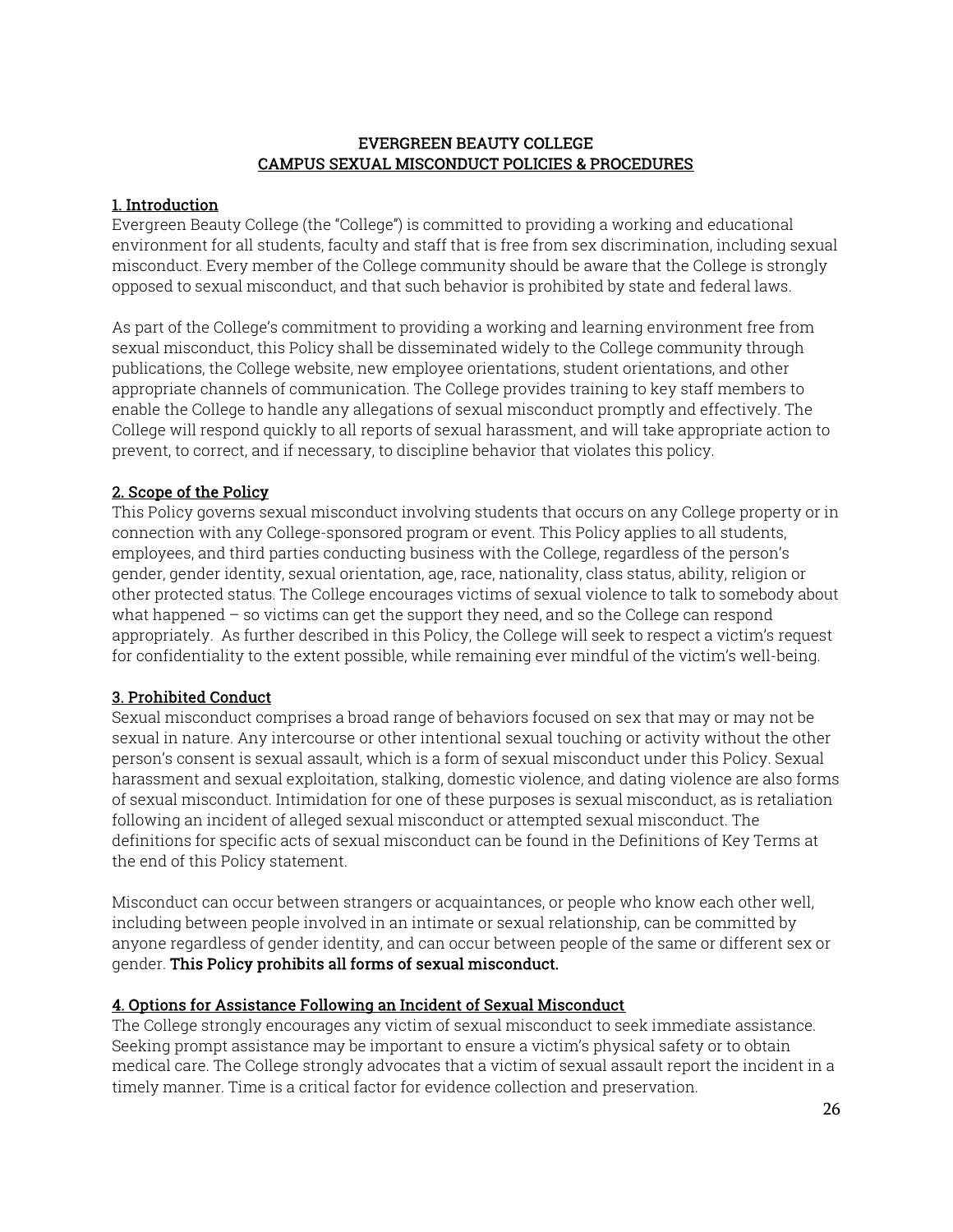#### Reporting Incidents of Sexual Misconduct.

Victims of sexual misconduct may file a report with the local police department. Please see the Appendixes for the contact information for the local police departments serving each campus location. Victims may also file a report with the College's Title IX Coordinator. More information about reporting an incident of sexual misconduct can be found in Section 6 of this Policy, below.

When a student or employee reports to the school that the student or employee has been a victim of dating violence, domestic violence, sexual assault, or stalking, whether the offense occurred on or off campus, the school will provide the student or employee a written explanation of the student's or employee's rights and options. The College will also provide the student or employee with written notification about assistance available both within the College community and without, as well as information about options for academic or protective measures.

The victim of the sexual misconduct may choose for the investigation to be pursued through the criminal justice system and the College's disciplinary procedures. The College and the criminal justice system work independently from each other. Law enforcement officers do not determine whether a violation of this Policy has occurred. The Title IX Coordinator will guide the victim through the available options and support the victim in his or her decision.

#### Support Services Available.

Counseling, advocacy and support services are available for victims of sexual misconduct, whether or not a victim chooses to make an official report or participate in the College's disciplinary or criminal process. Evergreen Beauty College does not provide counseling or health care services. Personal counseling offered by the College will be limited to initial crisis assessment and referral.

Sexual misconduct crisis and counseling options are available locally and nationally through a number of agencies, including:

| National Sexual Assault Hotline                      | $(800)$ 656-4673 |
|------------------------------------------------------|------------------|
| National Domestic Violence Hotline                   | (800) 799-7233   |
| Love Is Respect (Dating Violence Hotline)            | (866) 331-9474   |
| Victim Connect Resource Center                       | (855) 484-2846   |
| National Sexual Assault Hotline                      | $(800)$ 656-4673 |
|                                                      |                  |
| Providence Intervention Center for Assault and Abuse | (425) 297-5774   |
| King County Sexual Assault Resource Center           | (425) 226-5062   |

The College's Title IX Coordinator will work with all students affected by sexual misconduct to ensure their safety and support their wellbeing. This assistance may include providing accommodations to support or protect a student after an incident of sexual misconduct and while an investigation or disciplinary proceeding is pending. Such accommodations may include the ability to alter class schedules, withdraw from/retake a class without penalty, and access academic support (e.g., tutoring). The College may be able to provide additional interim measures to victims while an investigation is pending, such as no contact orders. Interim measures will be individualized and appropriate based on the information gathered by the Title IX Coordinator, making every effort to avoid depriving any student of his or her education. The measures needed by each student may change over time, and the Title IX Coordinator will communicate with each student throughout the investigation to ensure that any interim measures are necessary and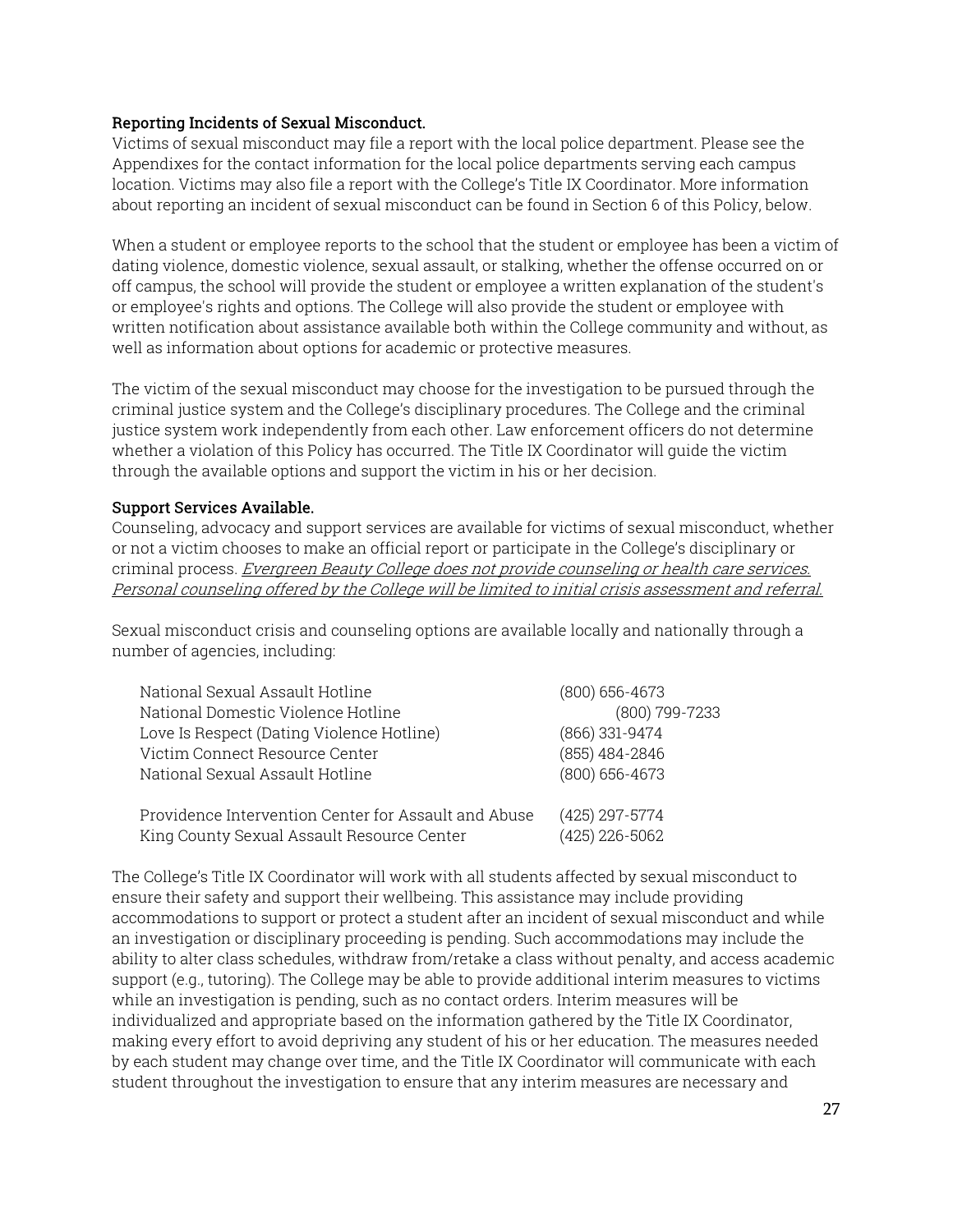effective based on the students' evolving needs. Students who report an incident of sexual misconduct may also be able to obtain a formal protection order from a civil or criminal court. The College will work with the student and the applicable court to assist in the enforcement of any such protective orders.

# Evidence Preservation

Victims of sexual assault, domestic violence or dating violence should consider seeking medical attention as soon as possible. It is important that a victim of sexual assault not bathe, douche, smoke, change clothing or clean the bed/linen where they were assaulted so that evidence necessary to prove criminal activity may be preserved. In circumstances where the victims do not opt for forensic evidence collection, health care providers can still treat injuries and take steps to address health concerns. Victims of sexual misconduct are encouraged to also preserve evidence by saving text messages, instant messages, social networking pages, other communications, and keeping pictures, logs or other copies of documents, if they have any, that would be useful in connection with a school or police investigation.

# 5. Title IX Coordinator & Deputy Coordinators

The College's Title IX Coordinator and Deputy Coordinators are responsible for monitoring and overseeing the College's compliance with Title IX and the prevention of sex harassment, sexual misconduct and discrimination. The Title IX Coordinator and Deputy Coordinators are:

- Knowledgeable and trained in College policies and procedures and relevant state and federal laws;
- Available to advise any individual, including a complainant, respondent, or a third party, about College and community resources and reporting options;
- Available to provide assistance to any College employee regarding how to respond appropriately to a report of Title IX-related prohibited conduct and related retaliation;
- Participate in ensuring the effective implementation of this Policy, including monitoring compliance with all procedural requirements, record keeping, and timeframes; and
- Responsible for overseeing training, prevention, and education efforts and annual reviews of climate and culture.

Inquiries or concerns about Title IX may be referred to the College's Title IX Coordinator, Mr. Frank Trieu, at frank@evergreenbeauty.edu, (425) 531-7092, or to the Deputy Title IX Coordinator at each campus:

# Mount Vernon Campus

Kylie Harris Kylie.Harris@evergreenbeauty.edu (425) 336-5123

# North Seattle - Shoreline Campus

Courtney Verble Courtney.Verble@evergreenbeauty.edu (425) 336-5123 x602

# Everett Campus

Jenevieve Hunt Jenevieve.Hunt@evergreenbeauty.edu (425) 336-5123

# Renton Campus

Chandra Crosby Chandra.Crosby@evergreenbeauty.edu (425) 336-5123 x305

# Yakima Campus

Beth Shoemaker Beth.Shoemaker@evergreenbeauty.edu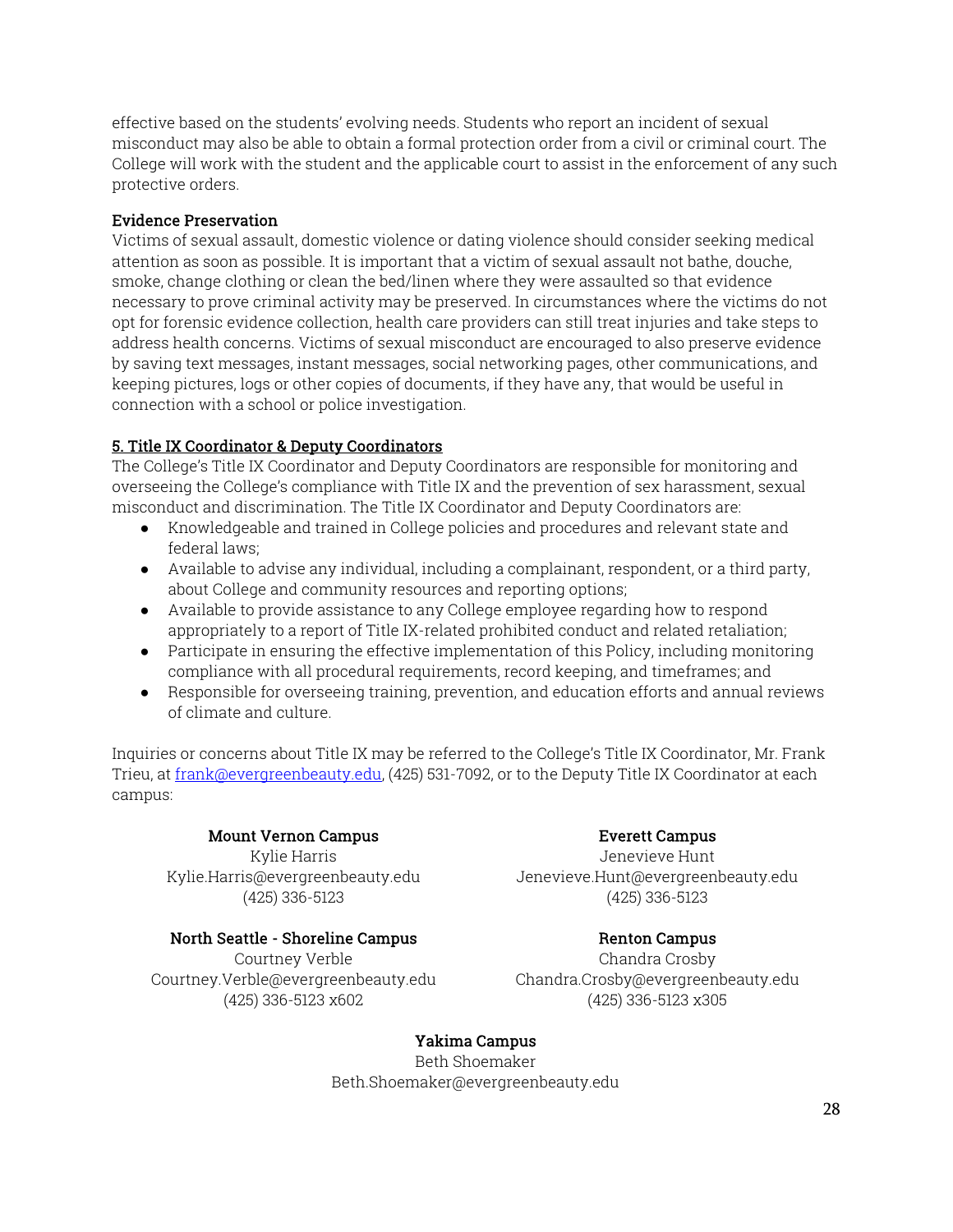# 6. Reporting Policies and Protocols

Evergreen Beauty College strongly encourages all members of the College community to report information about any incident of sexual misconduct as soon as possible, whether the incident occurred on or off campus. Reports can be made either to the College and/or to law enforcement.

# Reporting to the College

An incident of sexual misconduct may be reported directly to the College's Title IX Coordinator and/or the Deputy Title IX Coordinator for the applicable campus location. If the College's Title IX Coordinator is the alleged perpetrator of the sexual misconduct, the report should be submitted to the College's President. Filing a report with a College official will not obligate the victim to prosecute, nor will it subject the victim to scrutiny or judgmental opinions from officers.

While there is no time limit for reporting, reports of sex discrimination or harassment should be brought forward as soon as possible. All incidents should be reported even if significant time has elapsed, but prompt reporting will better enable the College to respond, investigate, provide an appropriate remedy, and impose discipline if appropriate. The College is committed to supporting the rights of a person reporting an incident of sexual misconduct to make an informed choice among options and services available.

The College will respond to all reports in a manner that treats each individual with dignity and respect and will take prompt responsive action to end any misconduct, prevent its recurrence, and address its effects.

# Reporting to Law Enforcement

An incident of sexual misconduct can be reported to law enforcement at any time, 24 hours a day/7 days a week, by calling 911. At the complainant's request, the College will assist the complainant in contacting law enforcement. If the complainant decides to pursue the criminal process, the College will cooperate with law enforcement agencies to the extent permitted by law. A complainant has the option to decide whether or not to participate in any investigation conducted by law enforcement. Filing a police report will:

- Ensure that a victim of sexual assault receives the necessary medical treatment and tests
- Provide the opportunity for collection of evidence helpful in prosecution, which cannot be obtained later (ideally a victim of sexual assault should not wash, douche, use the toilet, or change clothing prior to a medical/legal exam)

# Reporting of Crimes & Annual Security Reports

Campus safety and security are important issues at Evergreen Beauty College. Our goal is to provide students with a safe environment in which to learn and to keep students, parents, and employees well informed about campus security. The Jeanne Clery Disclosure of Campus Security Policy and Campus Crime Statistics Act, or Clery Act, requires institutions of higher education to record and report certain information about campus safety, including the number of incidents of certain crimes on or near campus, some of which constitute sexual misconduct under this Policy.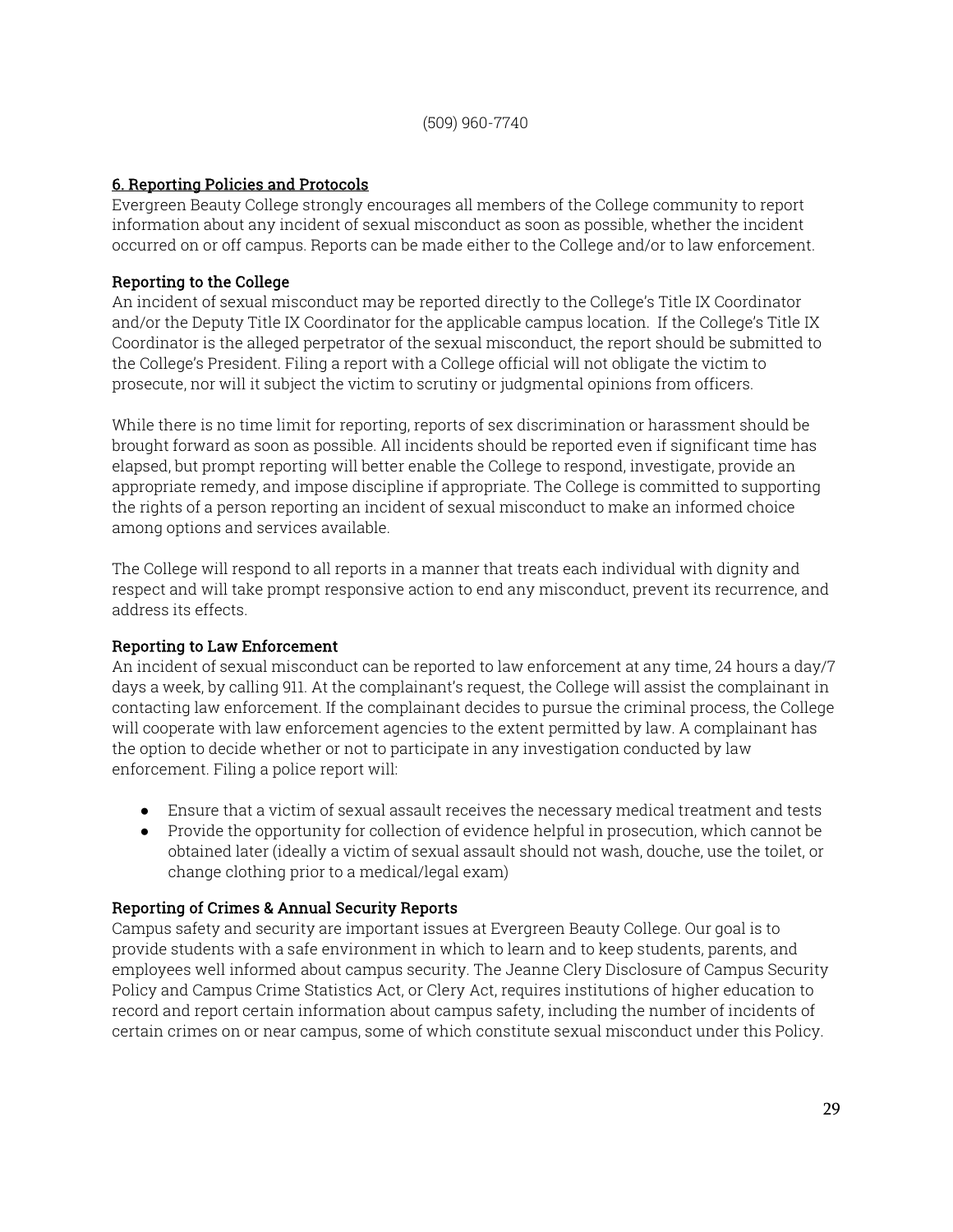Each year the College prepares this report to comply with the Clery Act. The full text of this report can be located on the College's web site at www.evergreenbeauty.edu. This report is prepared in cooperation with the local law enforcement agencies around our campus. Each year notification is made to all enrolled students and employees that provides the web site to access this report. Copies of the report may also be obtained in person from the Campus Director or by calling (425) 336-5123. All prospective employees may also obtain a copy from the Campus Director.

# Timely Warnings

In the event that a situation arises, either on or off campus, that, in the judgment of the Campus Director constitutes an ongoing or continuing threat, a campus wide "timely warning" will be issued. The warning will be disseminated to staff and students through announcements in campus facilities, cell phone messages, email, school website, social media and/or flyers to ensure that the entire campus is likely to receive the warning. The timely warning will include information that promotes safety and tips to prevent similar crimes, allowing the campus community to take appropriate precautions. The timely warning will also include the time, location, and type of crime reported. Anyone with information warranting a timely warning should report the circumstances to the Campus Director by phone at (425) 336-5123 or in person at the College.

#### Third-Party and Anonymous Reporting

In cases where sexual misconduct is reported to the Title IX Coordinator or a Deputy Title IX Coordinator by someone other than the complainant (by an instructor, classmate or friend, for example), the Title IX Coordinator will promptly notify the complainant that a report has been received. This Policy and the Procedures will apply in the same manner as if the complainant had made the initial report. The Title IX Coordinator will make every effort to meet with the complainant to discuss available options and resources. Reports from an anonymous source will be treated in a similar fashion.

#### No Retaliation

The College prohibits retaliation against those who file a complaint or third-party report, or otherwise participate in the investigative and/or disciplinary process (e.g., as a witness). The College will take strong responsive action if retaliation occurs. Any incident of retaliation should be promptly reported to the Title IX Coordinator, a Deputy Title IX Coordinator, or the College's President.

#### Coordination With Drug Free School Policy

Students may be reluctant to report instances of sexual misconduct because they fear being disciplined pursuant to the College's alcohol or drug policies. The College encourages students to report all instances of sexual misconduct and will take into consideration the importance of reporting sexual misconduct in addressing violations of the College's alcohol and drug policies. This means that, whenever possible, the College will respond educationally rather than punitively to student alcohol or drug policy violations associated with reported sexual misconduct.

#### 7. School Policy on Confidentiality

The College encourages victims of sexual misconduct to talk to somebody about what happened – so victims can get the support they need, and so the College can respond appropriately.

This policy is intended to make students aware of the various reporting and confidential disclosure options available to them – so they can make informed choices about where to turn should they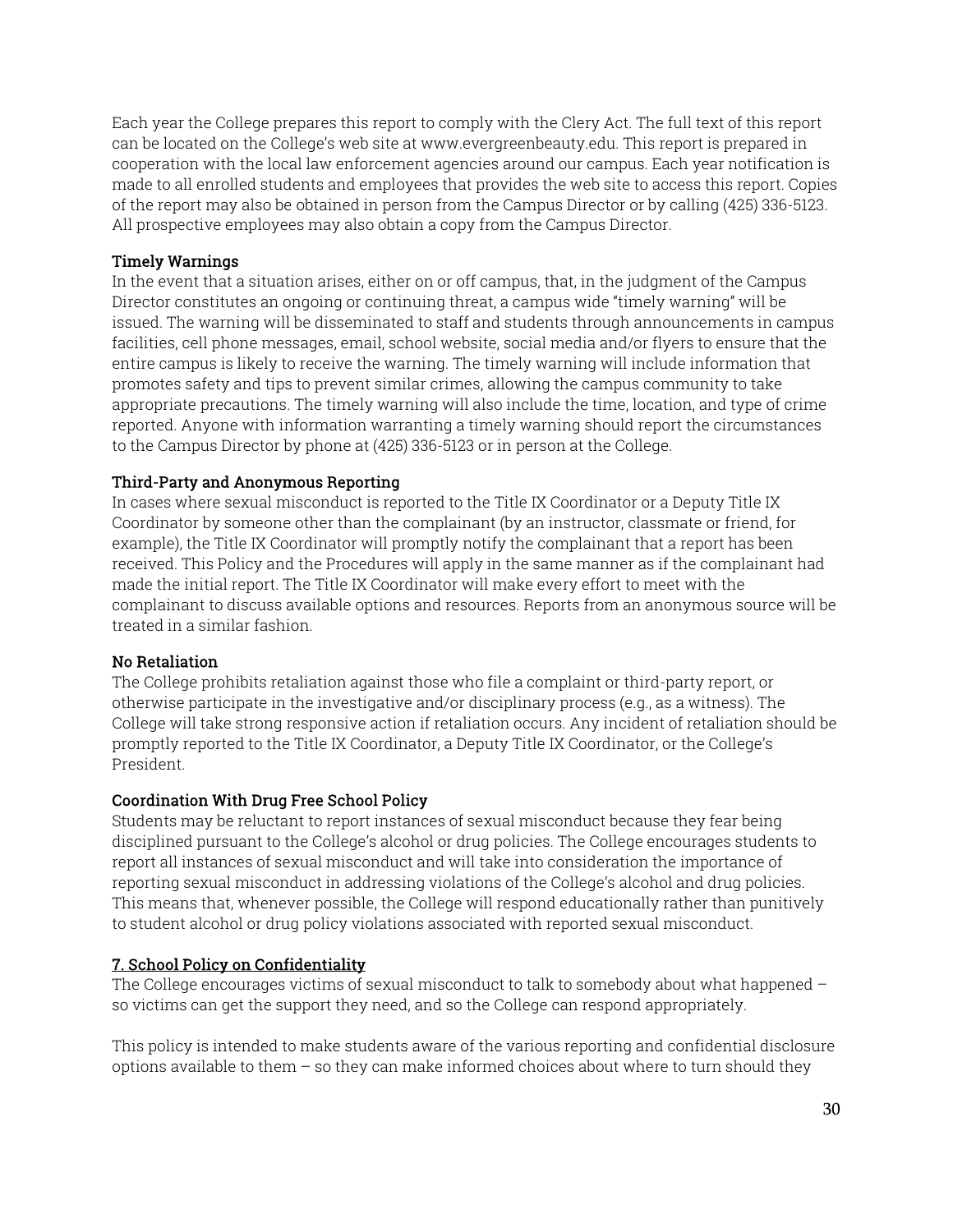become a victim of sexual misconduct. The College encourages victims to talk to someone identified in one or more of these groups.

# Privileged and Confidential Communications – Professional & Pastoral Counselors

Professional, licensed counselors and pastoral counselors who provide mental-health counseling to members of the community (and including those who act in that role under the supervision of a licensed counselor) are not required to report any information about an incident to the Title IX coordinator without a victim's permission. The College does not provide professional or pastoral counseling, but can assist a victim of sexual misconduct in obtaining support services from these groups or agencies. Contact information for these support organizations is listed in Section 4 of this Policy.

A victim who at first requests confidentiality may later decide to file a complaint with the College or report the incident to local law enforcement, and thus have the incident fully investigated.

NOTE: While these professional and pastoral counselors and advocates may maintain a victim's confidentiality vis-à-vis the College, they may have reporting or other obligations under state law.

ALSO NOTE: If the College determines that the alleged perpetrator(s) pose a serious and immediate threat to the College community, the College's Campus Director may be called upon to issue a timely warning to the community. Any such warning should not include any information that identifies the victim.

# Reporting to "Responsible Employees"

A "responsible employee" is a College employee who has the authority to redress sexual violence, who has the duty to report incidents of sexual violence or other student misconduct, or who a student could reasonably believe has this authority or duty.

When a victim tells a responsible employee about an incident of sexual violence, the victim has the right to expect the school to take immediate and appropriate steps to investigate what happened and to resolve the matter promptly and equitably.

A responsible employee must report to the Title IX Coordinator all relevant details about the alleged sexual violence shared by the victim and that the school will need to determine what happened – including the names of the victim and alleged perpetrator(s), any witnesses, and any other relevant facts, including the date, time and specific location of the alleged incident.

To the extent possible, information reported to a responsible employee will be shared only with people responsible for handling the school's response to the report. A responsible employee should not share information with law enforcement without the victim's consent or unless the victim has also reported the incident to law enforcement.

The College's responsible employees include any College employee that a student can reasonably believe has the authority or duty to redress and/or report incidents of sexual misconduct, including, but not limited to the College's President, Vice-Presidents, Campus Directors, Directors of Financial Aid and Directors of Admissions.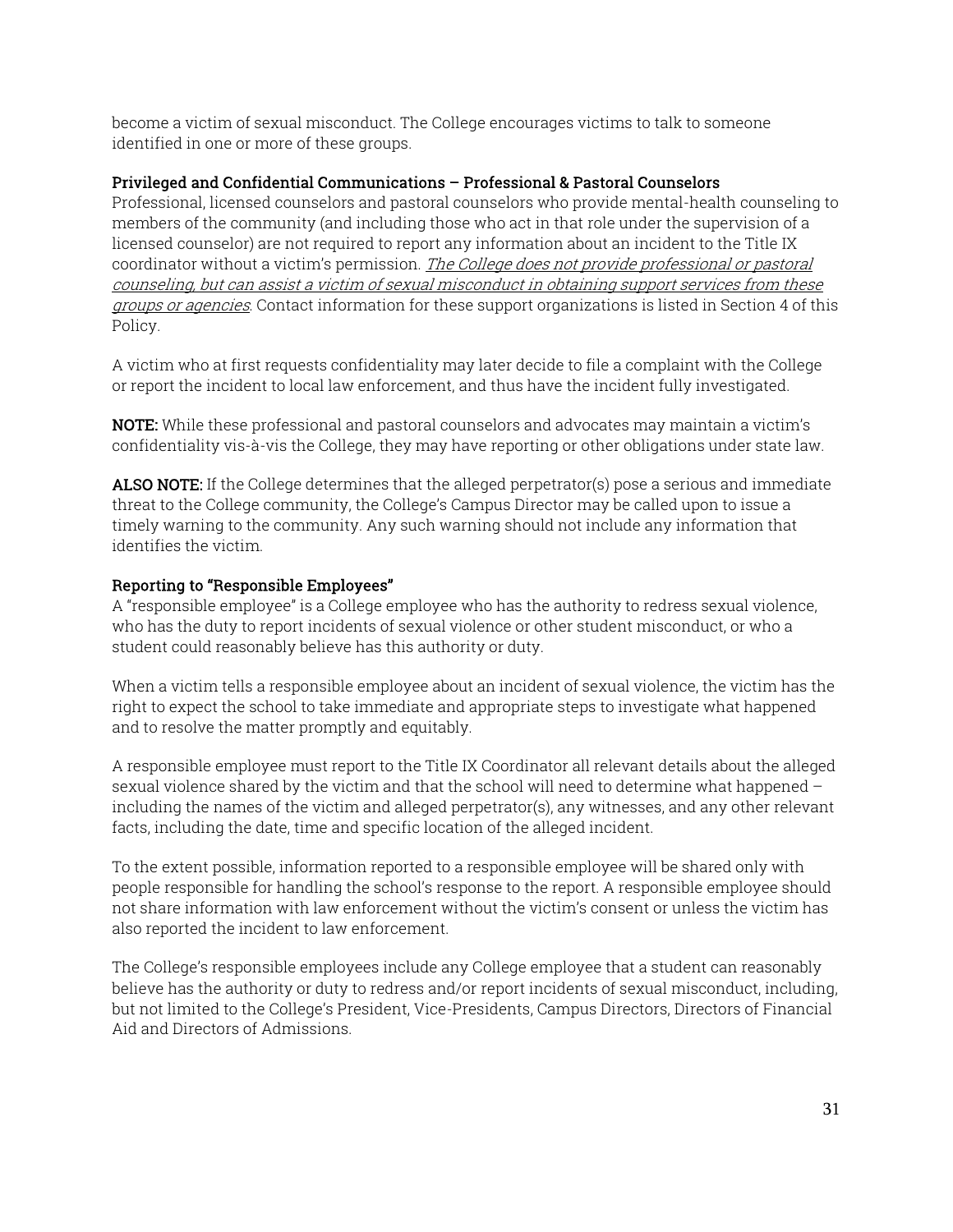Before a victim reveals any information to a responsible employee, the employee should ensure that the victim understands the employee's reporting obligations – and, if the victim wants to maintain confidentiality, direct the victim to confidential resources.

If the victim wants to tell the responsible employee what happened but also maintain confidentiality, the employee should tell the victim that the College will consider the request, but cannot guarantee that the school will be able to honor it. In reporting the details of the incident to the Title IX Coordinator, the responsible employee will also inform the Coordinator of the victim's request for confidentiality.

Responsible employees will not pressure a victim to request confidentiality, but will honor and support the victim's wishes, including for the College to fully investigate an incident. By the same token, responsible employees will not pressure a victim to make a full report if the victim is not ready to.

# Reporting to Title IX Coordinator or Deputy Title IX Coordinator

When a victim tells the Title IX Coordinator or a Deputy Title IX Coordinator about an incident of sexual misconduct, the victim has the right to expect the College to take immediate and appropriate steps to investigate what happened and to resolve the matter promptly and equitably.

To the extent possible, information reported to the Title IX Coordinator or a Deputy Title IX Coordinatory will be shared only with people responsible for handling the College's response to the report. The Title IX Coordinator or Deputy Title IX Coordinator should not share information with law enforcement without the victim's consent or unless the victim has also reported the incident to law enforcement.

Before a victim reveals any information to the Title IX Coordinator or Deputy Title IX Coordinator, the Coordinator should ensure that the victim understands the Coordinator's reporting obligations – and, if the victim wants to maintain confidentiality, direct the victim to confidential resources. If the victim wants to tell the Title IX Coordinator or Deputy Title IX Coordinator what happened but also maintain confidentiality, the Coordinator should tell the victim that the College will consider the request, but cannot guarantee that the College will be able to honor it.

The Title IX Coordinator or Deputy Title IX Coordinator will not pressure a victim to request confidentiality, but will honor and support the victim's wishes, including for the College to fully investigate an incident. By the same token, the Coordinator will not pressure a victim to make a full report if the victim is not ready to.

# Requesting Confidentiality From the College: How the College Will Weigh the Request and Respond.

If a victim discloses an incident to the Title IX Coordinator or Deputy Title IX Coordinator but wishes to maintain confidentiality or requests that no investigation into a particular incident be conducted or disciplinary action taken, the College must weigh that request against the College's obligation to provide a safe, non-discriminatory environment for all students, including the victim.

If the College honors the request for confidentiality, a victim must understand that the College's ability to meaningfully investigate the incident and pursue disciplinary action against the alleged perpetrator(s) may be limited.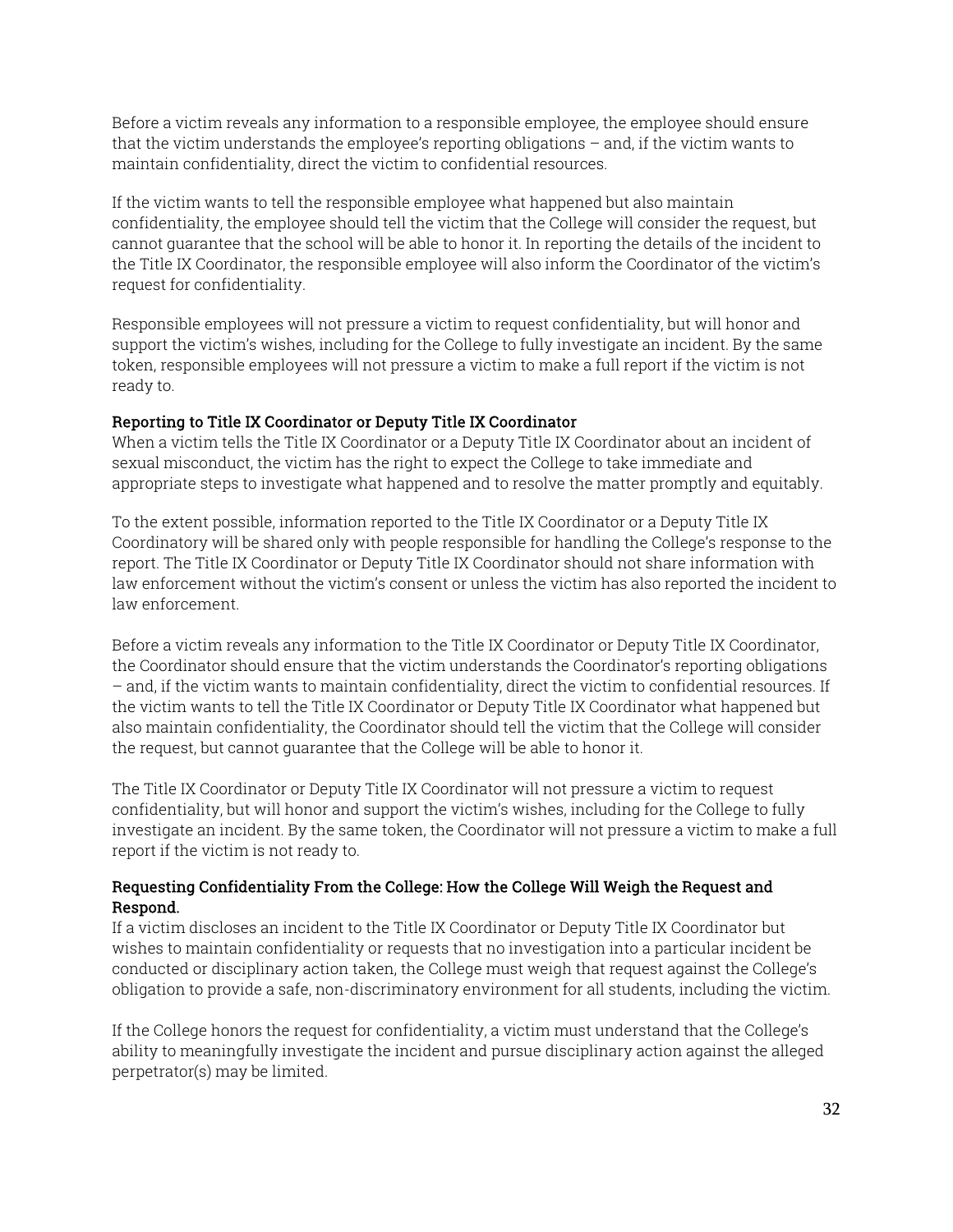Although rare, there are times when the College may not be able to honor a victim's request in order to provide a safe, non-discriminatory environment for all students.

The Title IX Coordinator will evaluate requests for confidentiality. When weighing a victim's request for confidentiality or that no investigation or discipline be pursued, the Title IX Coordinator will consider a range of factors, including the following:

- The increased risk that the alleged perpetrator will commit additional acts of sexual misconduct or other violence, such as:
	- o whether there have been other sexual misconduct complaints about the same alleged perpetrator;
	- o whether the alleged perpetrator has a history of arrests or records from a prior school indicating a history of violence;
	- o whether the alleged perpetrator threatened further sexual misconduct or other violence against the victim or others;
	- o whether the sexual misconduct was committed by multiple perpetrators;
- Whether the sexual misconduct was perpetrated with a weapon;
- Whether the victim is a minor;
- Whether the College possesses other means to obtain relevant evidence of the sexual misconduct (e.g., security cameras or personnel, physical evidence);
- Whether the victim's report reveals a pattern of perpetration (e.g., via illicit use of drugs or alcohol) at a given location or by a particular group.

The presence of one or more of these factors could lead the College to investigate and, if appropriate, pursue disciplinary action. If none of these factors is present, the College will likely respect the victim's request for confidentiality.

If the College determines that it cannot maintain a victim's confidentiality, the College will inform the victim prior to starting an investigation and will, to the extent possible, only share information with people responsible for handling the College's response. The College will remain ever mindful of the victim's well-being, and will take ongoing steps to protect the victim from retaliation or harm and work with the victim to create a safety plan. Retaliation against the victim, whether by students or school employees, will not be tolerated. The College will also:

- assist the victim in accessing other available victim advocacy, academic support, counseling, disability, health or mental health services, and legal assistance;
- provide other security and support, which could include issuing a no-contact order, helping arrange a change of course schedules (including for the alleged perpetrator pending the outcome of an investigation) or adjustments for assignments or tests; and
- $\bullet$  inform the victim of the right to report a crime to local law enforcement and provide the victim with assistance if the victim wishes to do so.

The College may not require a victim to participate in any investigation or disciplinary proceeding.

Because the College is under a continuing obligation to address the issue of sexual violence campus-wide, reports of sexual violence (including non-identifying reports) will also prompt the College to consider broader remedial action – such as increased monitoring, supervision or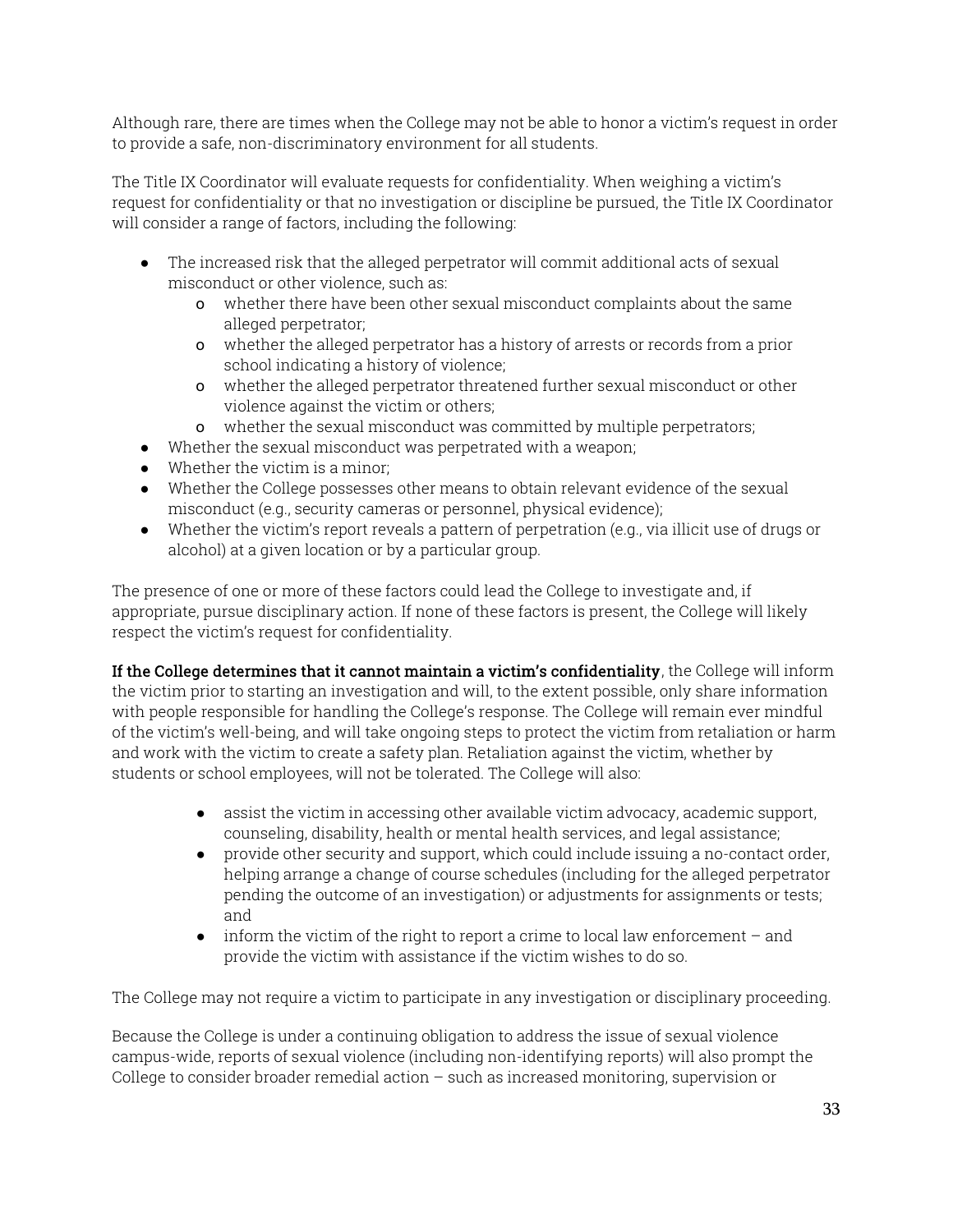security at locations where the reported sexual violence occurred; increasing education and prevention efforts, including to targeted population groups; conducting climate assessments/ victimization surveys; and/or revisiting its policies and practices.

If the College determines that it can respect a victim's request for confidentiality, the College will also take immediate action as necessary to protect and assist the victim. A victim's request for confidentiality will likely limit the College's ability to investigate a particular matter. The College may take steps to limit the effects of the alleged sexual misconduct and prevent its recurrence without initiating formal action against the alleged perpetrator or revealing the identity of the student complainant. Examples include providing increased monitoring, supervision, or security at locations or activities where the misconduct occurred; providing training and education materials for students and employees; revising and publicizing the College's policies on sexual misconduct; and conducting climate surveys regarding sexual misconduct.

# Miscellaneous

Take Back the Night and other public awareness events. Public awareness events such as "Take Back the Night," the Clothesline Project, candlelight vigils, protests, "survivor speak outs" or other forums in which students disclose incidents of sexual violence, are not considered notice to the College of sexual misconduct for purposes of triggering its obligation to investigate any particular incident(s). Such events may, however, inform the need for campus-wide education and prevention efforts.

Off-campus Counselors and Advocates. Off-campus counselors, advocates, and health care providers will also generally maintain confidentiality and not share information with the College unless the victim requests the disclosure and signs a consent or waiver form. Contact information for these off-campus resources can be found in Section 4 of this Policy.

# 8. Investigation Procedures and Protocols

The College's Title IX Coordinator oversees the College's investigation, response to, and resolution of all reports of prohibited sexual misconduct, and of related retaliation, involving students, faculty, and staff.

As soon as practicable after receiving a report, the Title IX Coordinator will make an initial assessment of the report to determine whether the report, on its face, alleges an act prohibited by this Policy. If the Title IX Coordinator determines the report states facts which, if true, could constitute a violation of this Policy, the Title IX Coordinator will assess whether the complaint should proceed through the voluntary resolution process or formal investigation process (see below). The Title IX Coordinator will communicate the determination regarding the initial assessment in writing to the complainant. If the Title IX Coordinator determines the complainant's report does not state facts that, if true, could constitute a violation of the Policy, the complainant may still file a report with the federal Office for Civil Rights, the police, or seek available civil remedies through the judicial system. The complainant may also re-file the report with the College upon discovery of additional facts.

# **Notice**

After the initial assessment, if the Title IX Coordinator determines that the complaint may appropriately be resolved through voluntary resolution, the Title IX Coordinator will ask the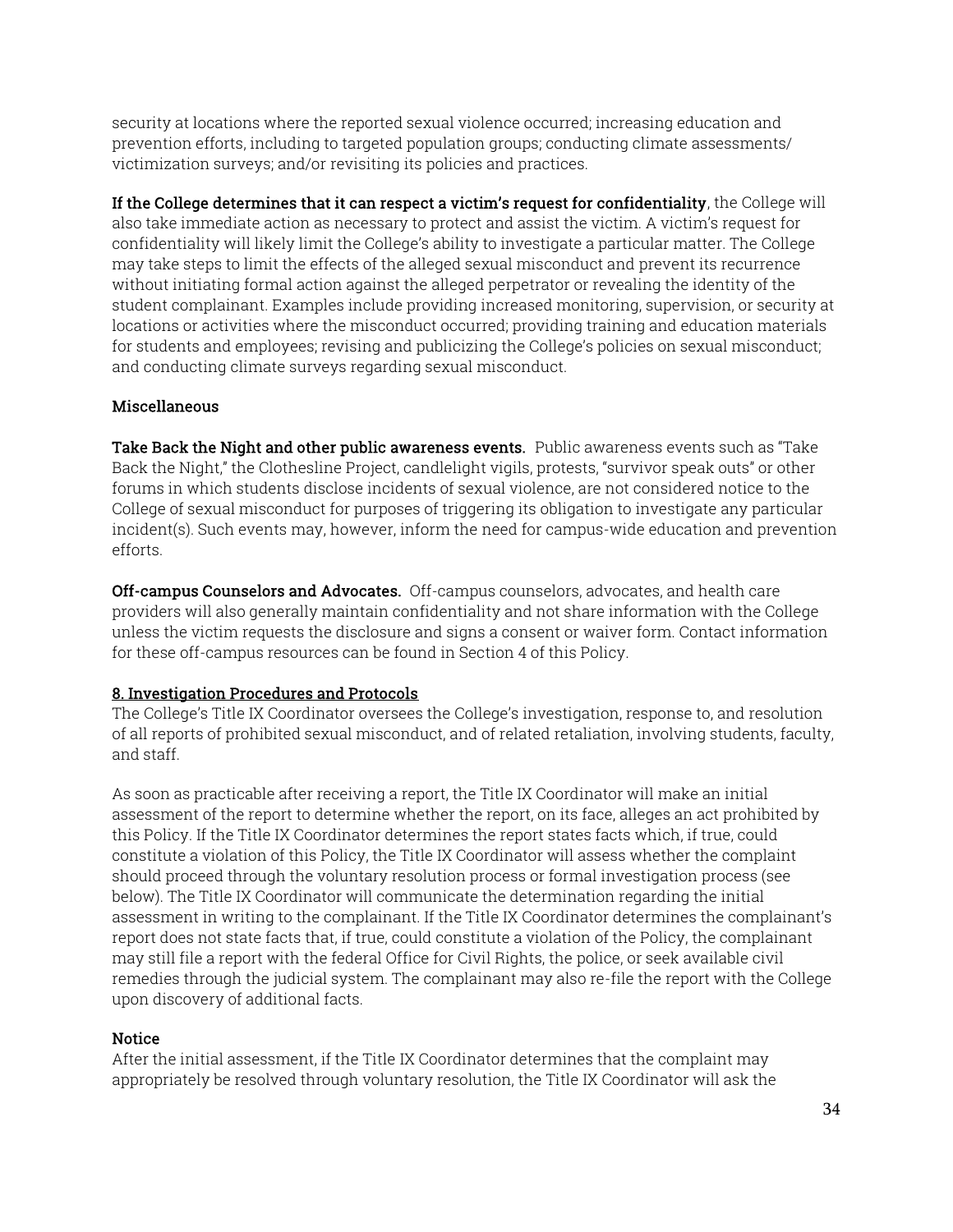complainant and respondent, separately, whether they would agree to pursue resolution of the complaint informally. If either party does not agree to pursue voluntary resolution, or if the complainant, respondent, or College, at any time, determines that voluntary resolution is not or no longer appropriate, the Title IX Coordinator will promptly inform the complainant and respondent in writing that the complaint will proceed through formal investigation.

After the initial assessment, the Title IX Coordinator may determine the complaint must proceed through formal investigation. The Title IX Coordinator will notify the complainant and respondent with written notice of the formal investigation, including the allegation(s). The complainant and respondent will be given the opportunity to meet separately with the Title IX Coordinator to review the Policy.

#### Voluntary Resolution

Voluntary resolution, when selected by all parties and deemed appropriate by the Title IX Coordinator, is a path designed to eliminate the conduct at issue, prevent its recurrence, and remedy its effects in a manner that meets the safety and welfare of the College community. If all parties voluntarily agree to participate in an informal resolution that does not involve a full investigation and adjudication after receiving a full disclosure of the allegation(s) and their options for formal resolution and if the College determines that the particular Title IX complaint is appropriate for such a process, the College will facilitate an informal resolution to assist the parties in reaching a voluntary resolution. The College retains the discretion to determine which cases are appropriate for voluntary resolution.

Voluntary resolution may include: conducting targeted or broad-based educational programming or training for relevant individuals or groups; providing increased monitoring, supervision, or security at locations or activities where the misconduct occurred; facilitating a meeting with the respondent with the complainant present; and any other remedy that can be tailored to the involved individuals to achieve the goals of the Policy.

Voluntary resolution may also include restorative principles that are designed to allow a respondent to accept responsibility for misconduct and acknowledge harm to the complainant or to the College community. Restorative models will be used only with the consent of both parties, and following a determination by the Title IX Coordinator that the matter is appropriate for a restorative approach.

The College will not compel parties to engage in mediation or to participate in any particular form of informal resolution. As the title implies, participation in voluntary resolution is a choice, and either party can request to end this manner of resolution and pursue an investigation and adjudication at any time, including if voluntary resolution is unsuccessful at resolving the report.

The time frame for completion of voluntary resolution may vary, but the College will seek to complete the process within 15 days of the all parties' request for voluntary resolution.

#### Formal Investigation Process

The Title IX Coordinator will designate a specially trained investigator (or team of investigators) to interview the complainant, respondent and any witnesses. The investigator will also gather pertinent documentary materials (if any) and other information.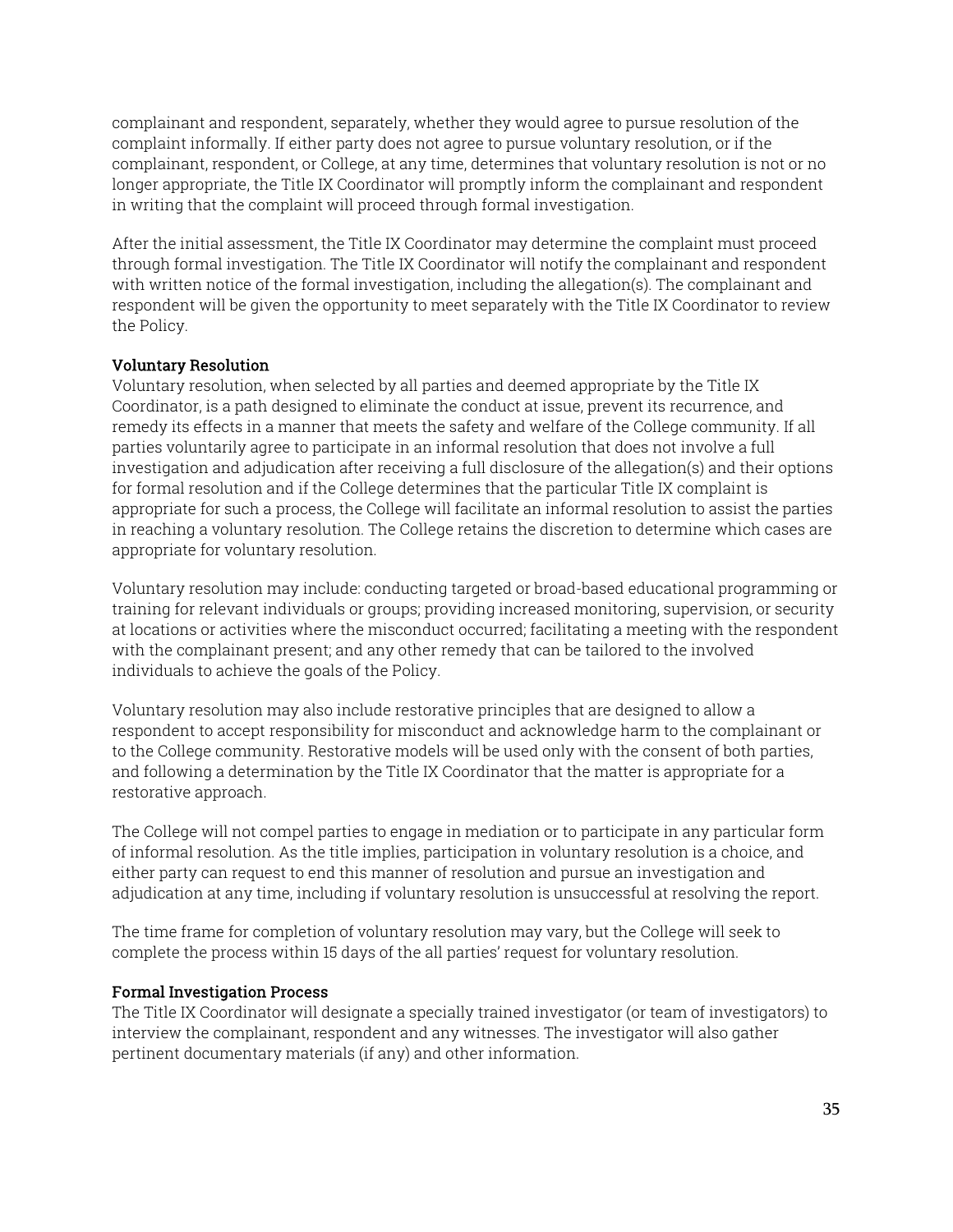The College's process for responding to, investigating and adjudicating sexual misconduct reports will continue during any law enforcement proceeding. The investigator may need to temporarily delay an investigation while the police are gathering evidence but will resume the investigation after learning that the police department has completed its evidence-gathering and will generally not wait for the conclusion of any related criminal proceeding.

The investigator will interview the complainant, respondent and any witnesses. They will also gather pertinent documentary materials (if any) and other information.

#### Time Frame for Investigation

Consistent with the goal to maximize educational opportunities and minimize the disruptive nature of the investigation and resolution, the Title IX Coordinator seeks to resolve all reports in a timely manner. In general, an investigation may last up to 30 days, from receipt of written notice from the complainant of the intent to proceed with an investigation. Adjudication will generally take up to 30 days from the date the investigative report is provided to both the complainant and the respondent. The Title IX Coordinator may set reasonable time frames for required actions under the Policy. Those time frames may be extended for good cause as necessary to ensure the integrity and completeness of the investigation, comply with a request by external law enforcement, accommodate the availability of witnesses, accommodate delays by the parties, account for College breaks or vacations, or address other legitimate reasons, including the complexity of the investigation (including the number of witnesses and volume of information provided by the parties) and the severity and extent of the alleged conduct. Any extension of the timeframes, and the reason for the extension, will be shared with the parties in writing. Best efforts will be made to complete the process in a timely manner by balancing principles of thoroughness and fundamental fairness with promptness.

Where necessary, the College will take immediate steps to protect complainants pending the final outcome of an investigation, including academic accommodations and other interim measures. These steps may include the ability to change class schedules; withdraw from/retake a class without penalty; access academic support such as tutoring; and no contact orders. Interim measures will be individualized and appropriate based on the information gathered by the Title IX Coordinator, making every effort to avoid depriving any student of his or her education. The measures needed by each student may change over time, and the Title IX Coordinator will communicate with each student throughout the investigation to ensure that any interim measures are necessary and effective based on the students' evolving needs.

#### Investigation Report

The investigator will prepare a report that includes a statement of the allegations and issues, the positions of the complainant and respondent, a summary of the evidence (including from interviews and documentation gathered), an explanation why any proffered evidence was not investigated, assessment of individual credibility, and findings of fact and an analysis of whether a violation of the Policy has occurred. The investigator will use "preponderance of the evidence" as the standard of proof to determine whether a violation of the Policy occurred. Preponderance of the evidence means that the investigator must be convinced based on the information it considers that the respondent was more likely than not to have engaged in the conduct at issue in order to find the respondent responsible for violating the Policy. The complainant and respondent will be simultaneously notified of the completion of the investigation and provided with the investigator's report.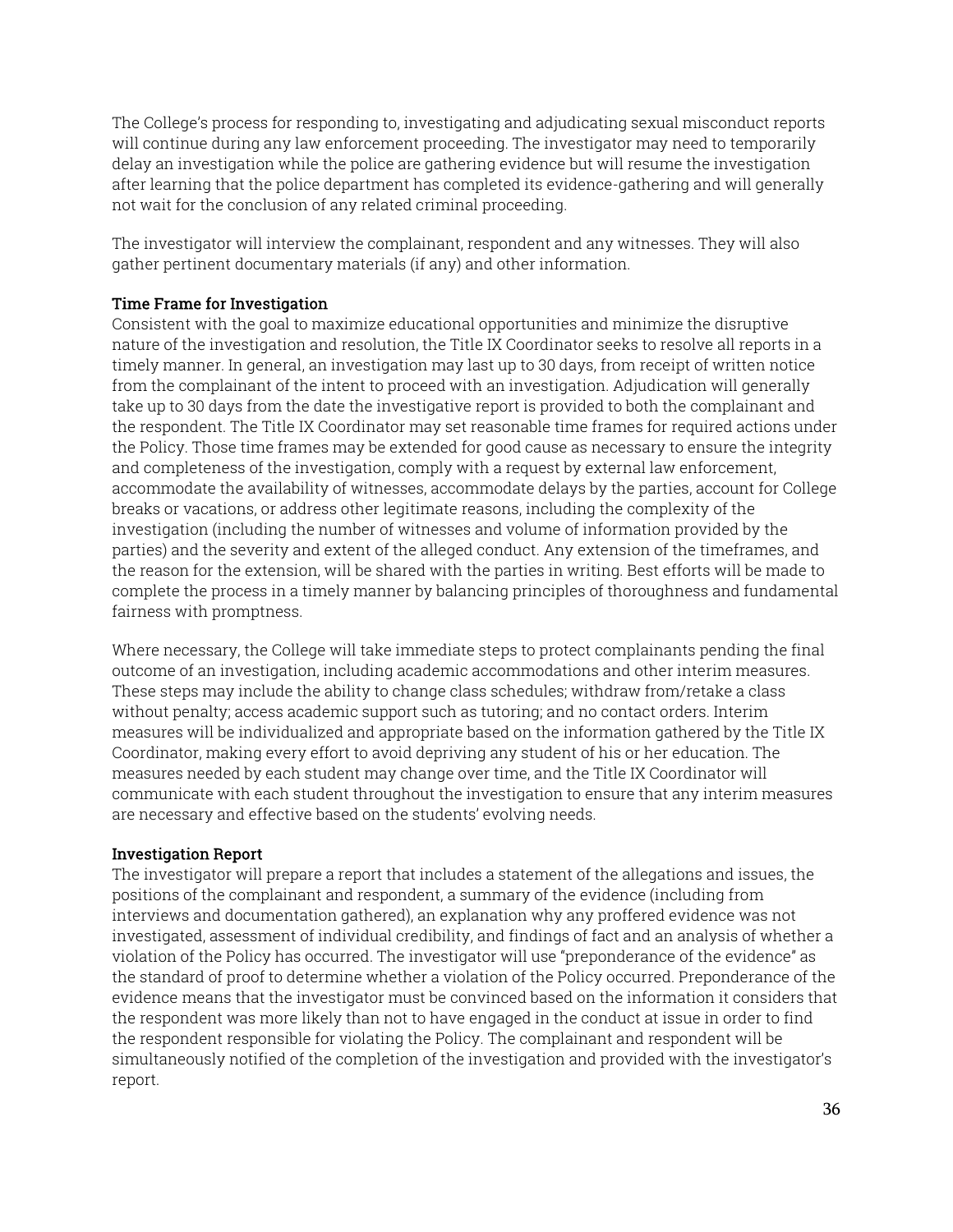Upon receipt of the investigative report, the complainant and respondent shall each have the opportunity to request a hearing be conducted pursuant to the procedures set forth in Section 9, below. If neither party requests a hearing within 10 calendar days from their receipt of the investigative report, then the recommended findings of responsibility set forth in the investigative report shall be final. The Title IX Coordinator shall rely on the recommended findings of responsibility in the investigative report for purposes of imposing sanctions in accordance with Section 10, below.

# 9. Grievance/Adjudication Procedures

# Hearing Panel

If requested by either complainant or respondent following the distribution of the investigative report, the College will convene a hearing panel following the end of the investigation. The hearing panel determines whether the respondent is responsible or not responsible for a violation of the Policy. If the respondent is determined to be responsible, the matter proceeds to the sanctions stage.

The hearing panel will consist of three members who will be individuals associated with the College. The hearing panel may include the Title IX Coordinator or a Deputy Title IX Coordinator unless the Title IX Coordinator or Deputy Title IX Coordinator was designated as the investigator of the complaint pursuant to Section 8, above. The hearing panel members may include administrators, officers, lawyers or other individuals with relevant experience and special training. Panel members may participate remotely so long as the hearing room is equipped with telephone equipment that allows the panel member to hear all the participants and to be heard by all the participants throughout the hearing proceedings. All panelists will receive training from experts in the field at least once a year. In addition to training on how the adjudicatory process works, the training will include specific instruction about how to approach students about sensitive issues that may arise in the context of sexual misconduct. The complainant and respondent will be informed of the panel's membership before the hearing process begins. A complainant and/or respondent may challenge the participation of a panel member because of perceived conflict of interest, bias, or prejudice. Such challenges, including rationale, must be made to the Title IX Coordinator at least 48 hours prior to the commencement of the hearing. At its discretion, the Title IX Coordinator will determine whether such a conflict of interest exists and whether a panel member should be replaced. Postponement of a hearing may occur if a replacement panelist cannot be immediately identified.

# **Advisors**

Both the complainant and the respondent are entitled to be accompanied to any meeting or proceeding relating to the allegation of sexual misconduct by an advisor or support person of their choice, provided the involvement of such advisor or support person does not result in the postponement or delay of such meeting as scheduled.

# Written Submissions

Both the complainant and respondent will have the opportunity to submit written responses to the investigation report and other relevant information to the hearing panel. Each of the complainant and respondent will have the opportunity to review any written submissions by the other. The hearing panel may set reasonable parameters for these written submissions. The hearing panel will review the investigation report and written submissions.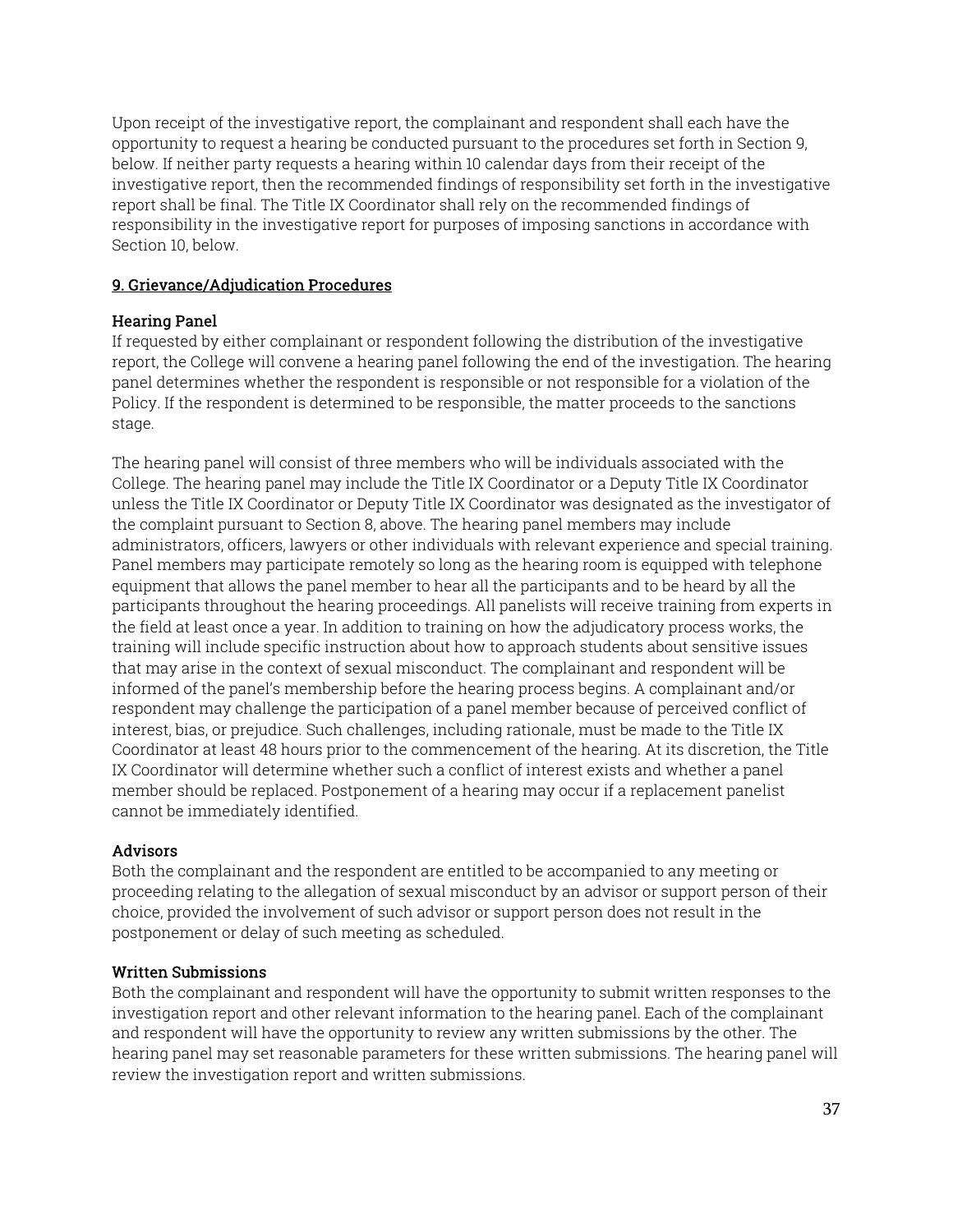# Hearing Procedures

The Title IX Coordinator will, whenever possible, give the complainant and respondent at least five days' advance notice of the hearing. Both the complainant and the respondent shall be provided with an opportunity to review any information gathered by the investigator during the investigation process prior to the hearing. The names and other identifying information of other students will be redacted from such materials in accordance with the Family Educational Rights and Privacy Act (FERPA), except to the extent that doing so would interfere with the purpose of Title IX to eliminate sex-based discrimination. The Title IX Coordinator may arrange to hold the hearing at an off-campus location. The hearing is a closed proceeding, meaning that no one other than the panel members, the complainant and respondent, their respective advisors, witnesses (when called), and necessary College personnel may be present during the proceeding. The Campus Director will work with College staff so that any student whose presence is required may participate in the hearing.

In general, hearings will proceed as follows:

- The Title IX Coordinator may set reasonable time limits for any part of the hearing. Each of the complainant and respondent will have the opportunity to present witnesses and other information consistent with the Policy and these Procedures. The panel may determine the relevance of, place restrictions on, or exclude any witnesses or information. When the complainant and respondent are not able to be present for the hearing panel, arrangements will be made for participation via alternate means.
- In cases where either the complainant or respondent opts not to participate in the hearing, the panel may still hear from the other.
- Additional hearing rules include:
	- o Questioning. Only the panel may ask questions of the complainant and respondent and any witnesses. Both the complainant and respondent will have the opportunity to suggest questions of the other and of witnesses by submitting suggested questions to the panel in writing. The panel may revise or not ask any or all submitted questions.
	- o Information Regarding Romantic or Sexual History. The panel will not consider the romantic or sexual history of either the complainant or respondent in cases involving allegations of sexual misconduct, except for testimony offered by one or the other about the complainant's and respondent's shared sexual history that the panel deems relevant. If such information is offered by the complainant or respondent, the other has the right to respond. The existence of a prior consensual dating or sexual relationship between the complainant and respondent by itself does not support an inference of consent to alleged sexual misconduct.
	- o Prior Conduct Violations. The hearing panel will not consider the respondent's prior conduct violations, unless the investigator provided that information to the hearing panel because the respondent was previously found to be responsible, and the previous incident was substantially similar to the present allegation(s) and/or the information indicates a pattern of behavior by the respondent.

The College will keep an audio recording of the hearing for the use of the panel and for sanctioning. The panelists may request a transcript of the recording. Cell phones and recording devices may not be used in the hearing room(s) unless approved by the panel in advance.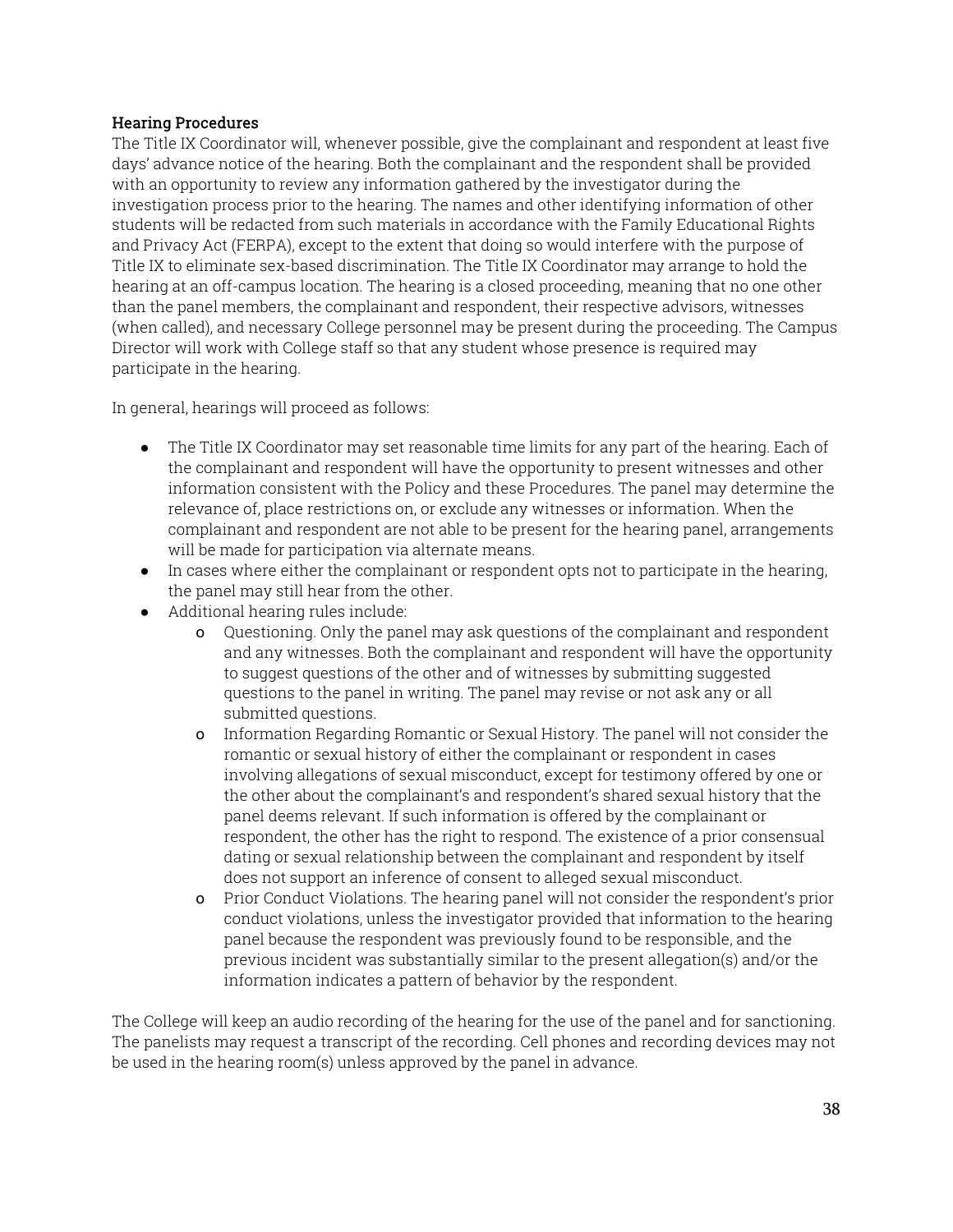# Panel Determinations/Standard of Proof

The panel will use "preponderance of the evidence" as the standard of proof to determine whether a violation of the Policy occurred. Preponderance of the evidence means that a panel must be convinced based on the information it considers that the respondent was more likely than not to have engaged in the conduct at issue in order to find the respondent responsible for violating the Policy. The panel will find a student responsible, or not responsible, based on a majority vote. The panel will generally render a decision within 10 days after the conclusion of a hearing. The panel's decision will include an explanation of the basis for the decision. If the panel finds the respondent responsible, the matter will proceed to the sanctions stage.

The parties will be informed of the results of the adjudication hearing by simultaneous written notice to both parties of the outcome of the complaint. The hearing panel's determination is final.

# 10. Sanctions and Other Remedies

The Title IX Coordinator, with the advice and counsel of the other hearing panel members, shall be responsible for imposing sanctions that are:

- Fair and appropriate given the facts of the particular case;
- Consistent with the College's handling of similar cases;
- Adequate to protect the safety of the campus community; and
- Reflective of the seriousness of sexual misconduct.

The Title IX Coordinator will consider relevant factors, including if applicable: (1) the specific sexual misconduct at issue (such as penetration, touching under clothing, touching over clothing, unauthorized recording, etc.); (2) the circumstances accompanying the lack of consent (such as force, threat, coercion, intentional incapacitation, etc.); (3) the respondent's state of mind (intentional, knowing, bias-motivated, reckless, negligent, etc.); (4) the impact of the offense on the complainant; (5) the respondent's prior disciplinary history; (6) the safety of the College community; and (7) the respondent's conduct during the disciplinary process.

The Title IX Coordinator will render a sanctioning decision within five days following the receipt of the panel's determination. The sanctioning decision will be communicated in writing to the complainant and the respondent.

The College may impose any one or more of the following sanctions on a student determined to have violated the Policy:

- Reprimand/warning
- Changing the respondent's academic schedule
- Disciplinary probation
- Restricting access to College facilities or activities
- Community service
- Issuing a "no contact" order to the respondent or requiring that such an order remain in place
- Dismissal or restriction from College employment
- Suspension (limited time or indefinite)
- Expulsion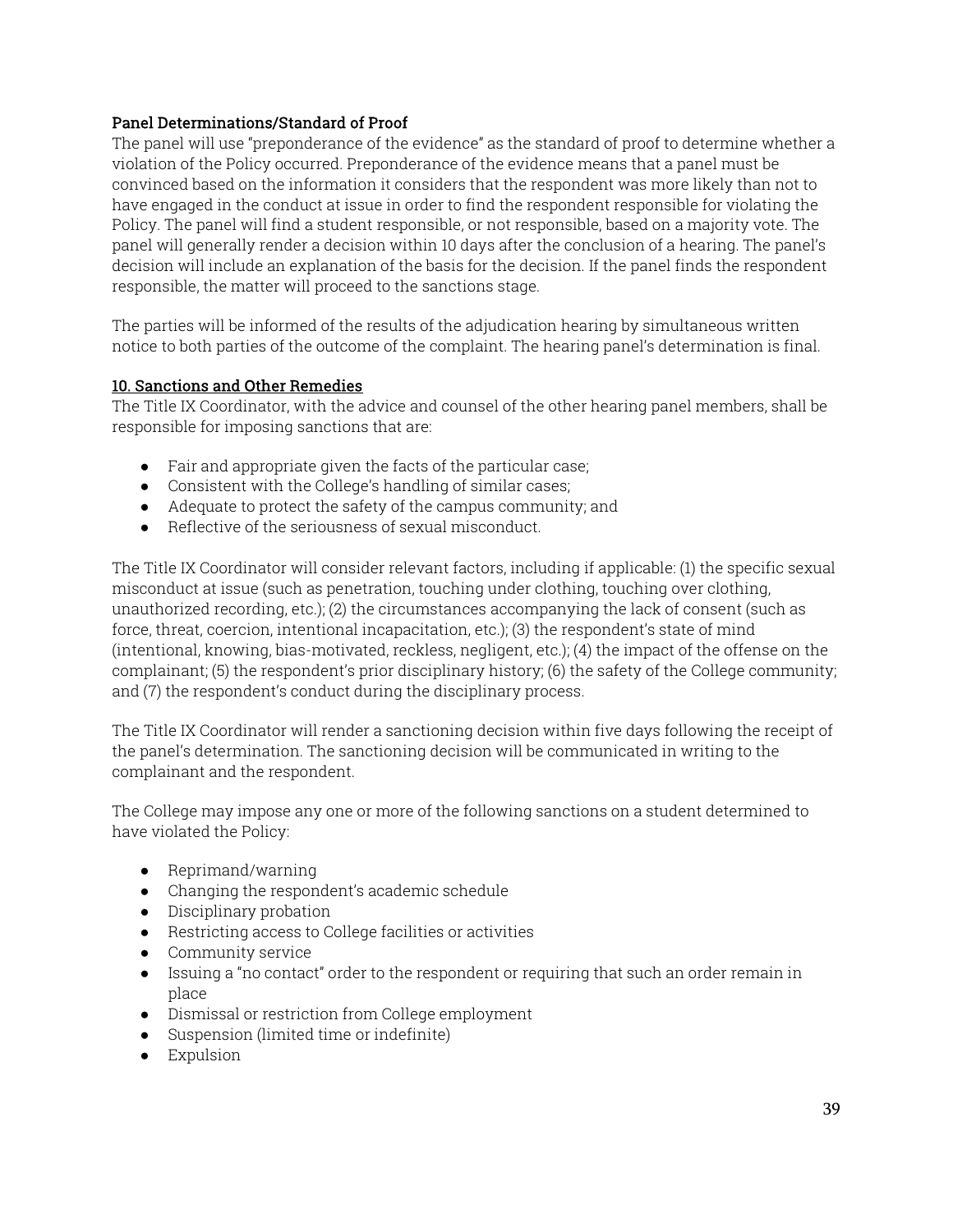In addition to any other sanction (except where the sanction is expulsion), the College may require any student determined to be responsible for a violation of the Policy to receive appropriate education and/or training related to the sexual misconduct violation at issue. The College may also recommend counseling or other support services for the student.

Whatever the outcome of the hearing process, a complainant may request ongoing or additional accommodations and the Title IX Coordinator will determine whether such measures are appropriate. Potential ongoing accommodations include:

- Providing an escort for the complainant
- Changing the complainant's academic schedule
- Allowing the complainant to withdraw from or retake a class without penalty
- Providing access to tutoring or other academic support, such as extra time to complete or re-take a class

The College may also determine that additional measures are appropriate to respond to the effects of the incident on the College community. Additional responses for the benefit of the College community may include:

- Increased monitoring, supervision, or security at locations or activities where the misconduct occurred
- Additional training and educational materials for students and employees
- Revision of the College's policies relating to sexual misconduct
- Climate surveys regarding sexual misconduct

# 11. Records Disclosure

Disciplinary proceedings conducted by the College are subject to the Family Educational Records and Privacy Act (FERPA), a federal law governing the privacy of student information. FERPA generally limits disclosure of student information outside the College without the student's consent, but it does provide for release of student disciplinary information without a student's consent in certain circumstances.

Any information gathered in the course of an investigation may be subpoenaed by law enforcement authorities as part of a parallel investigation into the same conduct, or required to be produced through other compulsory legal process.

Additional information about FERPA can be found on the College's website at www.evergreenbeauty.edu.

The College will, upon written request, disclose to the alleged victim of a crime of violence (as that term is defined in Section 16 of Title 18, United States Code), or a non-forcible sex offense, the report on the results of any disciplinary proceeding conducted by the College against a student who is the alleged perpetrator of such crime or offense. If the alleged victim is deceased as a result of such crime or offense, the next of kin of such victim shall be treated as the alleged victim for purposes of this paragraph.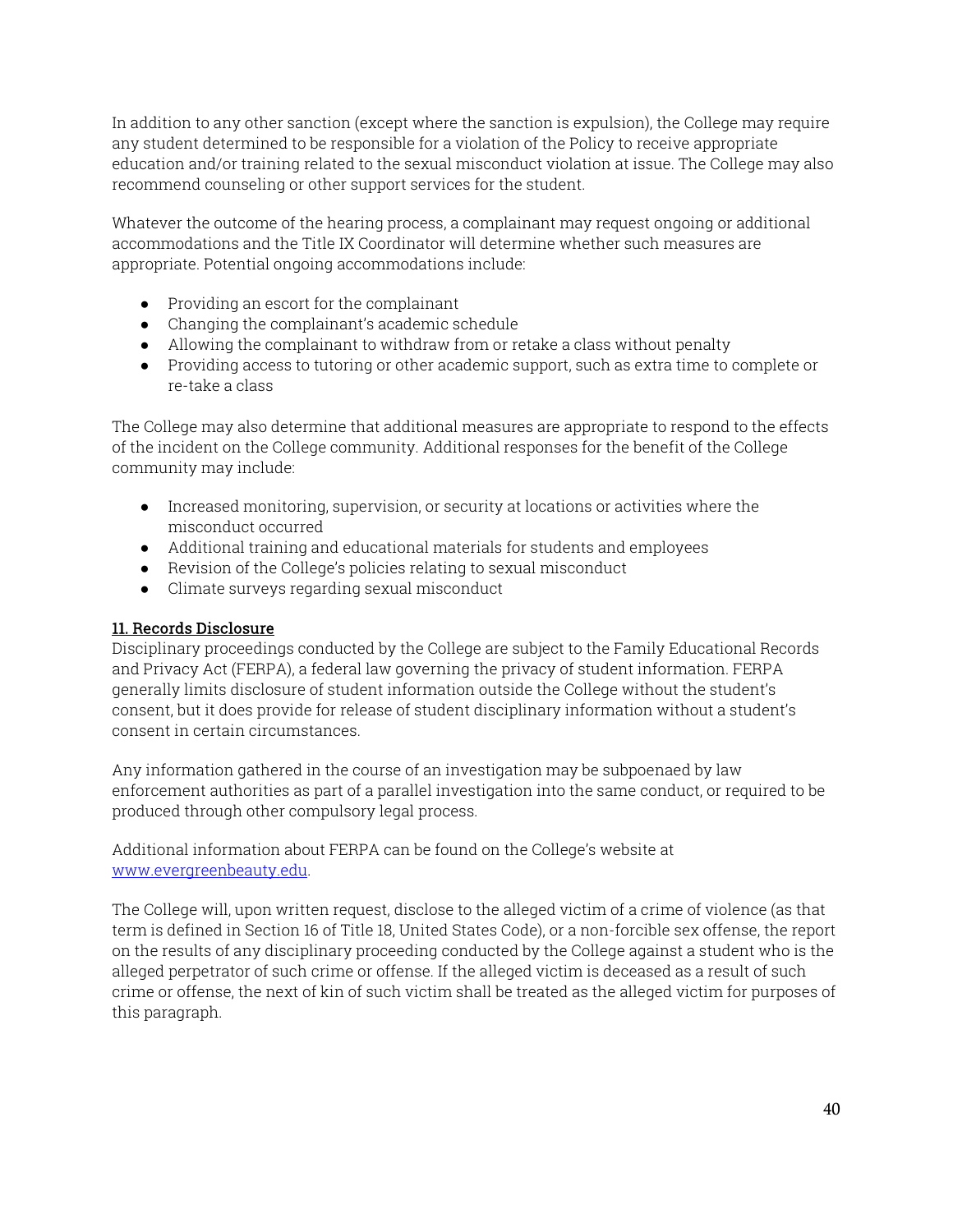#### 12. Education and Prevention Programs

As set forth in Section 3 of this Policy statement, Sexual Assault, Sexual Harassment, Sexual Exploitation, Dating Violence, Domestic Violence, and Stalking are all forms of Prohibited Conduct.

The College is committed to offering educational programs to promote awareness and prevention of Prohibited Conduct. Educational programs include an overview of the College's policies and procedures; relevant definitions, including prohibited conduct; discussion of the impact of alcohol and illegal drug use; consent; safe and positive options for bystander intervention; review of resources and reporting options available for students, faculty, and staff; and information about risk reduction. Incoming students and new employees will receive primary prevention and awareness programming as part of their orientation.

As part of the College's commitment to provide an educational and work environment free from Prohibited Conduct, this Policy will be disseminated widely to the College community through email communication, publications, websites, new employee orientations, student orientations, and other appropriate channels of communication.

The Title IX Coordinator, hearing panel members, and anyone else who is involved in responding to, investigating, or adjudicating sexual misconduct will receive annual training from experts in the field. In addition to training on how the adjudicatory process works, the training will include specific instruction about how to approach students about sensitive issues that may arise in the context of sexual misconduct.

#### Definitions of Sexual Misconduct under Washington Law

The Revised Code of Washington ("RCW") provides the following definitions with respect to crimes of sexual assault and consent:

#### RCW 9A.44.010 - Definitions.

As used in this chapter:

(1) "Sexual intercourse" (a) has its ordinary meaning and occurs upon any penetration, however slight, and

(b) Also means any penetration of the vagina or anus however slight, by an object, when committed on one person by another, whether such persons are of the same or opposite sex, except when such penetration is accomplished for medically recognized treatment or diagnostic purposes, and

(c) Also means any act of sexual contact between persons involving the sex organs of one person and the mouth or anus of another whether such persons are of the same or opposite sex.

(2) "Sexual contact" means any touching of the sexual or other intimate parts of a person done for the purpose of gratifying sexual desire of either party or a third party.

\* \* \*

(6) "Forcible compulsion" means physical force which overcomes resistance, or a threat, express or implied, that places a person in fear of death or physical injury to herself or himself or another person, or in fear that she or he or another person will be kidnapped.

(7) "Consent" means that at the time of the act of sexual intercourse or sexual contact there are actual words or conduct indicating freely given agreement to have sexual intercourse or sexual contact. \* \* \*

#### RCW 9A.44.040 - Rape in the first degree.

(1) A person is guilty of rape in the first degree when such person engages in sexual intercourse with another person by forcible compulsion where the perpetrator or an accessory:

(a) Uses or threatens to use a deadly weapon or what appears to be a deadly weapon; or

(b) Kidnaps the victim; or

(c) Inflicts serious physical injury, including but not limited to physical injury which renders the victim unconscious; or

(d) Feloniously enters into the building or vehicle where the victim is situated.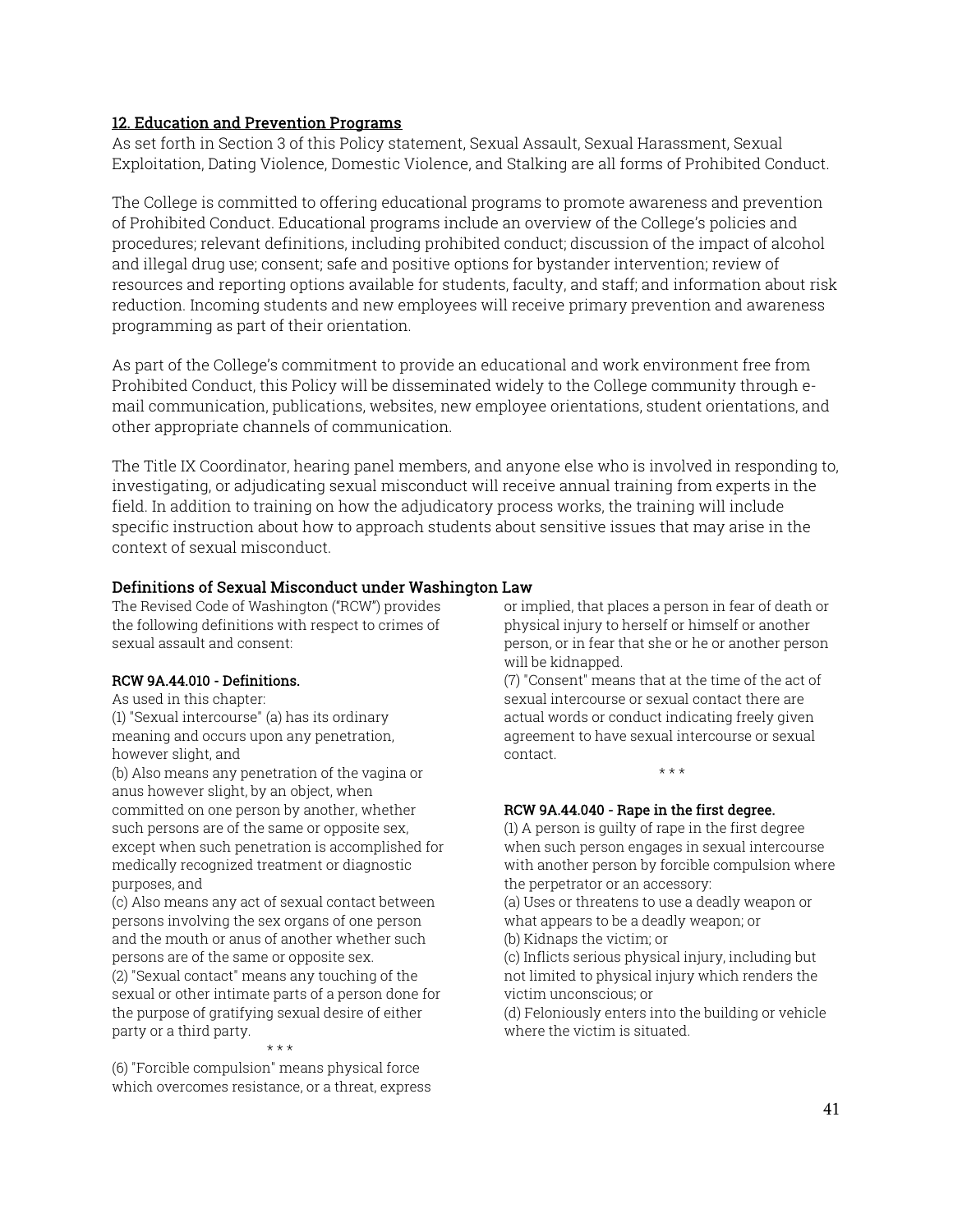#### RCW 9A.44.050 - Rape in the second degree.

(1) A person is guilty of rape in the second degree when, under circumstances not constituting rape in the first degree, the person engages in sexual intercourse with another person:

(a) By forcible compulsion;

(b) When the victim is incapable of consent by reason of being physically helpless or mentally incapacitated;

(c) When the victim is a person with a developmental disability and the perpetrator is a person who is not married to the victim and who: (i) Has supervisory authority over the victim; or (ii) Was providing transportation, within the course of his or her employment, to the victim at the time of the offense;

#### RCW 9A.44.060 - Rape in the third degree.

(1) A person is guilty of rape in the third degree when, under circumstances not constituting rape in the first or second degrees, such person engages in sexual intercourse with another person: (a) Where the victim did not consent as defined in RCW 9A.44.010(7), to sexual intercourse with the perpetrator and such lack of consent was clearly expressed by the victim's words or conduct, or (b) Where there is threat of substantial unlawful harm to property rights of the victim.

#### RCW 9A.44.100 - Indecent liberties.

(1) A person is guilty of indecent liberties when he or she knowingly causes another person to have sexual contact with him or her or another:

(a) By forcible compulsion;

(b) When the other person is incapable of consent by reason of being mentally defective, mentally incapacitated, or physically helpless;

(c) When the victim is a person with a developmental disability and the perpetrator is a person who is not married to the victim and who:

(i) Has supervisory authority over the victim; or (ii) Was providing transportation, within the course of his or her employment, to the victim at the time of the offense;

(d) When the perpetrator is a health care provider, the victim is a client or patient, and the sexual contact occurs during a treatment session, consultation, interview, or examination.

The Revised Code of Washington defines Stalking as follows:

#### RCW 9A.46.110 - Stalking.

(1) A person commits the crime of stalking if, without lawful authority and under circumstances not amounting to a felony attempt of another crime:

(a) He or she intentionally and repeatedly harasses or repeatedly follows another person; and

(b) The person being harassed or followed is placed in fear that the stalker intends to injure the person, another person, or property of the person or of another person. The feeling of fear must be one that a reasonable person in the same situation would experience under all the circumstances; and (c) The stalker either:

(i) Intends to frighten, intimidate, or harass the person; or

(ii) Knows or reasonably should know that the person is afraid, intimidated, or harassed even if the stalker did not intend to place the person in fear or intimidate or harass the person.

 $(4)$  \* \* \*. "Contact" includes, in addition to any other form of contact or communication, the sending of an electronic communication to the person.

\* \* \*

#### \* \* \* (6) As used in this section: \* \* \*

(b) "Follows" means deliberately maintaining visual or physical proximity to a specific person over a period of time. A finding that the alleged stalker repeatedly and deliberately appears at the person's home, school, place of employment, business, or any other location to maintain visual or physical proximity to the person is sufficient to find that the alleged stalker follows the person. It is not necessary to establish that the alleged stalker follows the person while in transit from one location to another.

\* \* \* (e) "Repeatedly" means on two or more separate occasions.

#### RCW 9.61.260 - Cyberstalking.

(1) A person is guilty of cyberstalking if he or she, with intent to harass, intimidate, torment, or embarrass any other person, and under circumstances not constituting telephone harassment, makes an electronic communication to such other person or a third party: (a) Using any lewd, lascivious, indecent, or obscene words, images, or language, or suggesting the commission of any lewd or lascivious act; (b) Anonymously or repeatedly whether or not conversation occurs; or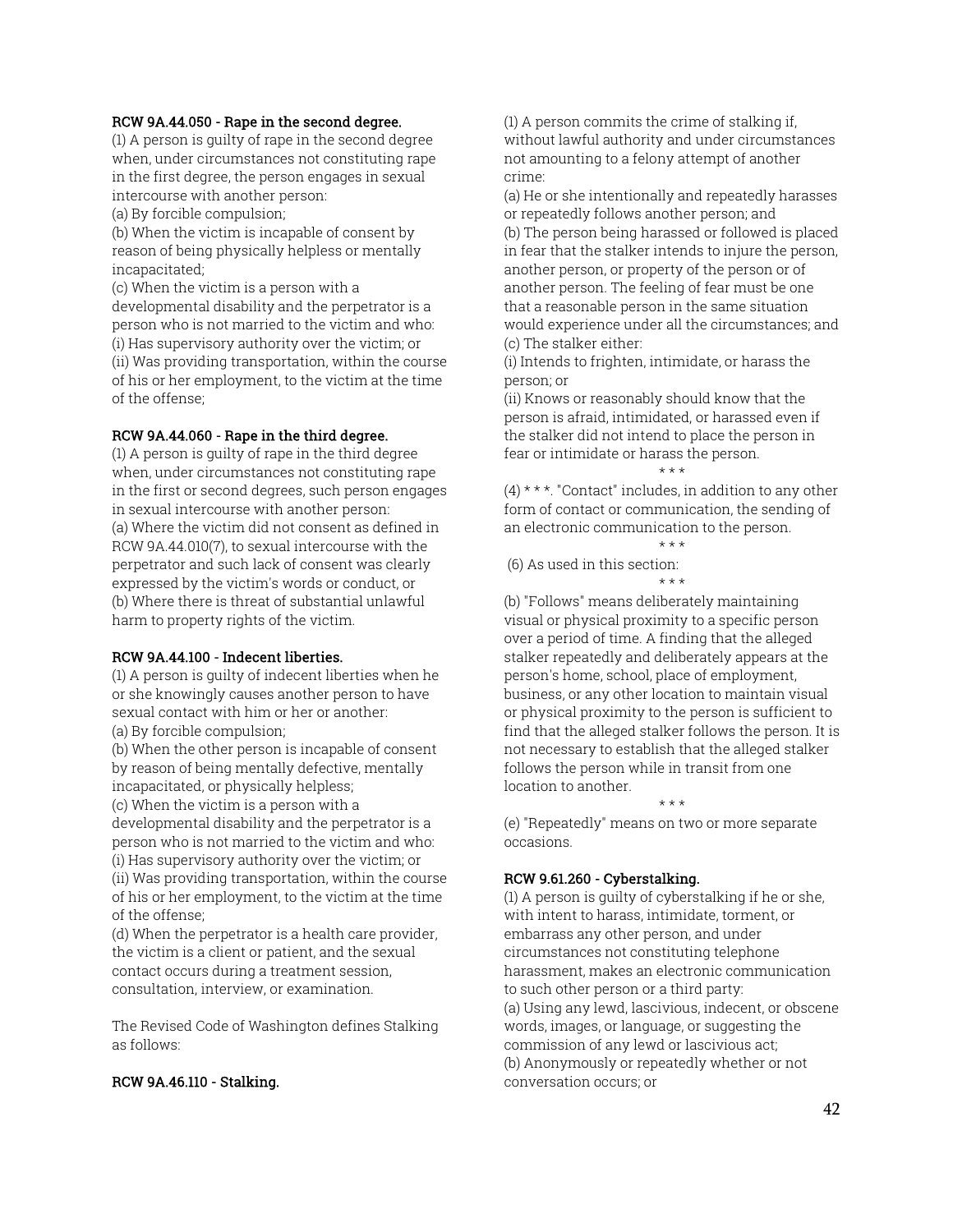(c) Threatening to inflict injury on the person or property of the person called or any member of his or her family or household.

\* \* \*

(4) Any offense committed under this section may be deemed to have been committed either at the place from which the communication was made or at the place where the communication was received.

(5) For purposes of this section, "electronic communication" means the transmission of information by wire, radio, optical cable, electromagnetic, or other similar means. "Electronic communication" includes, but is not limited to, electronic mail, internet-based communications, pager service, and electronic text messaging.

The Revised Code of Washington provides the following definitions with respect to Domestic Violence and Dating Violence:

#### RCW 26.50.010 - Definitions.

As used in this chapter, the following terms shall have the meanings given them:

 $+ + +$ 

(2) "Dating relationship" means a social relationship of a romantic nature. Factors that the court may consider in making this determination

include: (a) The length of time the relationship has existed; (b) the nature of the relationship; and (c) the frequency of interaction between the parties. (3) "Domestic violence" means: (a) Physical harm, bodily injury, assault, or the infliction of fear of imminent physical harm, bodily injury or assault, between family or household members; (b) sexual assault of one family or household member by another; or (c) stalking as defined in RCW 9A.46.110 of one family or household member by another family or household member.

\* \* \* (6) "Family or household members" means spouses, domestic partners, former spouses, former domestic partners, persons who have a child in common regardless of whether they have been married or have lived together at any time, adult persons related by blood or marriage, adult persons who are presently residing together or who have resided together in the past, persons sixteen years of age or older who are presently residing together or who have resided together in the past and who have or have had a dating relationship, persons sixteen years of age or older with whom a person sixteen years of age or older has or has had a dating relationship, and persons who have a biological or legal parent-child relationship, including stepparents and stepchildren and grandparents and grandchildren.

#### Bystander Intervention

The College's primary prevention and awareness program includes a description of safe and positive options for bystander intervention. Active bystanders take the initiative to help someone who may be targeted for a sexual assault. They do this in ways that are intended to avoid verbal or physical conflict. Active bystanders also take the initiative to help friends, who are not thinking clearly, from becoming offenders of crime. Intervention does not mean that you directly intervene to stop a crime in progress; rather, these steps are "early intervention" – before a crime begins to occur. There are three important components to consider before taking action that we refer to as the ABCs:

- Assess for safety. Ensure that all parties are safe, and whether the situation requires calling authorities. When deciding to intervene, your personal safety should be the #1 priority. When in doubt, call for help.
- Be with others. If it is safe to intervene, your are likely to have a greater influence on the parties involved when you work together with someone or several people. Your safety is increased when you stay with a group of friends that you know well.
- Care for the person. Ask if the target of the unwanted sexual advance/attention/behavior is okay – does he or she need medical care? Ask if someone they trust can help them get safely home.

Information on Bystander Intervention was provided by the Department of Defense Sexual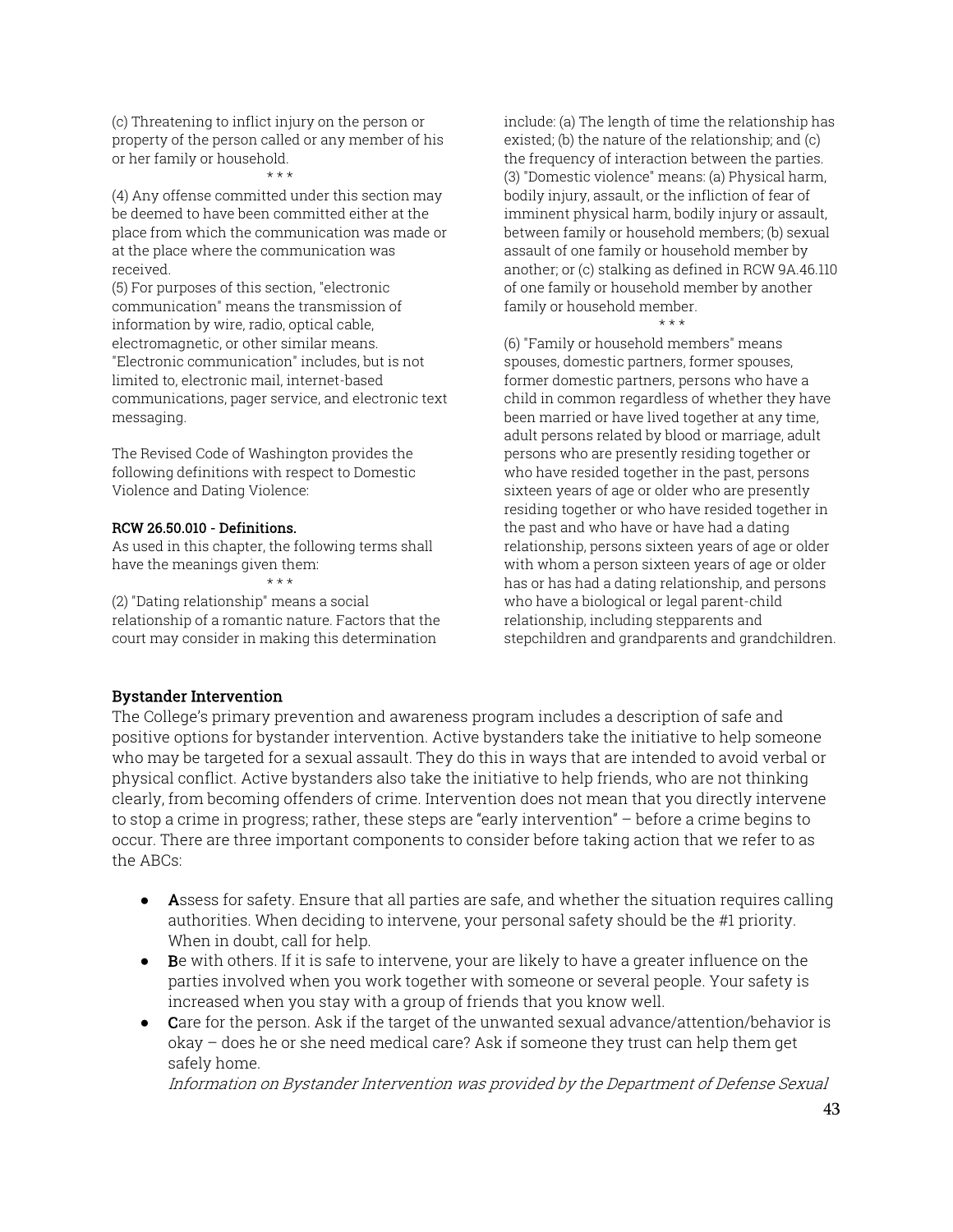Assault Prevention and Response Office from: www.sapr.mil

# Risk Reduction

The College's primary prevention and awareness program includes information on risk reduction. This includes:

Avoiding Dangerous Situations. While you can never completely protect yourself from sexual assault, there are some things you can do to help reduce your risk of being assaulted.

- Be aware of your surroundings. Knowing where you are and who is around you may help you to find a way to get out of a bad situation.
- Try to avoid isolated areas. It is more difficult to get help if no one is around.
- Walk with purpose. Even if you don't know where you are going, act like you do.
- Trust your instincts. If a situation or location feels unsafe or uncomfortable, it probably isn't the best place to be.
- Try not to load yourself down with packages or bags as this can make you appear more vulnerable.
- Make sure your cell phone is with you and charged and that you have cab money.
- Don't allow yourself to be isolated with someone you don't trust or someone you don't know.
- Avoid putting music headphones in both ears so that you can be more aware of your surroundings, especially if you are walking alone.

Safety Planning. Things to think about:

- How to get away if there is an emergency? Be conscious of exits or other escape routes. Think about options for transportation (car, bus, subway, etc.).
- Who can help? Friends and/or family, or support centers in your area. Please see Section 4 of this Policy for a list of support organizations.
- Where to go? Options may include a friend's house or relative's house, or you may consider going to a domestic violence or homeless shelter. You may also go to the police. Important Safety Note: If the dangerous situation involves a partner, go to the police or a shelter first.
- What to bring? This may include important papers and documents such birth certificate, social security card, license, passport, medical records, lease, bills, etc. This will also include house keys, car keys, cash, credit cards, medicine, important numbers, and your cell phone. If you are bringing children with you, remember to bring their important papers and legal documents. You can keep all of these things in an emergency bag. You should hide the bag—it is best if it is not in your house or car. If the bag is discovered, you can call it a "tornado" or "fire" bag.

Protecting Your Friends. You have a crucial role to play in keeping your friends safe. No matter what the setting, if you see something that doesn't feel quite right or see someone who might be in trouble, there are some simple things you can do to help out a friend.

- Distract. If you see a friend in a situation that doesn't feel quite right, create a distraction to get your friend to safety. This can be as simple as joining or redirecting the conversation: suggest to your friend that you leave the party, or ask them to walk you home. Try asking questions like: "Do you want to head to the bathroom with me?" or "Do you want to head to another party  $-$  or grab pizza?"
- Step in. If you see someone who looks uncomfortable or is at risk, step in. If you feel safe, find a way to de-escalate the situation and separate all parties involved. Don't be shy about directly asking the person if they need help or if they feel uncomfortable.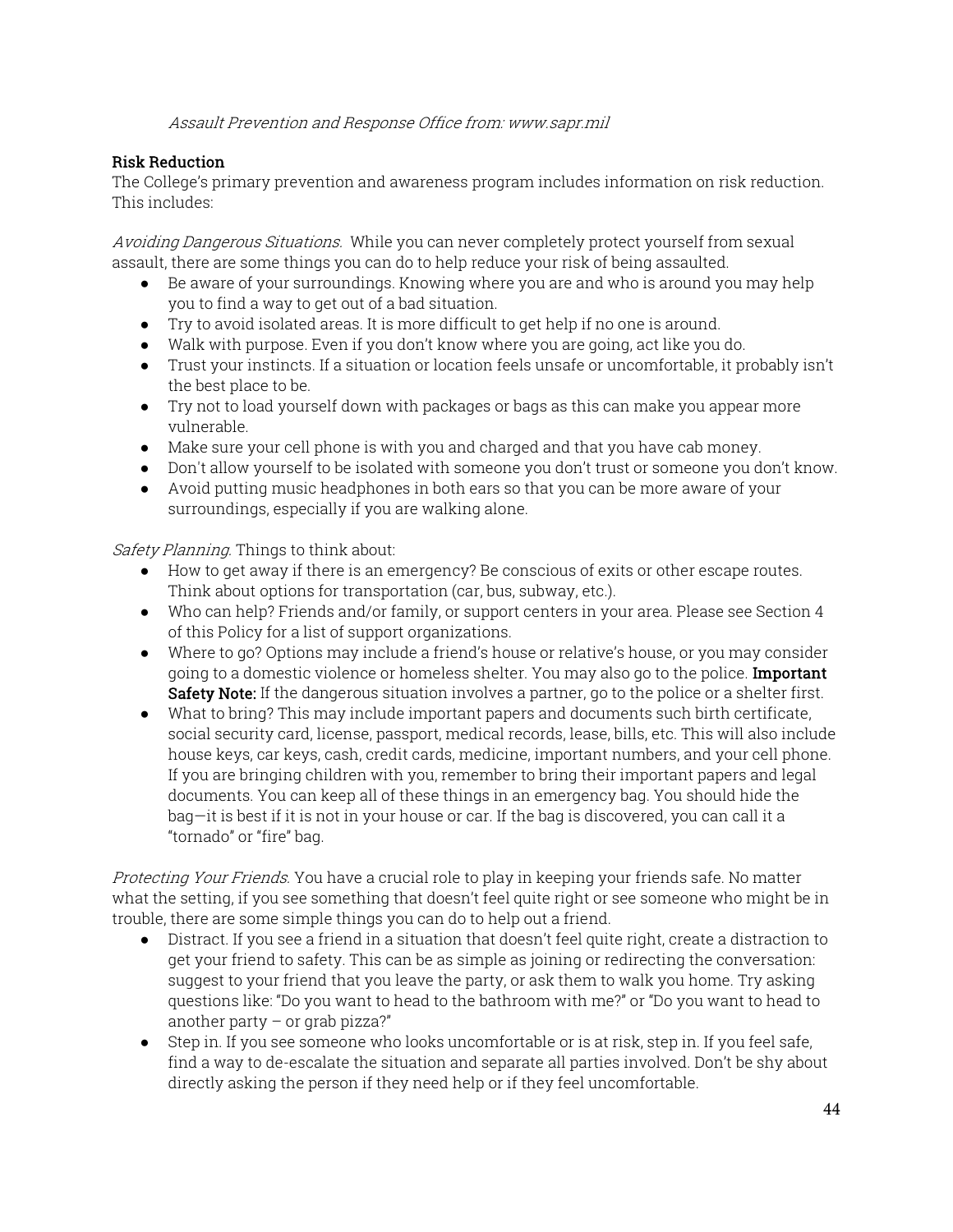- Enlist others. You don't have to go it alone. Call in friends or other people in the area as reinforcements to help defuse a dangerous situation and get the at-risk person home safely. There is safety in numbers.
- Keep an eye out. Use your eyes and ears to observe your surroundings. If you see someone who has had too much to drink or could be vulnerable, try to get them to a safe place. Enlist friends to help you. Even if you weren't around when the assault occurred, you can still support a friend in the aftermath.

Social Situations. While you can never completely protect yourself from sexual assault, there are some things you can do to help reduce your risk of being assaulted in social situations.

- When you go to a social gathering, go with a group of friends. Arrive together, check in with each other throughout the evening, and leave together. Knowing where you are and who is around you may help you to find a way out of a bad situation.
- Trust your instincts. If you feel unsafe in any situation, go with your gut. If you see something suspicious, contact law enforcement immediately.
- Don't leave your drink unattended while talking, dancing, using the restroom, or making a phone call. If you've left your drink alone, just get a new one.
- Don't accept drinks from people you don't know or trust. If you choose to accept a drink, go with the person to the bar to order it, watch it being poured, and carry it yourself. At parties, don't drink from the punch bowls or other large, common open containers.
- Watch out for your friends, and vice versa. If a friend seems out of it, is way too intoxicated for the amount of alcohol they've had, or is acting out of character, get him or her to a safe place immediately.
- If you suspect you or a friend has been drugged, contact law enforcement immediately. Be explicit with doctors so they can give you the correct tests (you will need a urine test and possibly others).

Information on Risk Reduction was provided by RAINN: Rape, Abuse & Incest National Network: www.rainn.org.

# 13. Amendments

The College may amend the Policy or the Procedures from time to time. Nothing in the Policy or Procedures shall affect the inherent authority of the College to take such actions as it deems appropriate to further the educational mission or to protect the safety and security of the College community.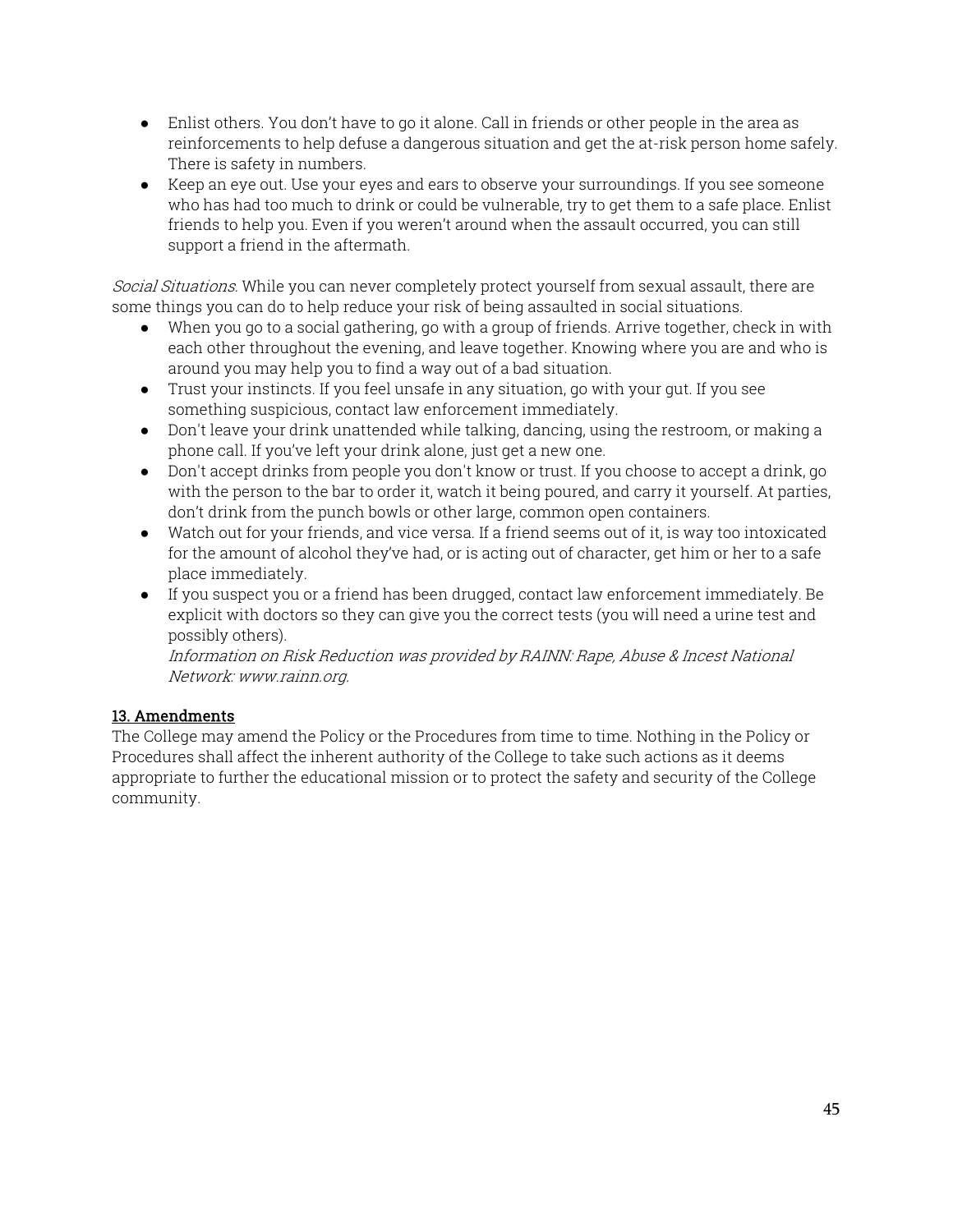# Evergreen Beauty College Sexual Misconduct Policy

# Definitions of Key Terms

- Sexual Harassment Unwelcome sexual advances, requests for sexual favors, and other verbal or physical conduct of a sexual nature constitute sexual harassment when (i) submission to such conduct is made either explicitly or implicitly a term or condition of an individual's education or employment, (ii) submission to or rejection of such conduct by an individual is used as the basis for education or employment decisions affecting such individuals, or (iii) such conduct has the purpose or effect of unreasonably interfering with an individual's school or work performance or creating an intimidating, hostile, or offensive educational or working environment.
	- o Hostile Environment Caused By Sexual Harassment refers to a situation where students and/or employees are subject to a pattern of exposure to unwanted sexual behavior that is so severe, persistent, or pervasive that it alters the conditions of education, employment, or participation in a School program or activity, thereby creating an environment that a reasonable person in similar circumstances and with similar identities would find hostile, intimidating, or abusive. An isolated incident, unless sufficiently severe, does not amount to a hostile environment caused by sexual harassment.
	- o Quid Pro Quo Harassment refers to a situation where students and/or employees are subject to unwanted sexual behavior where submission or rejection of such conduct is used, explicitly or implicitly, as the basis for decisions affecting an individual's education, employment, or participation in a School program or activity.
- Sexual Assault is any unwanted physical contact of a sexual nature that occurs either without the consent of each participant or when a participant is unable to give consent freely. Sexual assault can occur either forcibly and/or against a person's will, or when a person is unable to give consent freely. Sexual assault includes an offense that meets the definition of rape, fondling, incest, or statutory rape as used in the FBI's Unified Crime Reporting ("UCR") program:
	- o Rape The penetration, no matter how slight, of the vagina or anus with any body part or object, or oral penetration by a sex organ of another person, without the consent of the victim.
	- o Fondling–The touching of the private body parts of another person for the purpose of sexual gratification, without the consent of the victim, including instances where the victim is incapable of giving consent because of his/her age or because of his/her temporary or permanent mental incapacity.
	- o *Incest*—Sexual intercourse between persons who are related to each other within the degrees wherein marriage is prohibited by law.
	- o Statutory Rape—Sexual intercourse with a person who is under the statutory age of consent.
- Domestic Violence A felony or misdemeanor crime of violence committed (i) by a current or former spouse or intimate partner of the victim; (ii) by a person with whom the victim shares a child in common; (iii) by a person who is cohabitating with, or has cohabitated with, the victim as a spouse or intimate partner; (iv) by a person similarly situated to a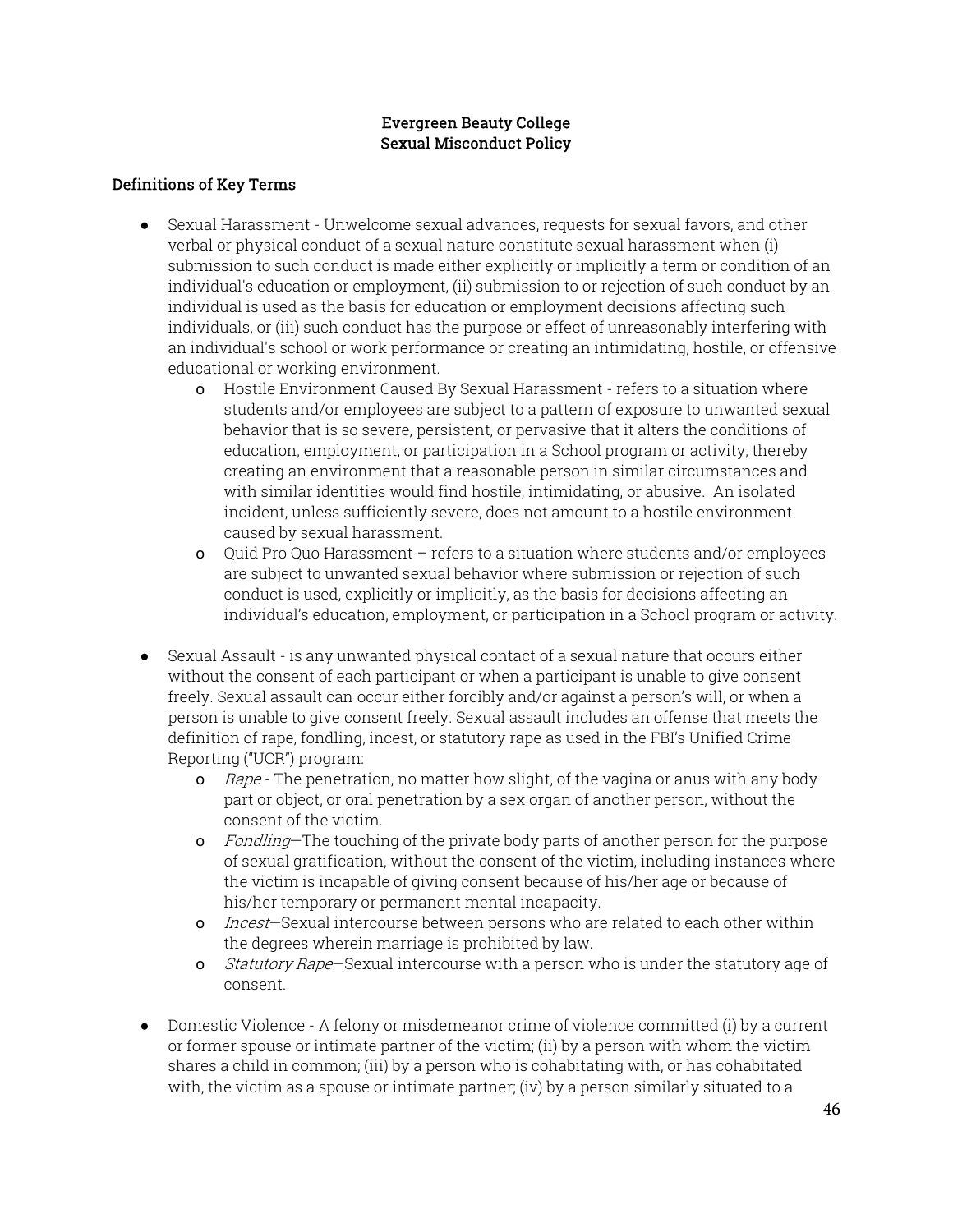spouse of the victim under the domestic or family violence laws of the jurisdiction in which the crime of violence occurred, or (v) by any other person against an adult or youth victim who is protected from that person's acts under the domestic or family violence laws of the jurisdiction in which the crime of violence occurred.

- Dating Violence Violence committed by a person who is or has been in a social relationship of a romantic or intimate nature with the victim. The existence of such a relationship shall be determined based on the reporting party's statement and with consideration of the length of the relationship, the type of relationship, and the frequency of interaction between the persons involved in the relationship. For the purpose of this definition dating violence includes, but is not limited to, sexual or physical abuse or the threat of such abuse. Dating violence does not include acts covered under the definition of domestic violence.
- Prohibited Conduct The College prohibits the crimes of Sexual Assault, Sexual Harassment, Sexual Exploitation, Dating Violence, Domestic Violence, and Stalking as defined in these Definitions of Key Terms.
- Sexual Exploitation sexual misconduct that occurs when a person takes unjust or abusive sexual advantage of another for his or her own advantage or benefit or for the benefit or advantage of anyone other than the exploited party; and that behavior does not otherwise constitute sexual assault. Examples of sexual exploitation include, but are not limited to, videotaping or photographing of any type (web-cam, camera, Internet exposure, etc.) without knowledge and consent of all persons; prostituting another person; knowingly transmitting HIV or a sexually transmitted disease to an unknowing person or to a person who has not consented to the risk; or inducing incapacitation with the intent to commit sexual assault, without regard to whether sexual activity actually takes place.
- Stalking Engaging in a course of conduct directed at a specific person that would cause a reasonable person to fear for the person's safety or the safety of others, or suffer substantial emotional distress. Course of conduct means two or more acts, including, but not limited to, acts in which the stalker directly, indirectly, or through third parties, by any action, method, device, or means, follows, monitors, observes, surveils, threatens, or communicates to or about a person, or interferes with a person's property. Substantial emotional distress means significant mental suffering or anguish that may, but does not necessarily, require medical or other professional treatment or counseling. Reasonable person means a reasonable person under similar circumstances and with similar identities to the victim.
- Retaliation means any adverse action, or attempted adverse action, against an individual or group of individuals because of their participation in any manner in an investigation, proceeding, or hearing under this Policy.
- Intimidation To unlawfully place another person in reasonable fear of bodily harm through the use of threatening words and/or other conduct, but without displaying a weapon or subjecting the victim to actual physical attack.
- Consent is a voluntary agreement to engage in sexual activity.
	- o Past consent does not imply future consent.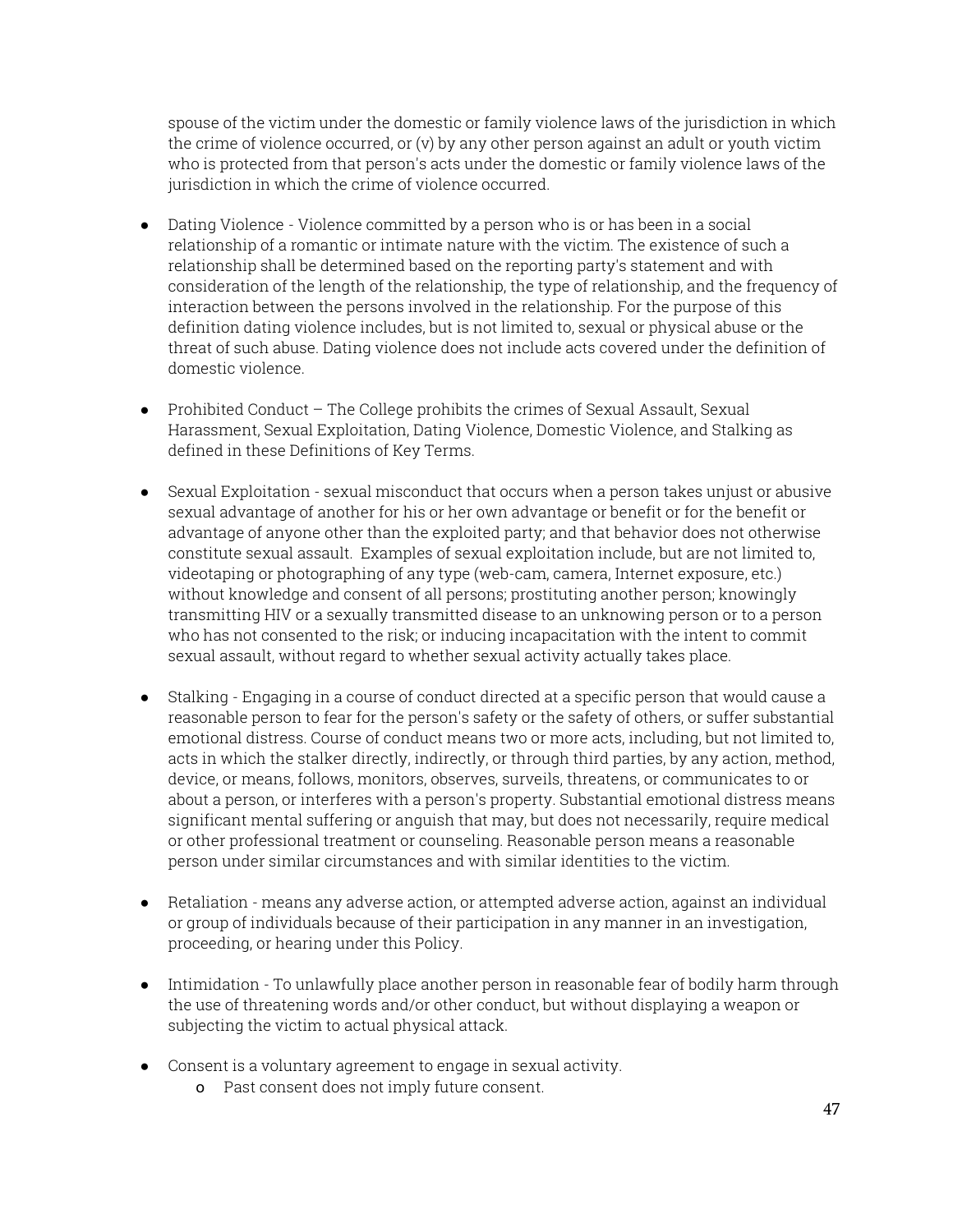- o Silence or an absence of resistance does not imply consent.
- o Consent to engage in sexual activity with one person does not  $\lim_{s\to a}$  mply consent to engage in sexual activity with another.
- o Consent can be withdrawn at any time.
- o Coercion, force, or threat of either invalidates consent.

Someone who is incapacitated cannot consent. Incapacitation refers to a situation in which a person is not capable of providing consent because the person lacks the ability to understand her or his decision. This situation may occur due to the use of drugs or alcohol, when a person is asleep or unconscious, or because of an intellectual or other disability that prevents the student from having the capacity to give consent.

- Complainant means the person making the allegation(s) of sexual misconduct.
- Respondent means the person alleged to have committed sexual misconduct.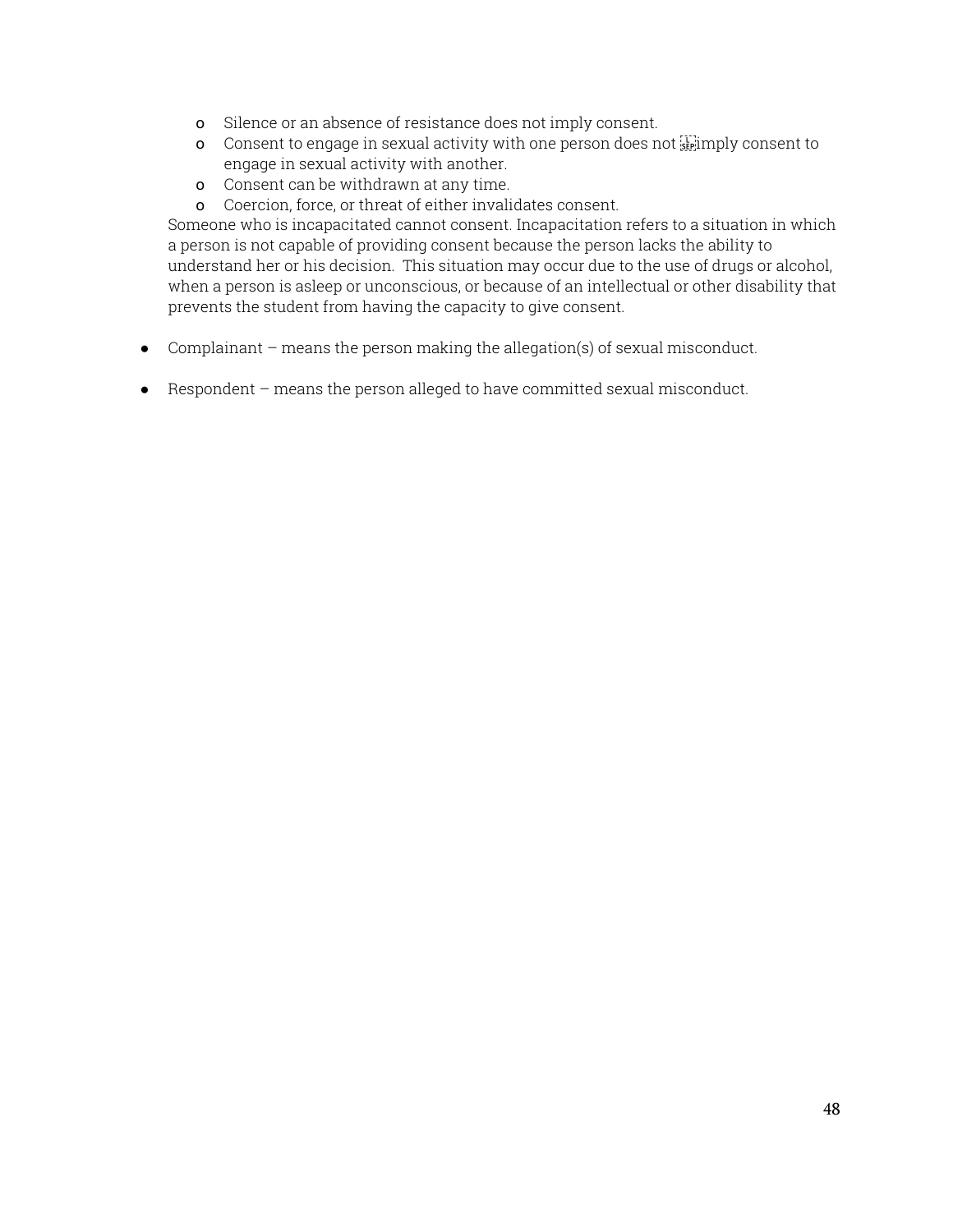# APPENDIX A – YAKIMA CAMPUS CONTACT INFORMATION

#### Building Location

Evergreen Beauty College 401 N. 1st Street Yakima, WA 98901

#### Local Police Department

Yakima Police Department 200 S. 3rd Street Yakima, WA 98901

# Campus Director/Campus Security Coordinator/Campus Security Authority

Beth Shoemaker Phone: (509) 960-7740 Email: beth.shoemaker@evergreenbeauty.edu

#### Appropriate Gathering Location

School Courtyard

#### Alcohol & Drug Prevention & Treatment

Prevention and Treatment Centers:

- Washington Recovery Help Line: 1-866-789-1511
- Apple Valley Counseling Services, LLC: (529) 452-1000

#### Hotlines:

- 24 Hour National addiction Hotline 1.800.559.9503
- Alcoholics Anonymous: 1-800-356-9996
- American Council on Alcoholism Help Line: 1-800-527-5344
- National Institute on Drug Abuse Hotline: 1-800-662-HELP
- Cocaine Hotline: 1-800-COCAINE
- National Council on Alcoholism 1-800-NCA-CALL

#### Title IX Coordinator

#### Frank Trieu Frank@evergreenbeauty.edu (425) 531-7092

# Title IX Coordinator

Beth Shoemaker Beth.Shoemaker@evergreenbeauty.edu (509) 960-7740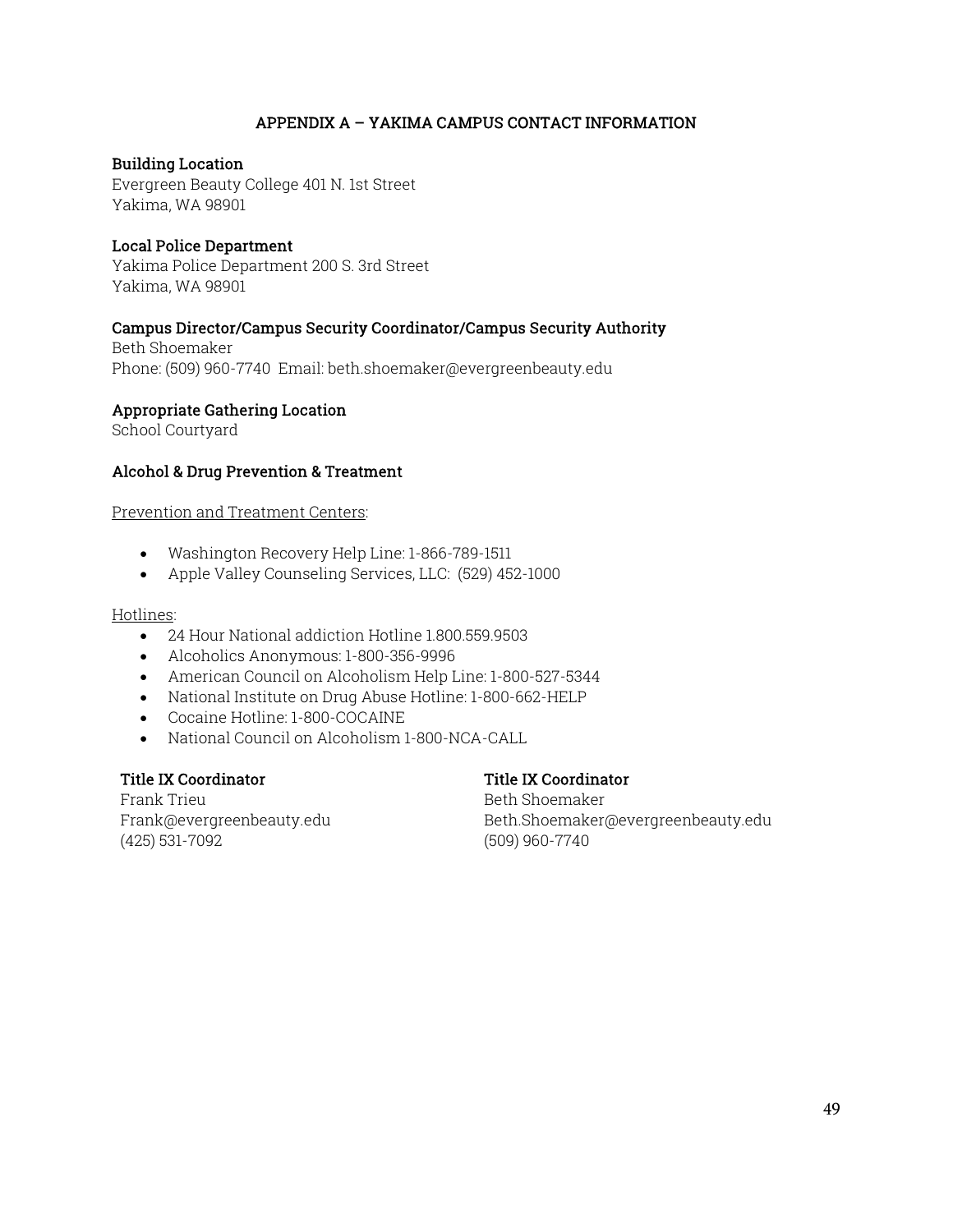#### APPENDIX B – NORTH SEATTLE - SHORELINE CAMPUS CONTACT INFORMATION

#### Building Location

Evergreen Beauty College 18336 Aurora Avenue N. – Ste 130 Shoreline, WA 98133

#### Local Police Department

Shoreline Police Department 17500 Midvale Avenue N. Shoreline, WA 98133

#### Campus Director/Campus Security Coordinator/Campus Security Authority

Courtney Verble Phone: (425) 336-5123 x 602 Email: Courtney.Verble@evergreenbeauty.edu

#### Appropriate Gathering Location

Parking lot Behind Bartell Drugs

#### Alcohol & Drug Prevention & Treatment

Prevention and Treatment Centers:

- Washington Recovery Help Line: 1-866-789-1511
- Northpoint Evergreen Drug & Alcohol Rehab: (425) 800-6798

#### Hotlines:

- 24 Hour National addiction Hotline 1.800.559.9503
- Alcoholics Anonymous: 1-800-356-9996
- American Council on Alcoholism Help Line: 1-800-527-5344
- National Institute on Drug Abuse Hotline: 1-800-662-HELP
- Cocaine Hotline: 1-800-COCAINE
- National Council on Alcoholism 1-800-NCA-CALL

#### Title IX Coordinator

#### Frank Trieu Frank@evergreenbeauty.edu (425) 531-7092

# Title IX Coordinator

Courtney Verble Courtney.Verble@evergreenbeauty.edu (425) 336-5123 x602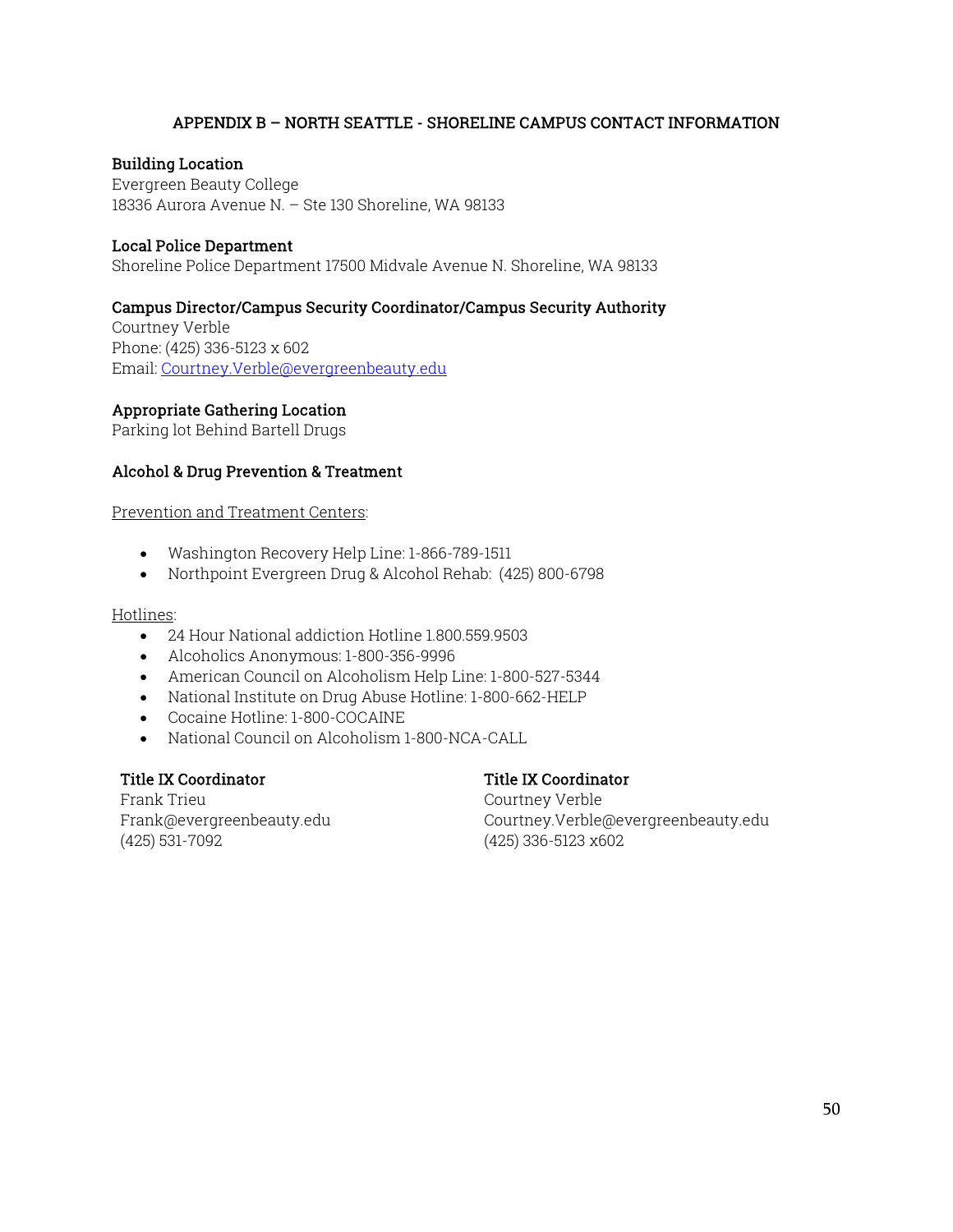# APPENDIX C – RENTON CAMPUS CONTACT INFORMATION

#### Building Location

Evergreen Beauty College 1222 Bronson Way N, Suite 230 Renton, WA 98057

#### Local Police Department

Renton Police Department 1055 S. Grady Way Renton, WA 98057

# Campus Director/Campus Security Coordinator/Campus Security Authority

Lauren Geller Phone: (425) 336-5123 x805 Email: Lauren.Geller@evergreenbeauty.edu

#### Appropriate Gathering Location

Pike Place Bakery

#### Alcohol & Drug Prevention & Treatment

Prevention and Treatment Centers:

- Washington Recovery Help Line: 1-866-789-1511
- Northwest Recover Centers Renton: (425) 254-2899

#### Hotlines:

- 24 Hour National addiction Hotline 1.800.559.9503
- Alcoholics Anonymous: 1-800-356-9996
- American Council on Alcoholism Help Line: 1-800-527-5344
- National Institute on Drug Abuse Hotline: 1-800-662-HELP
- Cocaine Hotline: 1-800-COCAINE
- National Council on Alcoholism 1-800-NCA-CALL

# Title IX Coordinator

Frank Trieu Frank@evergreenbeauty.edu (425) 531-7092

# Title IX Coordinator

Lauren Geller Lauren.Geller@evergreenbeauty.edu (425) 336-5123 x805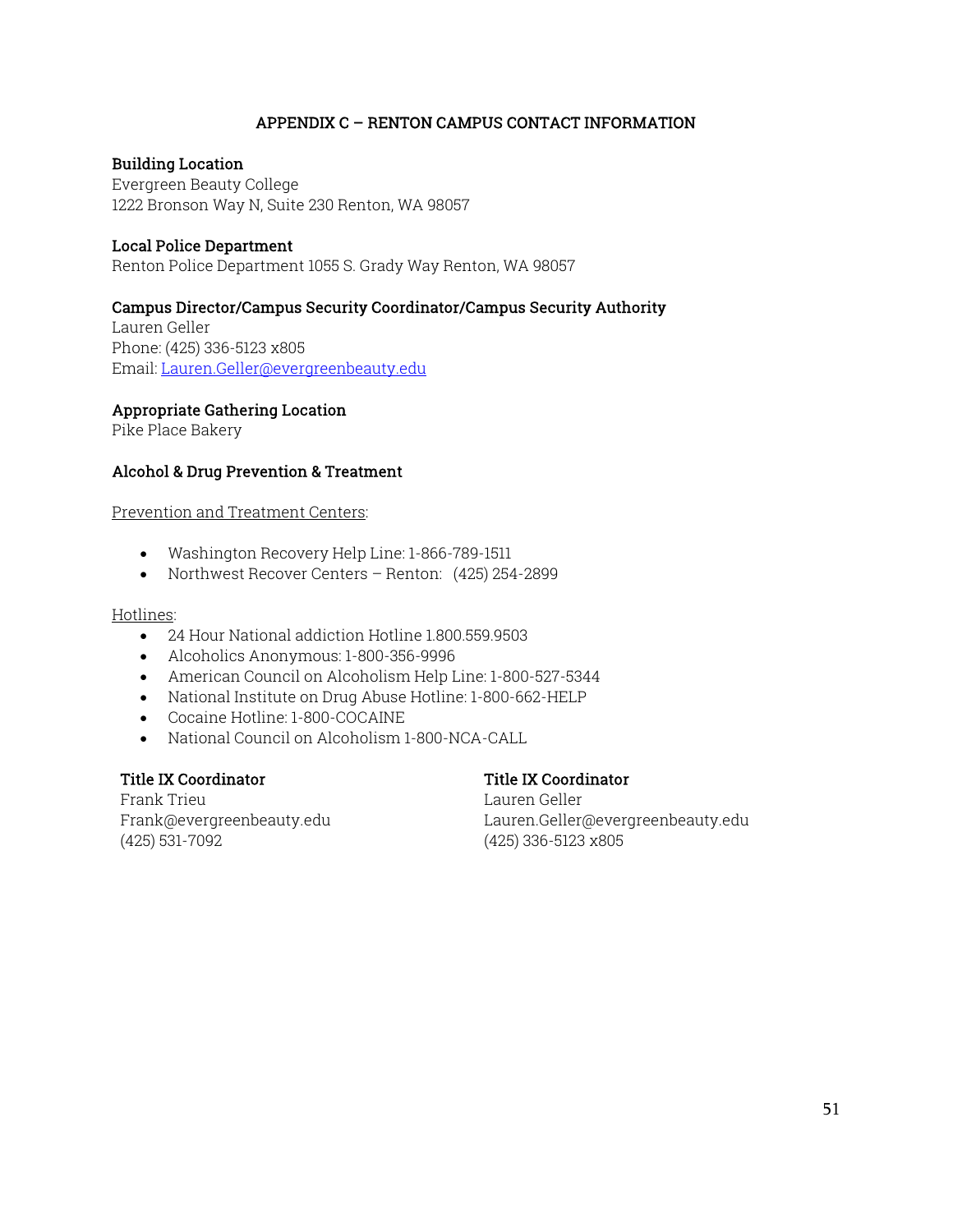#### APPENDIX D – EVERETT CAMPUS CONTACT INFORMATION

#### Building Location

Evergreen Beauty College 802 SE Everett Mall Way, Suite A Everett, WA 98208

#### Local Police Department

Everett Police Department 3002 Wetmore Avenue Everett, WA 98201

#### Campus Director/Campus Security Coordinator/Campus Security Authority

Jenevieve Hunt Phone: (425) 336-5123 x 208 Email: lauren.henderson@evergreenbeauty.edu

#### Appropriate Gathering Location

Gold Creek Community Church

#### Alcohol & Drug Prevention & Treatment

Prevention and Treatment Centers:

- Washington Recovery Help Line: 1-866-789-1511
- Evergreen Recovery Center Everett: (425) 258-2407

#### Hotlines:

- 24 Hour National addiction Hotline 1.800.559.9503
- Alcoholics Anonymous: 1-800-356-9996
- American Council on Alcoholism Help Line: 1-800-527-5344
- National Institute on Drug Abuse Hotline: 1-800-662-HELP
- Cocaine Hotline: 1-800-COCAINE
- National Council on Alcoholism 1-800-NCA-CALL

#### Title IX Coordinator

#### Frank Trieu Frank@evergreenbeauty.edu (425) 531-7092

# Title IX Coordinator

Jenevieve Hunt Jenevieve.Hunt@evergreenbeauty.edu (425) 336-5123 x 208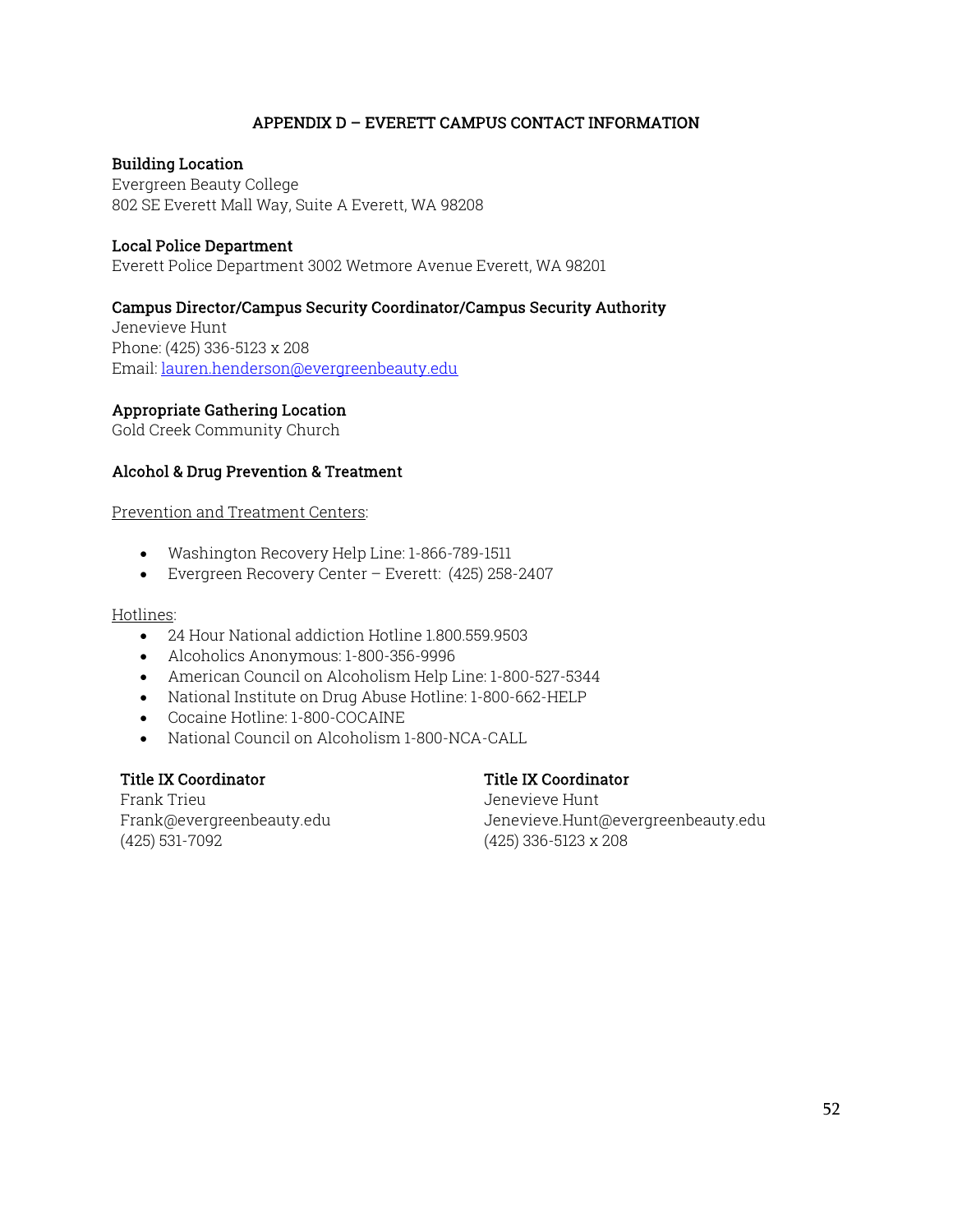# APPENDIX E – MOUNT VERNON CAMPUS CONTACT INFORMATION

#### Building Location

Evergreen Beauty College 509 S. 1st Street, Mount Vernon, WA 98273

#### Local Police Department

Mount Vernon Police Department 1805 Continental Place, Mount Vernon, WA 98273

#### Campus Director/Campus Security Coordinator/Campus Security Authority

Kylie Harris Phone: (425) 336-5123 x 502 Email: Kylie.Harris@evergreenbeauty.edu

#### Appropriate Gathering Location

Catrina Tacos & Tequila

#### Alcohol & Drug Prevention & Treatment

- Washington Recovery Help Line: 1-866-789-1511
- Sea Mar Mount Vernon Substance Use Disorder Services: (360) 542-8920

#### Hotlines:

- 24 Hour National addiction Hotline 1.800.559.9503
- Alcoholics Anonymous: 1-800-356-9996
- American Council on Alcoholism Help Line: 1-800-527-5344
- National Institute on Drug Abuse Hotline: 1-800-662-HELP
- Cocaine Hotline: 1-800-COCAINE
- National Council on Alcoholism 1-800-NCA-CALL

# Title IX Coordinator

Frank Trieu Frank@evergreenbeauty.edu (425) 531-7092

# Deputy Title IX Coordinator

Kylie Harris Kylie.Harris@evergreenbeauty.edu (425) 336-5123